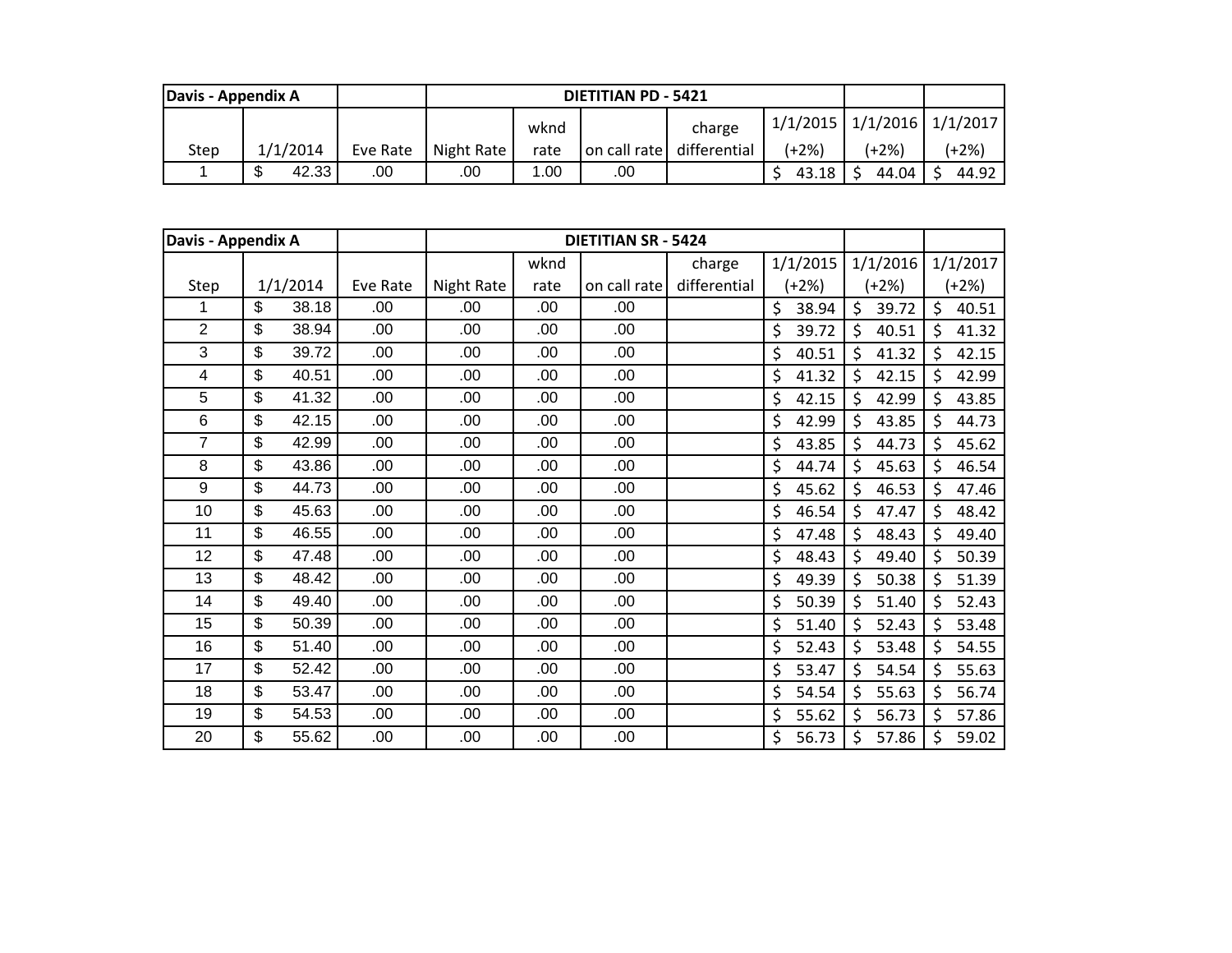| Davis - Appendix A |          |       |          |                   |      | <b>DIETITIAN 2 - 5426</b> |              |             |             |                  |
|--------------------|----------|-------|----------|-------------------|------|---------------------------|--------------|-------------|-------------|------------------|
|                    |          |       |          |                   | wknd |                           | charge       | 1/1/2015    | 1/1/2016    | 1/1/2017         |
| Step               | 1/1/2014 |       | Eve Rate | <b>Night Rate</b> | rate | on call rate              | differential | $(+2%)$     | (+2%)       | $(+2%)$          |
| 1                  | \$       | 33.82 | .00      | .00               | .00  | .00                       |              | \$<br>34.50 | \$<br>35.19 | $\zeta$<br>35.89 |
| $\overline{2}$     | \$       | 34.50 | .00      | .00               | .00  | .00                       |              | \$<br>35.19 | \$<br>35.89 | 36.61<br>\$      |
| 3                  | \$       | 35.18 | .00      | .00               | .00  | .00                       |              | \$<br>35.88 | \$<br>36.60 | \$<br>37.33      |
| 4                  | \$       | 35.89 | .00      | .00               | .00  | .00                       |              | \$<br>36.61 | \$<br>37.34 | \$<br>38.09      |
| 5                  | \$       | 36.61 | .00      | .00               | .00  | .00                       |              | \$<br>37.34 | \$<br>38.09 | \$<br>38.85      |
| 6                  | \$       | 37.34 | .00      | .00               | .00  | .00.                      |              | \$<br>38.09 | \$<br>38.85 | \$<br>39.63      |
| $\overline{7}$     | \$       | 38.09 | .00      | .00               | .00  | .00                       |              | \$<br>38.85 | \$<br>39.63 | \$<br>40.42      |
| 8                  | \$       | 38.85 | .00      | .00               | .00  | .00                       |              | \$<br>39.63 | \$<br>40.42 | \$<br>41.23      |
| 9                  | \$       | 39.63 | .00      | .00               | .00  | .00                       |              | \$<br>40.42 | \$<br>41.23 | \$<br>42.05      |
| 10                 | \$       | 40.42 | .00      | .00               | .00  | .00                       |              | \$<br>41.23 | \$<br>42.05 | \$<br>42.89      |
| 11                 | \$       | 41.23 | .00      | .00               | .00  | .00.                      |              | \$<br>42.05 | \$<br>42.89 | \$<br>43.75      |
| 12                 | \$       | 42.05 | .00      | .00               | 00.  | .00                       |              | \$<br>42.89 | \$<br>43.75 | \$<br>44.63      |
| 13                 | \$       | 42.90 | .00      | .00               | .00  | .00                       |              | \$<br>43.76 | \$<br>44.64 | \$<br>45.53      |
| 14                 | \$       | 43.75 | .00      | .00               | .00  | .00.                      |              | \$<br>44.63 | Ś<br>45.52  | $\zeta$<br>46.43 |
| 15                 | \$       | 44.63 | .00      | .00               | .00  | .00                       |              | \$<br>45.52 | \$<br>46.43 | \$<br>47.36      |
| 16                 | \$       | 45.52 | .00      | .00               | .00  | .00                       |              | \$<br>46.43 | \$<br>47.36 | \$<br>48.31      |
| 17                 | \$       | 46.43 | .00      | .00               | .00  | .00                       |              | \$<br>47.36 | \$<br>48.31 | \$<br>49.28      |
| 18                 | \$       | 47.36 | .00      | .00               | .00  | .00                       |              | \$<br>48.31 | \$<br>49.28 | \$<br>50.27      |
| 19                 | \$       | 48.31 | .00      | .00               | .00  | .00.                      |              | \$<br>49.28 | \$<br>50.27 | \$<br>51.28      |
| 20                 | \$       | 49.28 | .00      | .00               | .00  | .00                       |              | \$<br>50.27 | \$<br>51.28 | \$<br>52.31      |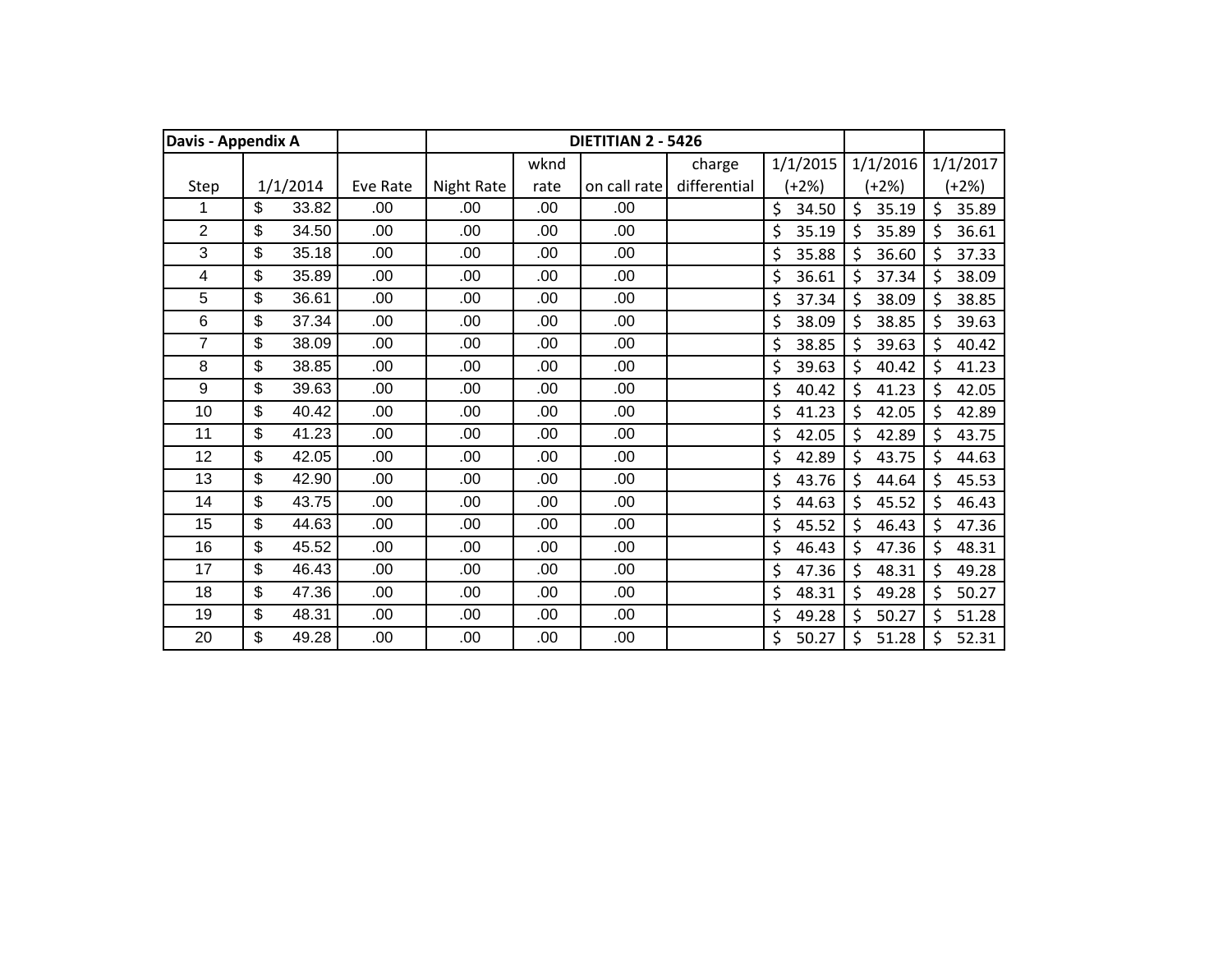| Davis - Appendix A |             |          |            |      | <b>AUDIOLOGIST SR EX - 7866</b> |              |             |             |    |          |
|--------------------|-------------|----------|------------|------|---------------------------------|--------------|-------------|-------------|----|----------|
|                    |             |          |            | wknd |                                 | charge       | 1/1/2015    | 1/1/2016    |    | 1/1/2017 |
| Step               | 1/1/2014    | Eve Rate | Night Rate | rate | on call rate                    | differential | (+2%)       | (+2%)       |    | $(+2%)$  |
|                    | \$<br>36.78 | .00      | .00        | .00  | .00                             |              | \$<br>37.52 | \$<br>38.27 | \$ | 39.04    |
| 2                  | \$<br>37.51 | .00      | .00        | .00  | .00                             |              | \$<br>38.26 | \$<br>39.03 | \$ | 39.81    |
| 3                  | \$<br>38.25 | .00      | .00        | .00  | .00                             |              | \$<br>39.02 | Ś.<br>39.80 | \$ | 40.60    |
| 4                  | \$<br>39.02 | .00      | .00        | .00  | .00                             |              | \$<br>39.80 | \$<br>40.60 | Ś  | 41.41    |
| 5                  | \$<br>39.79 | .00      | .00        | .00  | .00                             |              | \$<br>40.59 | \$<br>41.40 | \$ | 42.23    |
| 6                  | \$<br>40.59 | .00      | .00        | .00  | .00                             |              | \$<br>41.40 | \$<br>42.23 | \$ | 43.07    |
| 7                  | \$<br>41.41 | .00      | .00        | .00  | .00                             |              | \$<br>42.24 | \$<br>43.08 | \$ | 43.94    |
| 8                  | \$<br>42.24 | .00      | .00        | .00  | .00                             |              | \$<br>43.08 | \$<br>43.94 | \$ | 44.82    |
| 9                  | \$<br>43.07 | .00      | .00        | .00  | .00                             |              | \$<br>43.93 | \$<br>44.81 | \$ | 45.71    |
| 10                 | \$<br>43.94 | .00      | .00        | .00  | .00                             |              | \$<br>44.82 | \$<br>45.72 | \$ | 46.63    |
| 11                 | \$<br>44.82 | .00.     | .00        | .00  | .00                             |              | \$<br>45.72 | \$<br>46.63 | \$ | 47.56    |
| 12                 | \$<br>45.72 | .00.     | .00        | .00  | .00                             |              | \$<br>46.63 | \$<br>47.56 | \$ | 48.51    |
| 13                 | \$<br>46.63 | .00      | .00        | .00  | .00.                            |              | \$<br>47.56 | \$<br>48.51 | \$ | 49.48    |
| 14                 | \$<br>47.57 | .00      | .00        | .00  | .00                             |              | \$<br>48.52 | \$<br>49.49 | Ś  | 50.48    |
| 15                 | \$<br>48.52 | .00      | .00        | .00  | .00                             |              | \$<br>49.49 | Ś<br>50.48  | Ś  | 51.49    |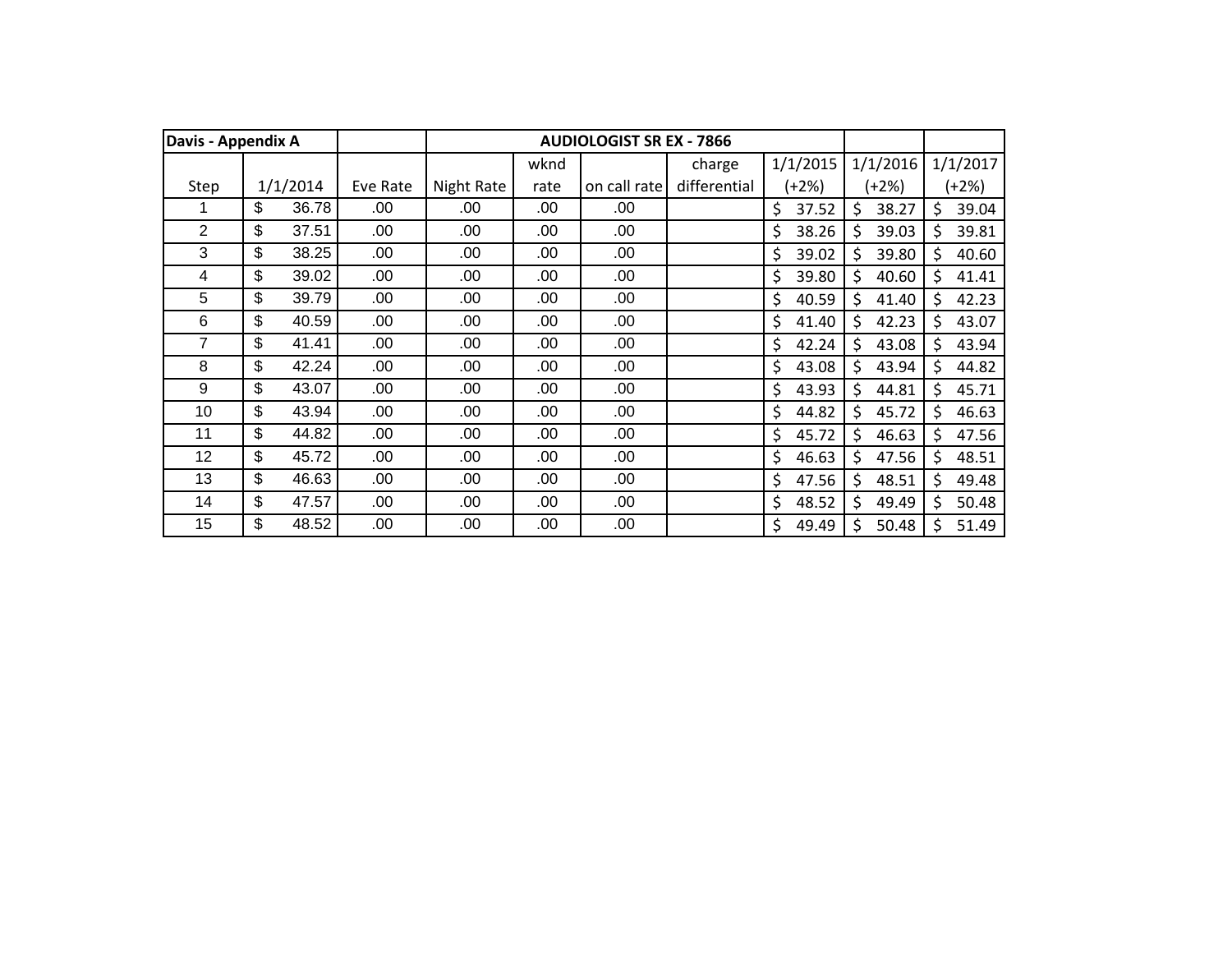| Davis - Appendix A |             |          |            |      | <b>AUDIOLOGIST NEX - 7869</b> |              |             |             |    |          |
|--------------------|-------------|----------|------------|------|-------------------------------|--------------|-------------|-------------|----|----------|
|                    |             |          |            | wknd |                               | charge       | 1/1/2015    | 1/1/2016    |    | 1/1/2017 |
| Step               | 1/1/2014    | Eve Rate | Night Rate | rate | on call rate                  | differential | $(+2%)$     | (+2%)       |    | $(+2%)$  |
|                    | \$<br>30.65 | .00      | .00        | .00  | .00                           |              | \$<br>31.26 | \$<br>31.89 | \$ | 32.53    |
| 2                  | \$<br>31.25 | .00      | .00        | .00  | .00                           |              | \$<br>31.88 | \$<br>32.52 | \$ | 33.17    |
| 3                  | \$<br>31.88 | .00      | .00        | .00  | .00                           |              | \$<br>32.52 | Ś.<br>33.17 | \$ | 33.83    |
| 4                  | \$<br>32.53 | .00      | .00        | .00  | .00                           |              | \$<br>33.18 | \$<br>33.84 | Ś  | 34.52    |
| 5                  | \$<br>33.16 | .00      | .00        | .00  | .00                           |              | \$<br>33.82 | \$<br>34.50 | \$ | 35.19    |
| 6                  | \$<br>33.83 | .00      | .00        | .00  | .00                           |              | \$<br>34.51 | \$<br>35.20 | \$ | 35.90    |
| 7                  | \$<br>34.51 | .00      | .00        | .00  | .00                           |              | \$<br>35.20 | \$<br>35.90 | \$ | 36.62    |
| 8                  | \$<br>35.21 | .00      | .00        | .00  | .00                           |              | \$<br>35.91 | \$<br>36.63 | \$ | 37.36    |
| 9                  | \$<br>35.90 | .00      | .00        | .00  | .00                           |              | \$<br>36.62 | \$<br>37.35 | \$ | 38.10    |
| 10                 | \$<br>36.62 | .00      | .00        | .00  | .00                           |              | \$<br>37.35 | 38.10<br>\$ | \$ | 38.86    |
| 11                 | \$<br>37.35 | .00.     | .00        | .00  | .00                           |              | \$<br>38.10 | \$<br>38.86 | \$ | 39.64    |
| 12                 | \$<br>38.10 | .00.     | .00        | .00  | .00                           |              | \$<br>38.86 | \$<br>39.64 | \$ | 40.43    |
| 13                 | \$<br>38.86 | .00.     | .00        | .00  | .00.                          |              | \$<br>39.64 | \$<br>40.43 | \$ | 41.24    |
| 14                 | \$<br>39.64 | .00.     | .00        | .00  | .00                           |              | \$<br>40.43 | \$<br>41.24 | Ś  | 42.06    |
| 15                 | \$<br>40.43 | .00      | .00        | .00  | .00                           |              | \$<br>41.24 | Ś<br>42.06  |    | 42.90    |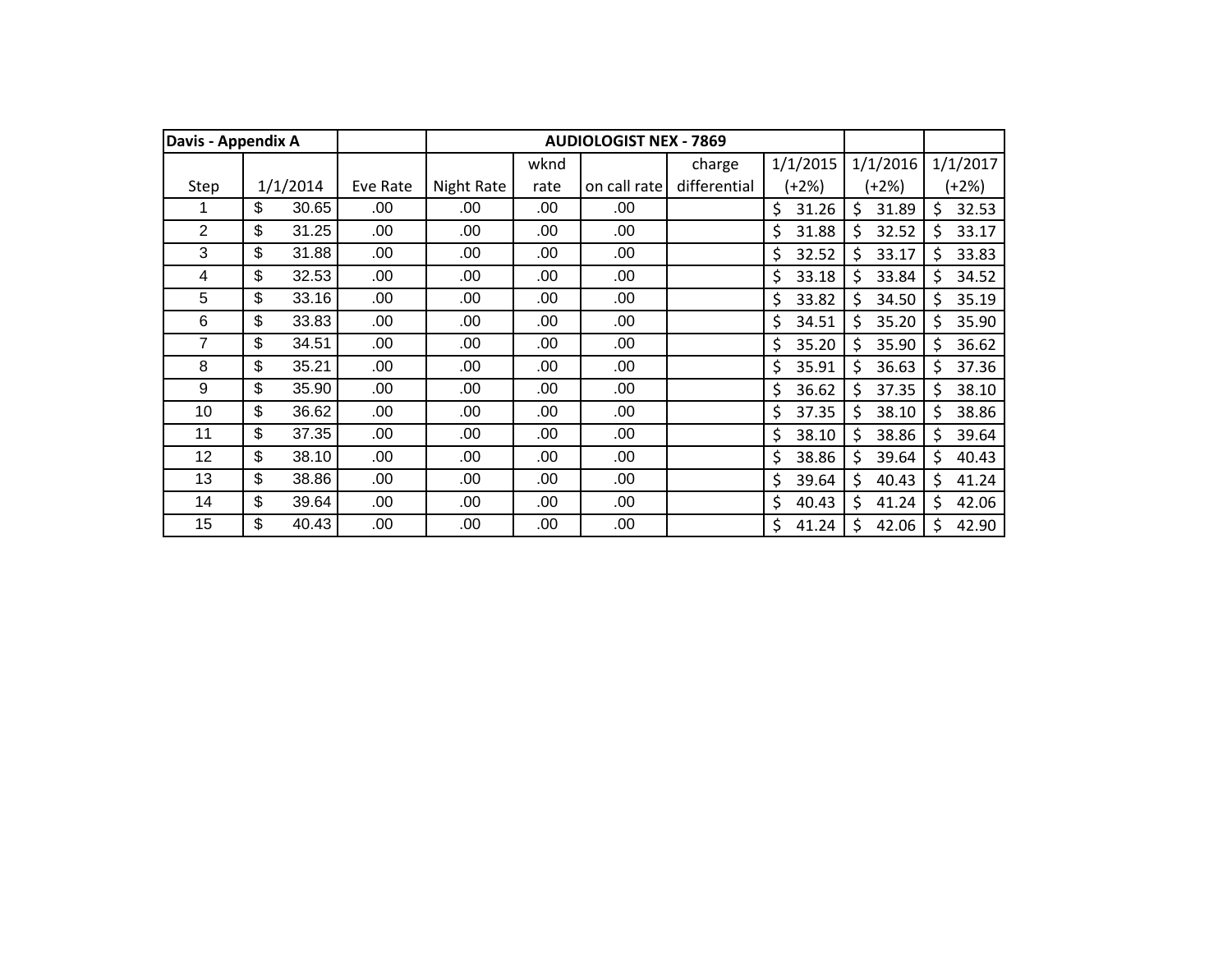| Davis - Appendix A |                         |       |          |                   |      | CASE MGR NEX - 7871 |              |             |             |             |
|--------------------|-------------------------|-------|----------|-------------------|------|---------------------|--------------|-------------|-------------|-------------|
|                    |                         |       |          |                   | wknd |                     | charge       | 1/1/2015    | 1/1/2016    | 1/1/2017    |
| Step               | 1/1/2014                |       | Eve Rate | <b>Night Rate</b> | rate | on call rate        | differential | $(+2%)$     | $(+2%)$     | (+2%)       |
| 1                  | \$                      | 39.11 | 2.40     | 4.30              | 1.00 | 7.00                |              | \$<br>39.89 | \$<br>40.69 | \$<br>41.50 |
| $\overline{2}$     | \$                      | 39.88 | 2.40     | 4.30              | 1.00 | 7.00                |              | \$<br>40.68 | \$<br>41.49 | \$<br>42.32 |
| 3                  | \$                      | 40.69 | 2.40     | 4.30              | 1.00 | 7.00                |              | \$<br>41.50 | \$<br>42.33 | \$<br>43.18 |
| 4                  | \$                      | 41.50 | 2.40     | 4.30              | 1.00 | 7.00                |              | \$<br>42.33 | \$<br>43.18 | \$<br>44.04 |
| 5                  | \$                      | 42.34 | 2.40     | 4.30              | 1.00 | 7.00                |              | \$<br>43.19 | \$<br>44.05 | \$<br>44.93 |
| 6                  | $\overline{\mathbf{S}}$ | 43.18 | 2.40     | 4.30              | 1.00 | 7.00                |              | \$<br>44.04 | \$<br>44.92 | \$<br>45.82 |
| $\overline{7}$     | \$                      | 44.04 | 2.40     | 4.30              | 1.00 | 7.00                |              | \$<br>44.92 | \$<br>45.82 | \$<br>46.74 |
| 8                  | \$                      | 44.92 | 2.40     | 4.30              | 1.00 | 7.00                |              | \$<br>45.82 | \$<br>46.74 | \$<br>47.67 |
| 9                  | \$                      | 45.82 | 2.40     | 4.30              | 1.00 | 7.00                |              | \$<br>46.74 | \$<br>47.67 | \$<br>48.62 |
| 10                 | \$                      | 46.74 | 2.40     | 4.30              | 1.00 | 7.00                |              | \$<br>47.67 | \$<br>48.62 | \$<br>49.59 |
| 11                 | \$                      | 47.68 | 2.40     | 4.30              | 1.00 | 7.00                |              | \$<br>48.63 | \$<br>49.60 | \$<br>50.59 |
| 12                 | \$                      | 48.62 | 2.40     | 4.30              | 1.00 | 7.00                |              | \$<br>49.59 | \$<br>50.58 | \$<br>51.59 |
| 13                 | \$                      | 49.61 | 2.40     | 4.30              | 1.00 | 7.00                |              | \$<br>50.60 | \$<br>51.61 | \$<br>52.64 |
| 14                 | \$                      | 50.59 | 2.40     | 4.30              | 1.00 | 7.00                |              | \$<br>51.60 | \$<br>52.63 | \$<br>53.68 |
| 15                 | $\overline{\mathbf{S}}$ | 51.60 | 2.40     | 4.30              | 1.00 | 7.00                |              | \$<br>52.63 | \$<br>53.68 | \$<br>54.75 |
| 16                 | \$                      | 52.63 | 2.40     | 4.30              | 1.00 | 7.00                |              | \$<br>53.68 | \$<br>54.75 | \$<br>55.85 |
| 17                 | \$                      | 53.69 | 2.40     | 4.30              | 1.00 | 7.00                |              | \$<br>54.76 | 55.86<br>\$ | \$<br>56.98 |
| 18                 | \$                      | 54.77 | 2.40     | 4.30              | 1.00 | 7.00                |              | \$<br>55.87 | \$<br>56.99 | \$<br>58.13 |
| 19                 | \$                      | 55.85 | 2.40     | 4.30              | 1.00 | 7.00                |              | \$<br>56.97 | \$<br>58.11 | \$<br>59.27 |
| 20                 | \$                      | 56.97 | 2.40     | 4.30              | 1.00 | 7.00                |              | \$<br>58.11 | \$<br>59.27 | \$<br>60.46 |
| 21                 | \$                      | 58.12 | 2.40     | 4.30              | 1.00 | 7.00                |              | \$<br>59.28 | \$<br>60.47 | \$<br>61.68 |
| 22                 | \$                      | 59.28 | 2.40     | 4.30              | 1.00 | 7.00                |              | \$<br>60.47 | \$<br>61.68 | \$<br>62.91 |
| 23                 | \$                      | 60.46 | 2.40     | 4.30              | 1.00 | 7.00                |              | \$<br>61.67 | \$<br>62.90 | \$<br>64.16 |
| 24                 | \$                      | 61.66 | 2.40     | 4.30              | 1.00 | 7.00                |              | \$<br>62.89 | \$<br>64.15 | \$<br>65.43 |
| 25                 | \$                      | 62.91 | 2.40     | 4.30              | 1.00 | 7.00                |              | \$<br>64.17 | \$<br>65.45 | Ś<br>66.76  |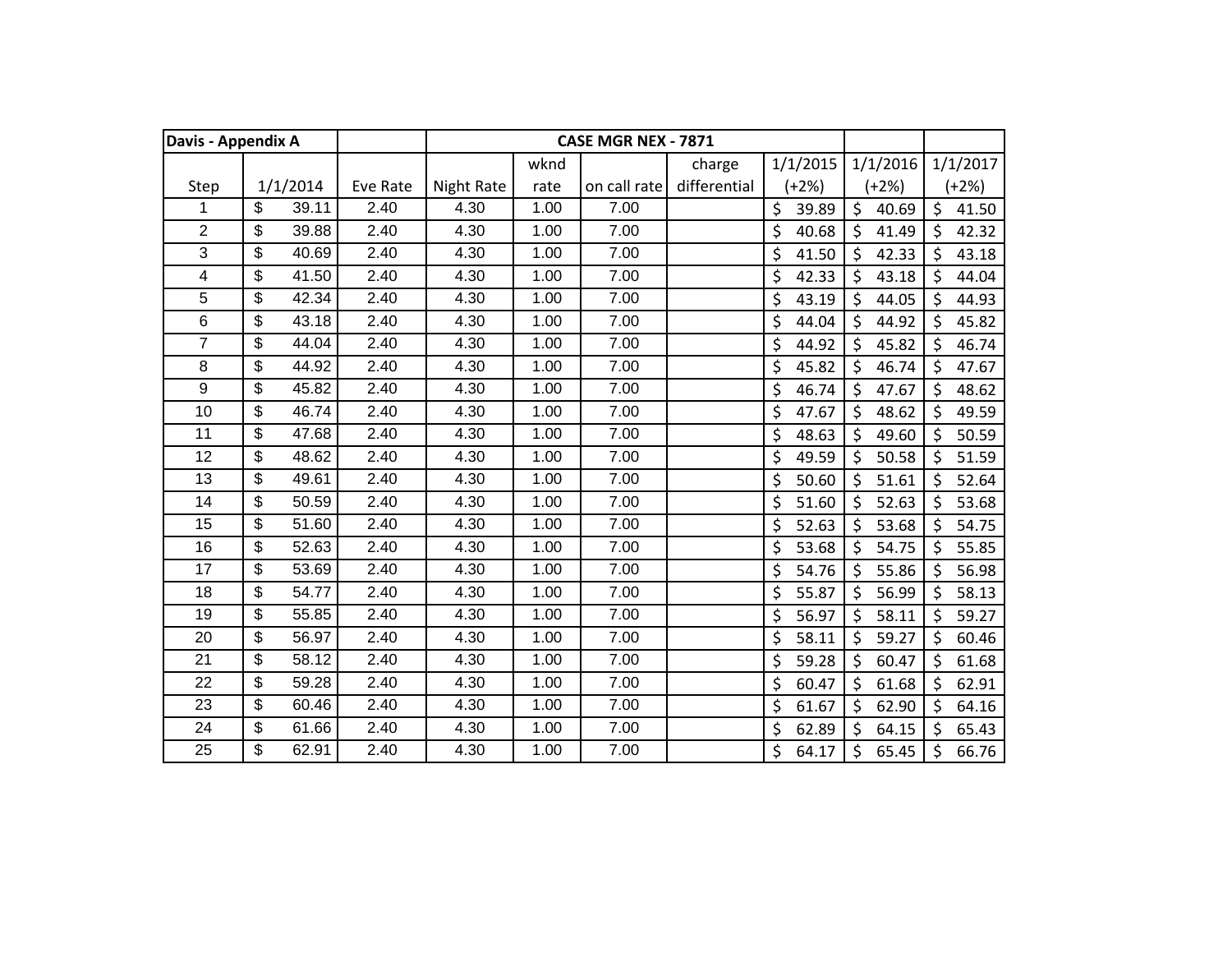| Davis - Appendix A |             |          |            |      | <b>CHILD LIFE SPEC 2 NEX - 7874</b> |              |             |             |     |          |
|--------------------|-------------|----------|------------|------|-------------------------------------|--------------|-------------|-------------|-----|----------|
|                    |             |          |            | wknd |                                     | charge       | 1/1/2015    | 1/1/2016    |     | 1/1/2017 |
| Step               | 1/1/2014    | Eve Rate | Night Rate | rate | on call rate                        | differential | (+2%)       | (+2%)       |     | $(+2%)$  |
|                    | \$<br>29.49 | .00      | .00        | .00  | .00                                 |              | \$<br>30.08 | \$<br>30.68 | \$  | 31.29    |
| $\overline{2}$     | \$<br>30.07 | .00      | .00        | .00  | .00                                 |              | \$<br>30.67 | \$<br>31.28 | \$  | 31.91    |
| 3                  | \$<br>30.67 | .00      | .00        | .00  | .00                                 |              | \$<br>31.28 | \$<br>31.91 | Ś   | 32.55    |
| 4                  | \$<br>31.29 | .00      | .00        | .00  | .00                                 |              | \$<br>31.92 | Ś.<br>32.56 | \$. | 33.21    |
| 5                  | \$<br>31.91 | .00      | .00        | .00  | .00                                 |              | \$<br>32.55 | 33.20<br>Ś  | \$  | 33.86    |
| 6                  | \$<br>32.55 | .00      | .00        | .00  | .00                                 |              | \$<br>33.20 | \$<br>33.86 | \$  | 34.54    |
| 7                  | \$<br>33.19 | .00      | .00        | .00  | .00                                 |              | \$<br>33.85 | \$<br>34.53 | \$  | 35.22    |
| 8                  | \$<br>33.87 | .00      | .00        | .00  | .00                                 |              | \$<br>34.55 | \$<br>35.24 | \$  | 35.94    |
| 9                  | \$<br>34.54 | .00      | .00        | .00  | .00                                 |              | \$<br>35.23 | \$<br>35.93 | \$  | 36.65    |
| 10                 | \$<br>35.23 | .00      | .00        | .00  | .00                                 |              | \$<br>35.93 | 36.65<br>\$ | \$  | 37.38    |
| 11                 | \$<br>35.93 | .00.     | .00        | .00  | .00                                 |              | \$<br>36.65 | \$<br>37.38 | \$  | 38.13    |
| 12                 | \$<br>36.64 | .00.     | .00        | .00  | .00.                                |              | \$<br>37.37 | \$<br>38.12 | \$  | 38.88    |
| 13                 | \$<br>37.39 | .00.     | .00        | .00  | .00.                                |              | \$<br>38.14 | \$<br>38.90 | \$  | 39.68    |
| 14                 | \$<br>38.14 | .00.     | .00        | .00  | .00                                 |              | \$<br>38.90 | \$<br>39.68 | Ś   | 40.47    |
| 15                 | \$<br>38.91 | .00      | .00        | .00  | .00                                 |              | \$<br>39.69 | Ś<br>40.48  | Ś   | 41.29    |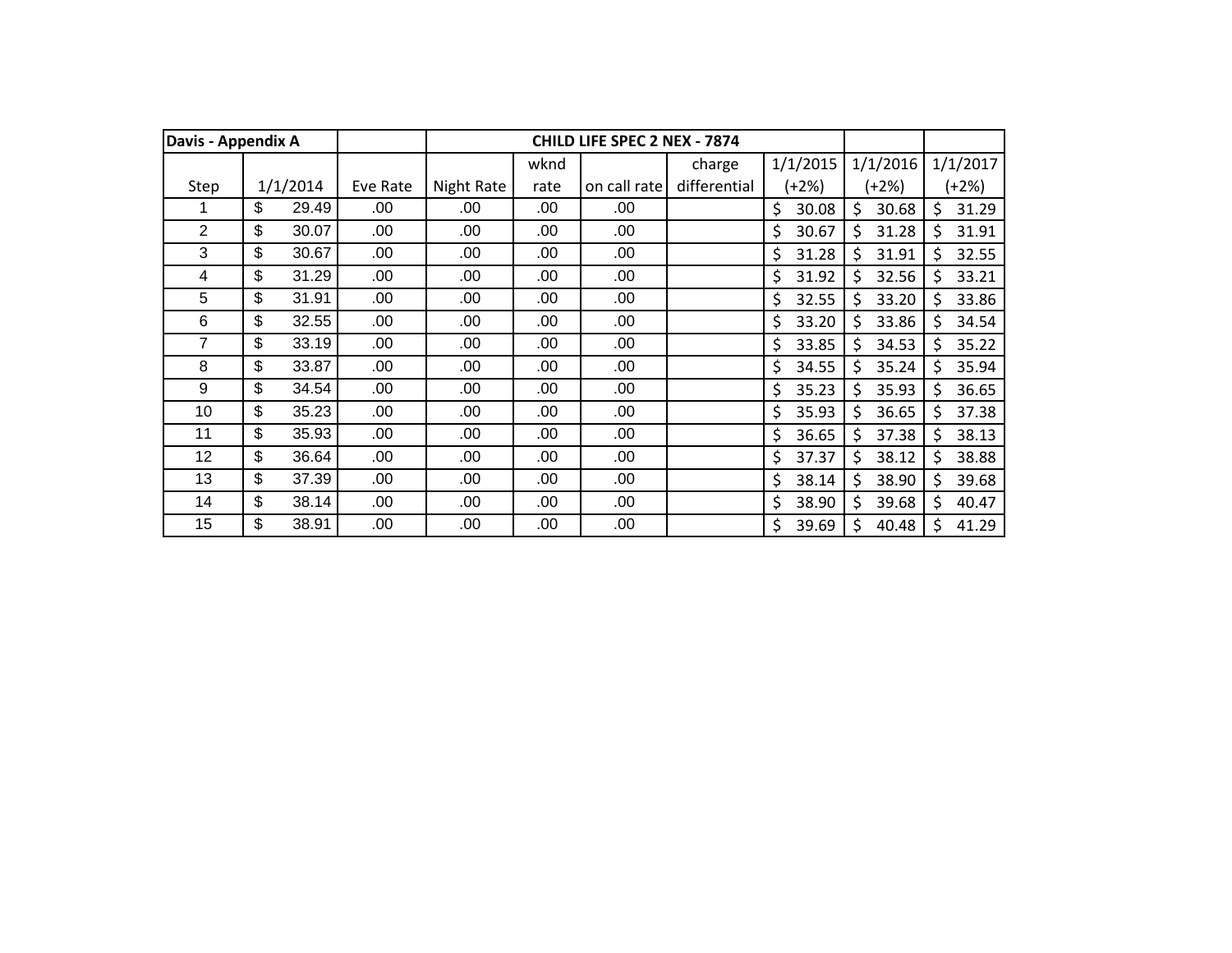| Davis - Appendix A |             |          |            |      | <b>CHILD LIFE SPEC 1 NEX - 7875</b> |              |             |             |    |          |
|--------------------|-------------|----------|------------|------|-------------------------------------|--------------|-------------|-------------|----|----------|
|                    |             |          |            | wknd |                                     | charge       | 1/1/2015    | 1/1/2016    |    | 1/1/2017 |
| Step               | 1/1/2014    | Eve Rate | Night Rate | rate | on call rate                        | differential | (+2%)       | (+2%)       |    | $(+2%)$  |
|                    | \$<br>26.80 | .00.     | .00        | .00  | .00                                 |              | \$<br>27.34 | \$<br>27.89 | \$ | 28.45    |
| $\overline{2}$     | \$<br>27.34 | .00      | .00        | .00  | .00                                 |              | \$<br>27.89 | \$<br>28.45 | \$ | 29.02    |
| 3                  | \$<br>27.88 | .00      | .00        | .00  | .00                                 |              | \$<br>28.44 | \$<br>29.01 | \$ | 29.59    |
| 4                  | \$<br>28.44 | .00.     | .00        | .00  | .00                                 |              | \$<br>29.01 | Ś<br>29.59  | \$ | 30.18    |
| 5                  | \$<br>29.00 | .00      | .00        | .00  | .00                                 |              | \$<br>29.58 | \$<br>30.17 | Ś  | 30.77    |
| 6                  | \$<br>29.58 | .00.     | .00        | .00  | .00                                 |              | \$<br>30.17 | \$<br>30.77 | \$ | 31.39    |
| 7                  | \$<br>30.18 | .00      | .00        | .00  | .00                                 |              | \$<br>30.78 | \$<br>31.40 | \$ | 32.03    |
| 8                  | \$<br>30.80 | .00      | .00        | .00  | .00                                 |              | \$<br>31.42 | \$<br>32.05 | \$ | 32.69    |
| 9                  | \$<br>31.40 | .00.     | .00        | .00  | .00                                 |              | \$<br>32.03 | \$<br>32.67 | Ś  | 33.32    |
| 10                 | \$<br>32.03 | .00      | .00        | .00  | .00                                 |              | \$<br>32.67 | \$<br>33.32 | \$ | 33.99    |
| 11                 | \$<br>32.67 | .00      | .00        | .00  | .00                                 |              | \$<br>33.32 | \$<br>33.99 | \$ | 34.67    |
| 12                 | \$<br>33.32 | .00.     | .00        | .00  | .00                                 |              | \$<br>33.99 | \$<br>34.67 | \$ | 35.36    |
| 13                 | \$<br>33.99 | .00      | .00        | .00  | .00                                 |              | \$<br>34.67 | \$<br>35.36 | \$ | 36.07    |
| 14                 | \$<br>34.68 | .00.     | .00        | .00  | .00                                 |              | \$<br>35.37 | \$<br>36.08 | \$ | 36.80    |
| 15                 | \$<br>35.35 | .00      | .00        | .00  | .00                                 |              | \$<br>36.06 | \$<br>36.78 | S  | 37.52    |

|      | Davis - Appendix A |          |          |            |      | DIETITIAN 1 EX - 7886 |              |             |             |            |
|------|--------------------|----------|----------|------------|------|-----------------------|--------------|-------------|-------------|------------|
|      |                    |          |          |            | wknd |                       | charge       | 1/1/2015    | 1/1/2016    | 1/1/2017   |
| Step |                    | 1/1/2014 | Eve Rate | Night Rate | rate | on call rate          | differential | (+2%)       | (+2%)       | $(+2%)$    |
|      | \$                 | 29.97    | .00      | .00        | .00  | .00                   |              | \$<br>30.57 | \$<br>31.18 | 31.80      |
| 2    | \$                 | 30.57    | .00      | .00        | .00  | .00                   |              | 31.18<br>\$ | 31.80<br>Ś. | 32.44      |
| 3    | \$                 | 31.19    | .00.     | .00        | .00  | .00                   |              | \$<br>31.81 | Ś.<br>32.45 | 33.10      |
| 4    | \$                 | 31.81    | .00      | .00        | .00  | .00                   |              | 32.45<br>\$ | Ś.<br>33.10 | 33.76<br>Ś |
| 5    | \$                 | 32.45    | .00.     | .00        | .00  | .00                   |              | \$<br>33.10 | Ś.<br>33.76 | 34.44      |
| 6    | \$                 | 33.10    | .00      | .00        | .00  | .00                   |              | 33.76<br>S  | S.<br>34.44 | 35.13      |
|      | \$                 | 33.76    | .00      | .00        | .00  | .00                   |              | \$<br>34.44 | 35.13<br>Ś. | 35.83      |
| 8    | \$                 | 34.42    | .00.     | .00        | .00  | .00                   |              | 35.11<br>\$ | Ś.<br>35.81 | 36.53      |
| 9    | \$                 | 35.12    | .00      | .00        | .00  | .00                   |              | 35.82<br>\$ | 36.54<br>Ś. | 37.27      |
| 10   | \$                 | 35.83    | .00      | .00        | .00  | .00                   |              | 36.55<br>\$ | \$<br>37.28 | 38.03      |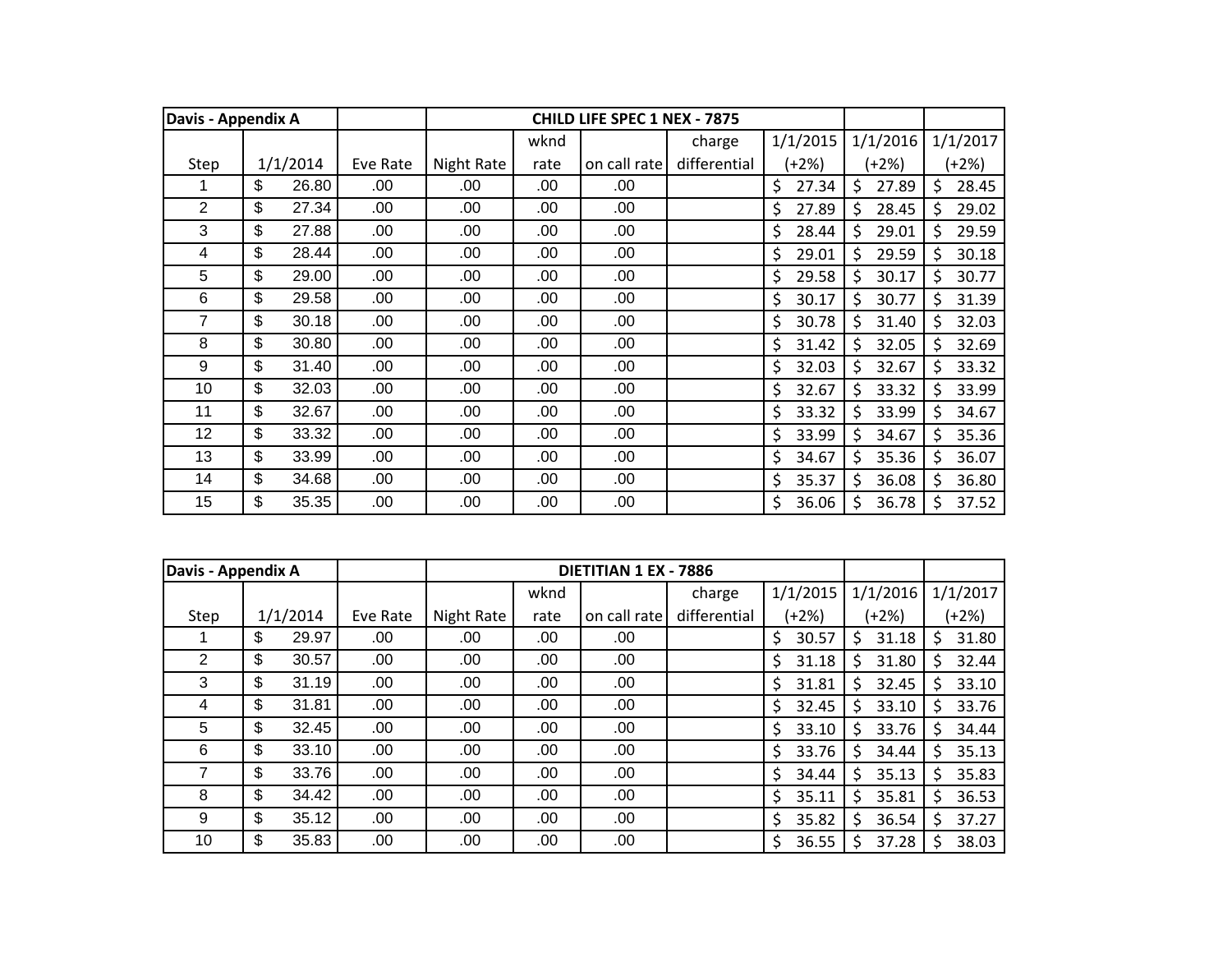| Davis - Appendix A |             |          |            |      | <b>GENETIC CNSLR 3 EX - 7894</b> |              |             |             |    |          |
|--------------------|-------------|----------|------------|------|----------------------------------|--------------|-------------|-------------|----|----------|
|                    |             |          |            | wknd |                                  | charge       | 1/1/2015    | 1/1/2016    |    | 1/1/2017 |
| Step               | 1/1/2014    | Eve Rate | Night Rate | rate | on call rate                     | differential | (+2%)       | (+2%)       |    | $(+2%)$  |
|                    | \$<br>34.72 | .00      | .00        | .00  | .00                              |              | \$<br>35.41 | \$<br>36.12 | \$ | 36.84    |
| $\overline{2}$     | \$<br>35.40 | .00      | .00        | .00  | .00                              |              | \$<br>36.11 | Ś<br>36.83  | Ś. | 37.57    |
| 3                  | \$<br>36.10 | .00      | .00        | .00  | .00                              |              | \$<br>36.82 | Ś<br>37.56  | Ś. | 38.31    |
| 4                  | \$<br>36.84 | .00      | .00        | .00  | .00                              |              | \$<br>37.58 | \$<br>38.33 | Ś. | 39.10    |
| 5                  | \$<br>37.57 | .00      | .00        | .00  | .00                              |              | \$<br>38.32 | \$<br>39.09 | \$ | 39.87    |
| 6                  | \$<br>38.32 | .00      | .00        | .00  | .00                              |              | \$<br>39.09 | \$<br>39.87 | \$ | 40.67    |
| 7                  | \$<br>39.10 | .00      | .00        | .00  | .00                              |              | \$<br>39.88 | \$<br>40.68 | \$ | 41.49    |
| 8                  | \$<br>39.87 | .00      | .00        | .00  | .00                              |              | \$<br>40.67 | \$<br>41.48 | \$ | 42.31    |
| 9                  | \$<br>40.66 | .00      | .00        | .00  | .00                              |              | \$<br>41.47 | \$<br>42.30 | \$ | 43.15    |
| 10                 | \$<br>41.48 | .00      | .00        | .00  | .00                              |              | \$<br>42.31 | \$<br>43.16 | \$ | 44.02    |
| 11                 | \$<br>42.33 | .00      | .00        | .00  | .00                              |              | \$<br>43.18 | \$<br>44.04 | \$ | 44.92    |
| 12                 | \$<br>43.14 | .00      | .00        | .00  | .00.                             |              | \$<br>44.00 | \$<br>44.88 | \$ | 45.78    |
| 13                 | \$<br>44.01 | .00      | .00        | .00  | .00.                             |              | \$<br>44.89 | \$<br>45.79 | Ś. | 46.71    |
| 14                 | \$<br>44.90 | .00      | .00        | .00  | .00                              |              | \$<br>45.80 | \$<br>46.72 | Ś  | 47.65    |
| 15                 | \$<br>45.80 | .00      | .00        | .00  | .00                              |              | \$<br>46.72 | Ś<br>47.65  | Ś  | 48.60    |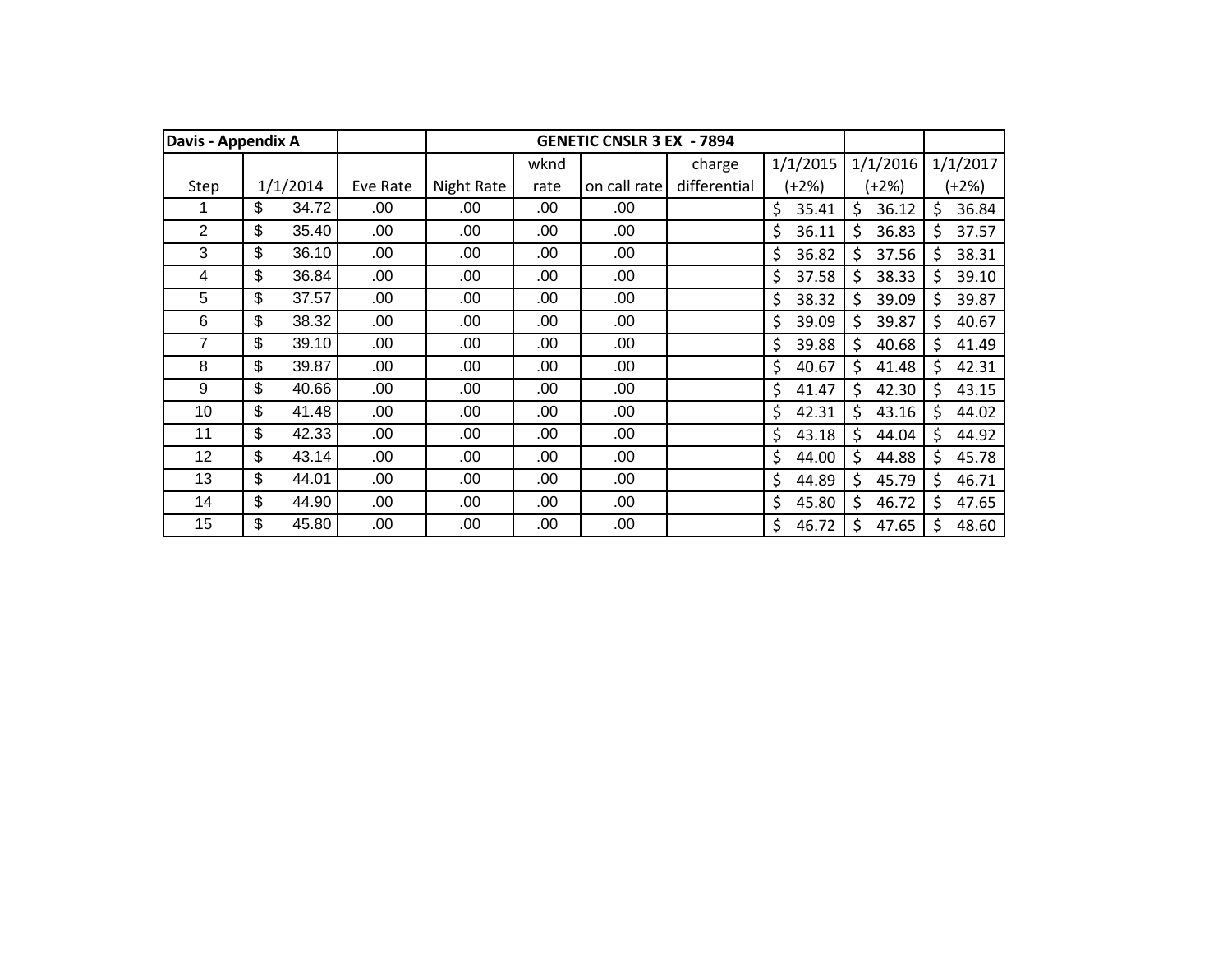| Davis - Appendix A |             |          |            |      | <b>GENETIC CNSLR 2 EX - 7898</b> |              |             |             |              |          |
|--------------------|-------------|----------|------------|------|----------------------------------|--------------|-------------|-------------|--------------|----------|
|                    |             |          |            | wknd |                                  | charge       | 1/1/2015    | 1/1/2016    |              | 1/1/2017 |
| Step               | 1/1/2014    | Eve Rate | Night Rate | rate | on call rate                     | differential | (+2%)       | (+2%)       |              | $(+2%)$  |
|                    | \$<br>31.57 | .00      | .00        | .00  | .00                              |              | \$<br>32.20 | \$<br>32.84 | \$           | 33.50    |
| 2                  | \$<br>32.20 | .00      | .00        | .00  | .00                              |              | \$<br>32.84 | \$<br>33.50 | \$           | 34.17    |
| 3                  | \$<br>32.83 | .00      | .00        | .00  | .00                              |              | \$<br>33.49 | \$<br>34.16 | \$           | 34.84    |
| 4                  | \$<br>33.49 | .00      | .00        | .00  | .00                              |              | \$<br>34.16 | Ś<br>34.84  | Ś            | 35.54    |
| 5                  | \$<br>34.16 | .00      | .00        | .00  | .00                              |              | \$<br>34.84 | \$<br>35.54 | \$           | 36.25    |
| 6                  | \$<br>34.84 | .00      | .00        | .00  | .00                              |              | \$<br>35.54 | \$<br>36.25 | \$           | 36.98    |
| 7                  | \$<br>35.53 | .00      | .00        | .00  | .00                              |              | \$<br>36.24 | \$<br>36.96 | \$           | 37.70    |
| 8                  | \$<br>36.25 | .00      | .00        | .00  | .00                              |              | \$<br>36.98 | \$<br>37.72 | \$           | 38.47    |
| 9                  | \$<br>36.98 | .00      | .00        | .00  | .00                              |              | \$<br>37.72 | \$<br>38.47 | \$           | 39.24    |
| 10                 | \$<br>37.71 | .00      | .00        | .00  | .00                              |              | \$<br>38.46 | 39.23<br>\$ | \$           | 40.01    |
| 11                 | \$<br>38.47 | .00.     | .00        | .00  | .00                              |              | \$<br>39.24 | \$<br>40.02 | \$           | 40.82    |
| 12                 | \$<br>39.24 | .00.     | .00        | .00  | .00                              |              | \$<br>40.02 | \$<br>40.82 | \$           | 41.64    |
| 13                 | \$<br>40.03 | .00      | .00        | .00  | .00.                             |              | \$<br>40.83 | \$<br>41.65 | Ś.           | 42.48    |
| 14                 | \$<br>40.82 | .00      | .00        | .00  | .00                              |              | \$<br>41.64 | \$<br>42.47 | Ś            | 43.32    |
| 15                 | \$<br>41.64 | .00      | .00        | .00  | .00                              |              | Ś<br>42.47  | Ś<br>43.32  | <sup>5</sup> | 44.19    |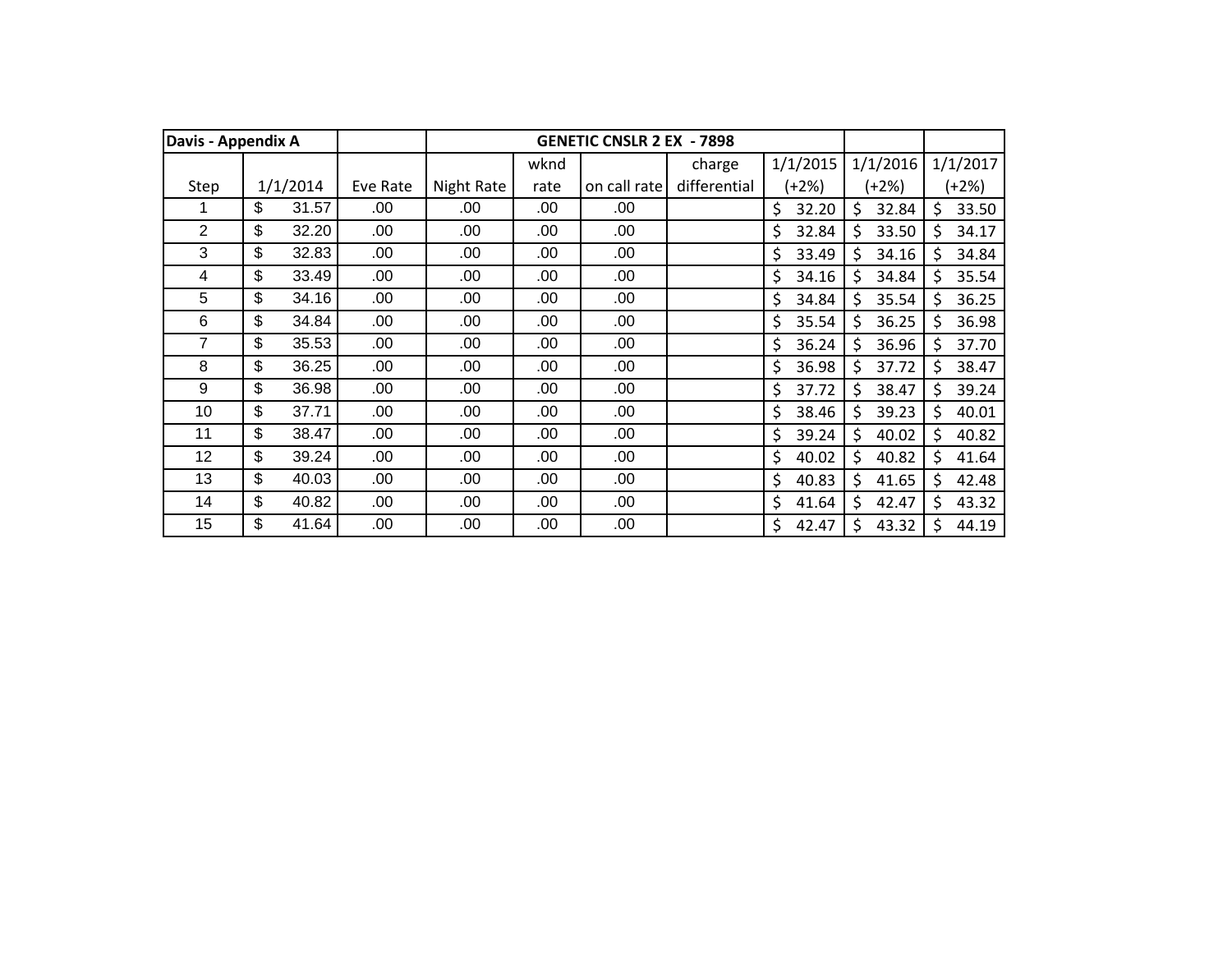| Davis - Appendix A |             |          |            |      | <b>MUSIC THER NEX - 7913</b> |              |             |             |     |          |
|--------------------|-------------|----------|------------|------|------------------------------|--------------|-------------|-------------|-----|----------|
|                    |             |          |            | wknd |                              | charge       | 1/1/2015    | 1/1/2016    |     | 1/1/2017 |
| Step               | 1/1/2014    | Eve Rate | Night Rate | rate | on call rate                 | differential | $(+2%)$     | (+2%)       |     | $(+2%)$  |
|                    | \$<br>29.49 | .00      | .00        | .00  | .00                          |              | \$<br>30.08 | \$<br>30.68 | \$  | 31.29    |
| 2                  | \$<br>30.07 | .00      | .00        | .00  | .00                          |              | \$<br>30.67 | \$<br>31.28 | \$  | 31.91    |
| 3                  | \$<br>30.67 | .00      | .00        | .00  | .00                          |              | \$<br>31.28 | \$<br>31.91 | Ś   | 32.55    |
| 4                  | \$<br>31.29 | .00      | .00        | .00  | .00                          |              | \$<br>31.92 | Ś.<br>32.56 | \$. | 33.21    |
| 5                  | \$<br>31.91 | .00      | .00        | .00  | .00                          |              | \$<br>32.55 | 33.20<br>Ś  | \$  | 33.86    |
| 6                  | \$<br>32.55 | .00.     | .00        | .00  | .00                          |              | \$<br>33.20 | \$<br>33.86 | \$  | 34.54    |
| 7                  | \$<br>33.19 | .00.     | .00        | .00  | .00                          |              | \$<br>33.85 | \$<br>34.53 | \$  | 35.22    |
| 8                  | \$<br>33.87 | .00.     | .00        | .00  | .00                          |              | \$<br>34.55 | \$<br>35.24 | \$  | 35.94    |
| 9                  | \$<br>34.54 | .00.     | .00        | .00  | .00                          |              | \$<br>35.23 | \$<br>35.93 | \$  | 36.65    |
| 10                 | \$<br>35.23 | .00.     | .00        | .00  | .00                          |              | \$<br>35.93 | \$<br>36.65 | \$  | 37.38    |
| 11                 | \$<br>35.93 | .00.     | .00        | .00  | .00                          |              | \$<br>36.65 | \$<br>37.38 | \$  | 38.13    |
| 12                 | \$<br>36.64 | .00.     | .00        | .00  | .00.                         |              | \$<br>37.37 | \$<br>38.12 | \$  | 38.88    |
| 13                 | \$<br>37.39 | .00.     | .00        | .00  | .00.                         |              | \$<br>38.14 | \$<br>38.90 | \$  | 39.68    |
| 14                 | \$<br>38.14 | .00.     | .00        | .00  | .00                          |              | \$<br>38.90 | \$<br>39.68 | \$  | 40.47    |
| 15                 | \$<br>38.91 | .00      | .00        | .00  | .00                          |              | \$<br>39.69 | \$<br>40.48 | Ś   | 41.29    |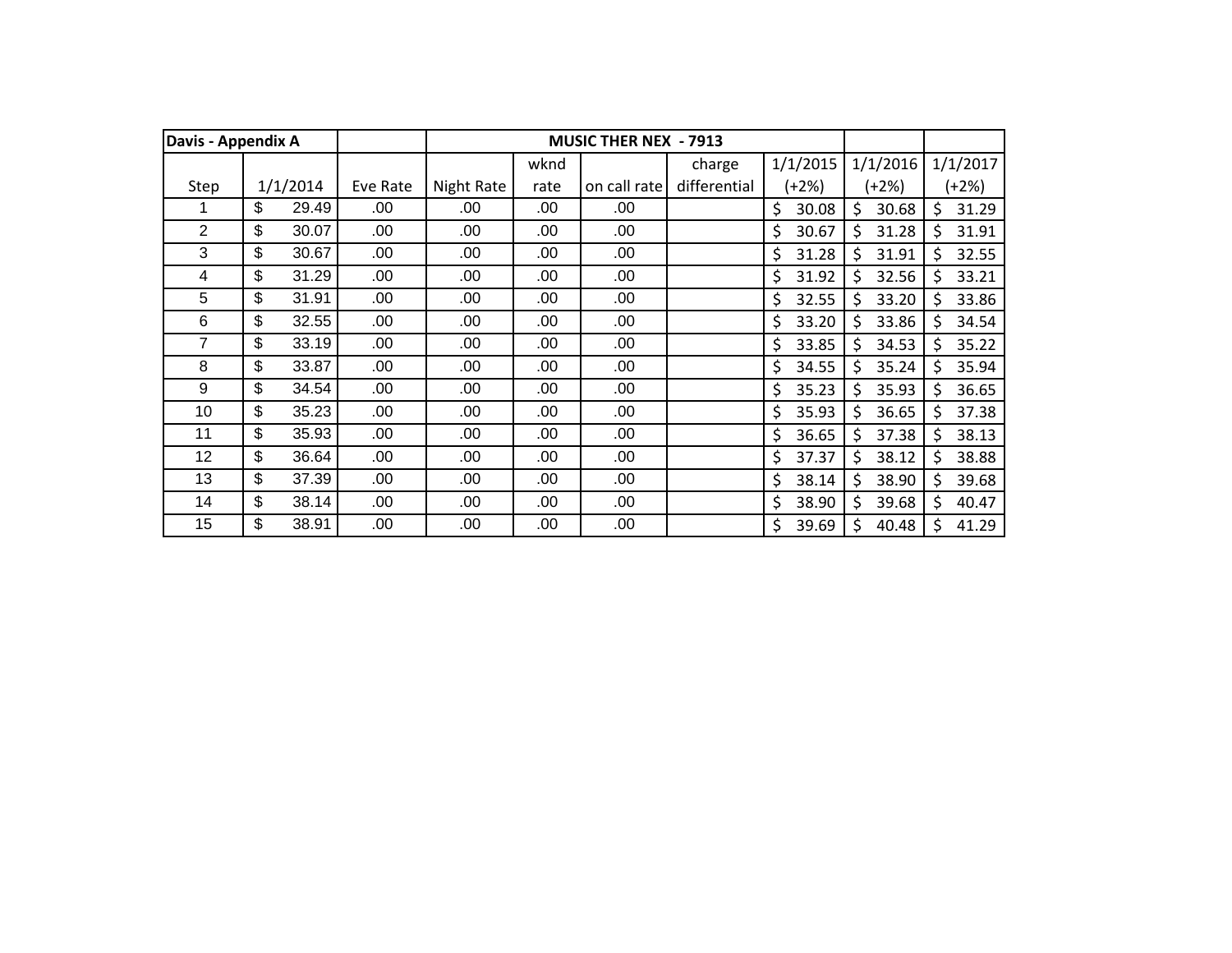|                | Davis - Appendix A |          |          |            |      |              | <b>OCCUPATIONAL THER 2 NEX - 7928</b> |             |             |    |          |
|----------------|--------------------|----------|----------|------------|------|--------------|---------------------------------------|-------------|-------------|----|----------|
|                |                    |          |          |            | wknd |              | charge                                | 1/1/2015    | 1/1/2016    |    | 1/1/2017 |
| Step           |                    | 1/1/2014 | Eve Rate | Night Rate | rate | on call rate | differential                          | (+2%)       | (+2%)       |    | $+2\%)$  |
|                | \$                 | 39.73    | 2.40     | 3.65       | 1.00 | 7.00         |                                       | \$<br>40.52 | \$<br>41.33 | \$ | 42.16    |
| $\overline{2}$ | \$                 | 40.53    | 2.40     | 3.65       | 1.00 | 7.00         |                                       | \$<br>41.34 | \$<br>42.17 | \$ | 43.01    |
| 3              | \$                 | 41.33    | 2.40     | 3.65       | 1.00 | 7.00         |                                       | \$<br>42.16 | Ś.<br>43.00 | Ś  | 43.86    |
| 4              | \$                 | 42.17    | 2.40     | 3.65       | 1.00 | 7.00         |                                       | \$<br>43.01 | Ś<br>43.87  | Ś. | 44.75    |
| 5              | \$                 | 42.99    | 2.40     | 3.65       | 1.00 | 7.00         |                                       | \$<br>43.85 | \$<br>44.73 | Ś  | 45.62    |
| 6              | \$                 | 43.86    | 2.40     | 3.65       | 1.00 | 7.00         |                                       | \$<br>44.74 | \$<br>45.63 | \$ | 46.54    |
| 7              | \$                 | 44.73    | 2.40     | 3.65       | 1.00 | 7.00         |                                       | \$<br>45.62 | \$<br>46.53 | \$ | 47.46    |
| 8              | \$                 | 45.63    | 2.40     | 3.65       | 1.00 | 7.00         |                                       | \$<br>46.54 | \$<br>47.47 | \$ | 48.42    |
| 9              | \$                 | 46.56    | 2.40     | 3.65       | 1.00 | 7.00         |                                       | \$<br>47.49 | \$<br>48.44 | \$ | 49.41    |
| 10             | \$                 | 47.48    | 2.40     | 3.65       | 1.00 | 7.00         |                                       | \$<br>48.43 | \$<br>49.40 | \$ | 50.39    |
| 11             | \$                 | 48.41    | 2.40     | 3.65       | 1.00 | 7.00         |                                       | \$<br>49.38 | \$<br>50.37 | \$ | 51.38    |
| 12             | \$                 | 49.40    | 2.40     | 3.65       | 1.00 | 7.00         |                                       | \$<br>50.39 | \$<br>51.40 | \$ | 52.43    |
| 13             | \$                 | 50.38    | 2.40     | 3.65       | 1.00 | 7.00         |                                       | \$<br>51.39 | \$<br>52.42 | \$ | 53.47    |
| 14             | \$                 | 51.40    | 2.40     | 3.65       | 1.00 | 7.00         |                                       | \$<br>52.43 | \$<br>53.48 | \$ | 54.55    |
| 15             | \$                 | 52.40    | 2.40     | 3.65       | 1.00 | 7.00         |                                       | Ś<br>53.45  | \$<br>54.52 | Ś  | 55.61    |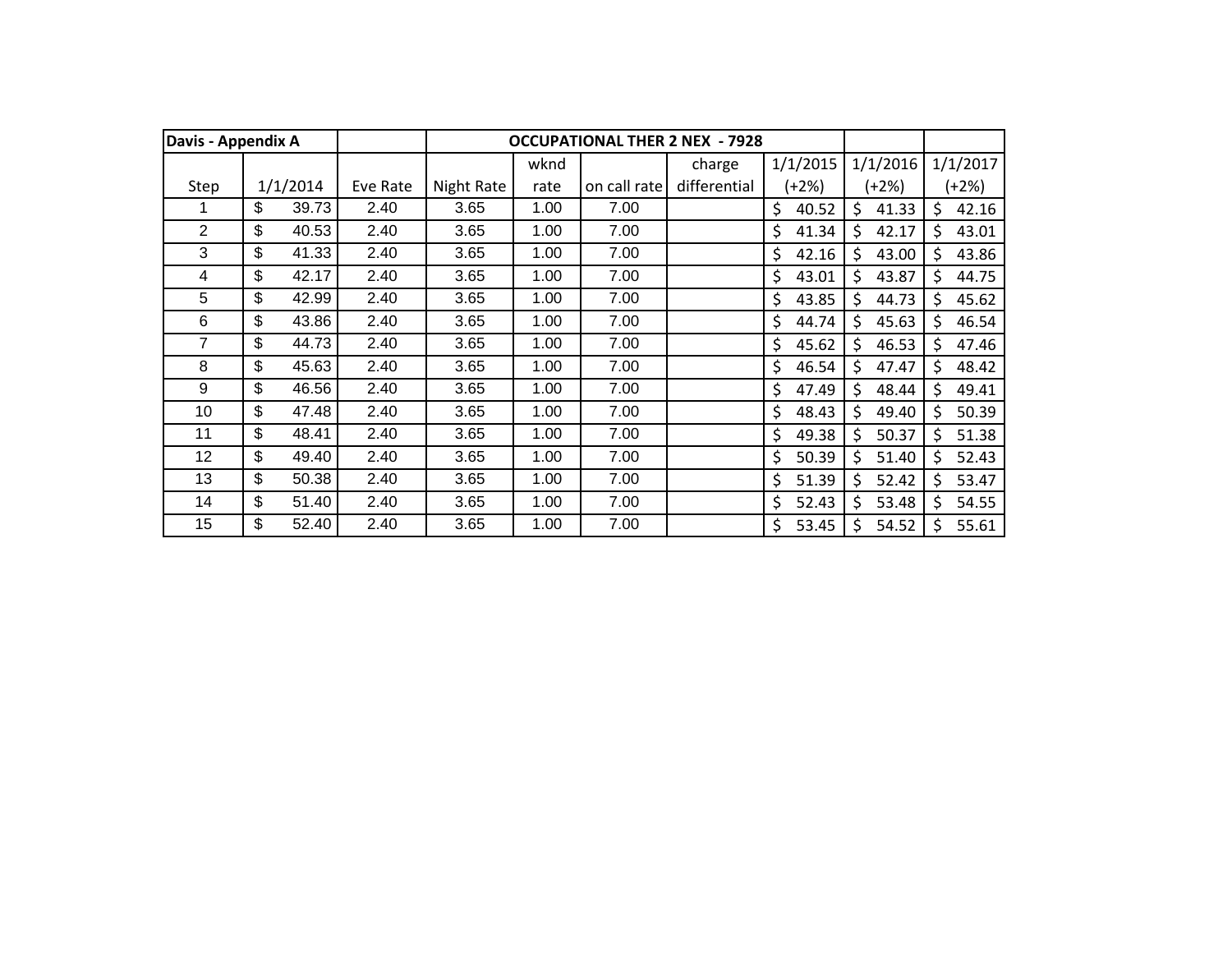| <b>Davis - Appendix A</b> |          |       |          |            |      |              | <b>OCCUPATIONAL THER 1 NEX - 7929</b> |             |             |    |          |
|---------------------------|----------|-------|----------|------------|------|--------------|---------------------------------------|-------------|-------------|----|----------|
|                           |          |       |          |            | wknd |              | charge                                | 1/1/2015    | 1/1/2016    |    | 1/1/2017 |
| Step                      | 1/1/2014 |       | Eve Rate | Night Rate | rate | on call rate | differential                          | $(+2%)$     | (+2%)       |    | $+2\%)$  |
|                           | \$       | 36.10 | 2.40     | 3.65       | 1.00 | 7.00         |                                       | \$<br>36.82 | \$<br>37.56 | \$ | 38.31    |
| $\overline{2}$            | \$       | 36.85 | 2.40     | 3.65       | 1.00 | 7.00         |                                       | \$<br>37.59 | \$<br>38.34 | \$ | 39.11    |
| 3                         | \$       | 37.57 | 2.40     | 3.65       | 1.00 | 7.00         |                                       | \$<br>38.32 | \$<br>39.09 | \$ | 39.87    |
| 4                         | \$       | 38.33 | 2.40     | 3.65       | 1.00 | 7.00         |                                       | \$<br>39.10 | \$<br>39.88 | Ś. | 40.68    |
| $5\phantom{.0}$           | \$       | 39.10 | 2.40     | 3.65       | 1.00 | 7.00         |                                       | \$<br>39.88 | \$<br>40.68 | \$ | 41.49    |
| 6                         | \$       | 39.88 | 2.40     | 3.65       | 1.00 | 7.00         |                                       | \$<br>40.68 | \$<br>41.49 | \$ | 42.32    |
| 7                         | \$       | 40.67 | 2.40     | 3.65       | 1.00 | 7.00         |                                       | \$<br>41.48 | \$<br>42.31 | \$ | 43.16    |
| 8                         | \$       | 41.48 | 2.40     | 3.65       | 1.00 | 7.00         |                                       | \$<br>42.31 | \$<br>43.16 | \$ | 44.02    |
| 9                         | \$       | 42.33 | 2.40     | 3.65       | 1.00 | 7.00         |                                       | \$<br>43.18 | \$<br>44.04 | \$ | 44.92    |
| 10                        | \$       | 43.16 | 2.40     | 3.65       | 1.00 | 7.00         |                                       | \$<br>44.02 | \$<br>44.90 | \$ | 45.80    |
| 11                        | \$       | 44.03 | 2.40     | 3.65       | 1.00 | 7.00         |                                       | \$<br>44.91 | \$<br>45.81 | \$ | 46.73    |
| 12                        | \$       | 44.91 | 2.40     | 3.65       | 1.00 | 7.00         |                                       | \$<br>45.81 | \$<br>46.73 | \$ | 47.66    |
| 13                        | \$       | 45.80 | 2.40     | 3.65       | 1.00 | 7.00         |                                       | \$<br>46.72 | Ś<br>47.65  | Ś  | 48.60    |
| 14                        | \$       | 46.72 | 2.40     | 3.65       | 1.00 | 7.00         |                                       | \$<br>47.65 | \$<br>48.60 | \$ | 49.57    |
| 15                        | \$       | 47.65 | 2.40     | 3.65       | 1.00 | 7.00         |                                       | \$<br>48.60 | \$<br>49.57 | \$ | 50.56    |

| Davis - Appendix A |             |          |            |      | <b>PHARMACIST SR EX - 7932</b> |              |            |            |            |
|--------------------|-------------|----------|------------|------|--------------------------------|--------------|------------|------------|------------|
|                    |             |          |            | wknd |                                | charge       | 1/1/2015   | 1/1/2016   | 1/1/2017   |
| Step               | 1/1/2014    | Eve Rate | Night Rate | rate | on call rate                   | differential | $(+2%)$    | (+2%)      | $(+2%)$    |
|                    | \$<br>71.81 | .00      | .00        | .00  | 7.00                           |              | 73.25<br>Ś | 74.72<br>S | 76.21      |
| 2                  | \$<br>73.26 | .00      | .00.       | .00  | 7.00                           |              | 74.73<br>Ś | 76.22<br>S | 77.74      |
| 3                  | \$<br>74.70 | .00.     | .00        | .00  | 7.00                           |              | 76.19<br>Ś | 77.71<br>S | 79.26      |
| 4                  | \$<br>76.22 | .00      | .00        | .00  | 7.00                           |              | Ś<br>77.74 | 79.29<br>S | 80.88<br>S |
| 5                  | \$<br>77.73 | .00      | .00        | .00  | 7.00                           |              | 79.28<br>Ś | 80.87<br>S | 82.49      |
| 6                  | \$<br>79.28 | .00.     | .00        | .00  | 7.00                           |              | 80.87<br>Ś | 82.49<br>S | 84.14      |
|                    | \$<br>80.88 | .00      | .00        | .00  | 7.00                           |              | Ś<br>82.50 | 84.15<br>S | 85.83      |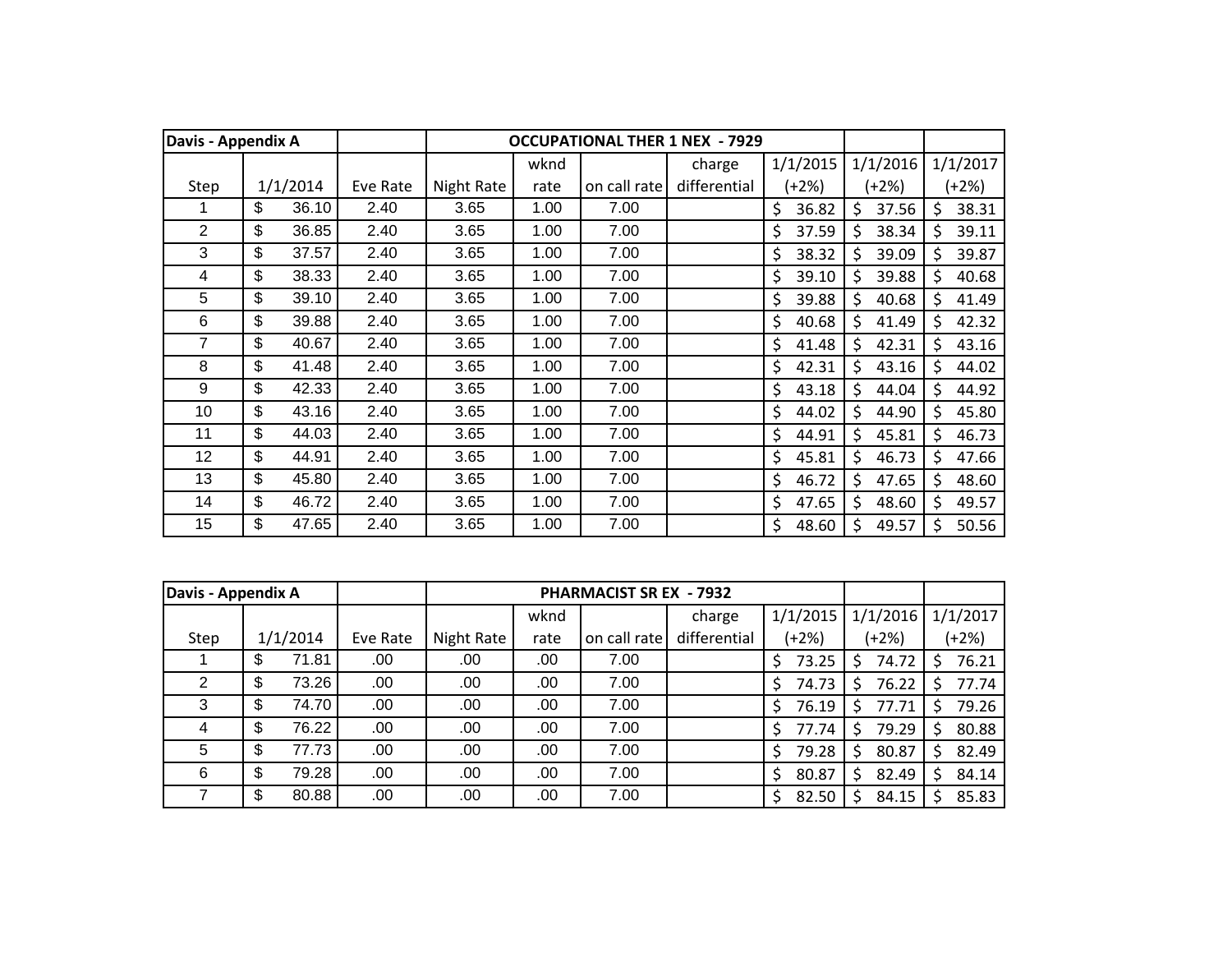| Davis - Appendix A |             |          |            |      | <b>RECREATION THER 1 EX - 7955</b> |              |             |              |              |
|--------------------|-------------|----------|------------|------|------------------------------------|--------------|-------------|--------------|--------------|
|                    |             |          |            | wknd |                                    | charge       | 1/1/2015    | 1/1/2016     | 1/1/2017     |
| Step               | 1/1/2014    | Eve Rate | Night Rate | rate | on call rate                       | differential | $(+2%)$     | (+2%)        | (+2%)        |
|                    | \$<br>27.28 | .00      | .00        | .00  | .00                                |              | \$<br>27.83 | \$<br>28.39  | \$<br>28.96  |
| $\overline{2}$     | \$<br>27.82 | .00      | .00        | .00  | .00                                |              | \$<br>28.38 | 28.95<br>\$. | \$<br>29.53  |
| 3                  | \$<br>28.38 | .00      | .00        | .00  | .00                                |              | \$<br>28.95 | \$.<br>29.53 | \$<br>30.12  |
| 4                  | \$<br>28.94 | .00      | .00        | .00  | .00                                |              | \$<br>29.52 | \$.<br>30.11 | \$.<br>30.71 |
| 5                  | \$<br>29.54 | .00      | .00        | .00  | .00                                |              | \$<br>30.13 | 30.73<br>\$. | \$<br>31.34  |
| 6                  | \$<br>30.11 | .00      | .00        | .00  | .00                                |              | \$<br>30.71 | Ŝ.<br>31.32  | \$.<br>31.95 |
| 7                  | \$<br>30.72 | .00      | .00        | .00  | .00                                |              | \$<br>31.33 | Ś.<br>31.96  | \$.<br>32.60 |
| 8                  | \$<br>31.34 | .00      | .00        | .00  | .00                                |              | \$<br>31.97 | Ŝ.<br>32.61  | \$<br>33.26  |
| 9                  | \$<br>31.97 | .00      | .00        | .00  | .00                                |              | \$<br>32.61 | Ŝ.<br>33.26  | \$.<br>33.93 |
| 10                 | \$<br>32.62 | .00      | .00        | .00  | .00                                |              | \$<br>33.27 | Ŝ.<br>33.94  | \$.<br>34.62 |
| 11                 | \$<br>33.25 | .00      | .00        | .00  | .00                                |              | \$<br>33.92 | Ŝ.<br>34.60  | \$<br>35.29  |
| 12                 | \$<br>33.92 | .00      | .00        | .00  | .00                                |              | \$<br>34.60 | \$<br>35.29  | \$<br>36.00  |
| 13                 | \$<br>34.59 | .00      | .00        | .00  | .00                                |              | \$<br>35.28 | \$.<br>35.99 | \$<br>36.71  |
| 14                 | \$<br>35.29 | .00      | .00        | .00  | .00                                |              | \$<br>36.00 | Ŝ.<br>36.72  | Ś.<br>37.45  |
| 15                 | \$<br>36.01 | .00      | .00        | .00  | .00                                |              | \$<br>36.73 | \$<br>37.46  | \$<br>38.21  |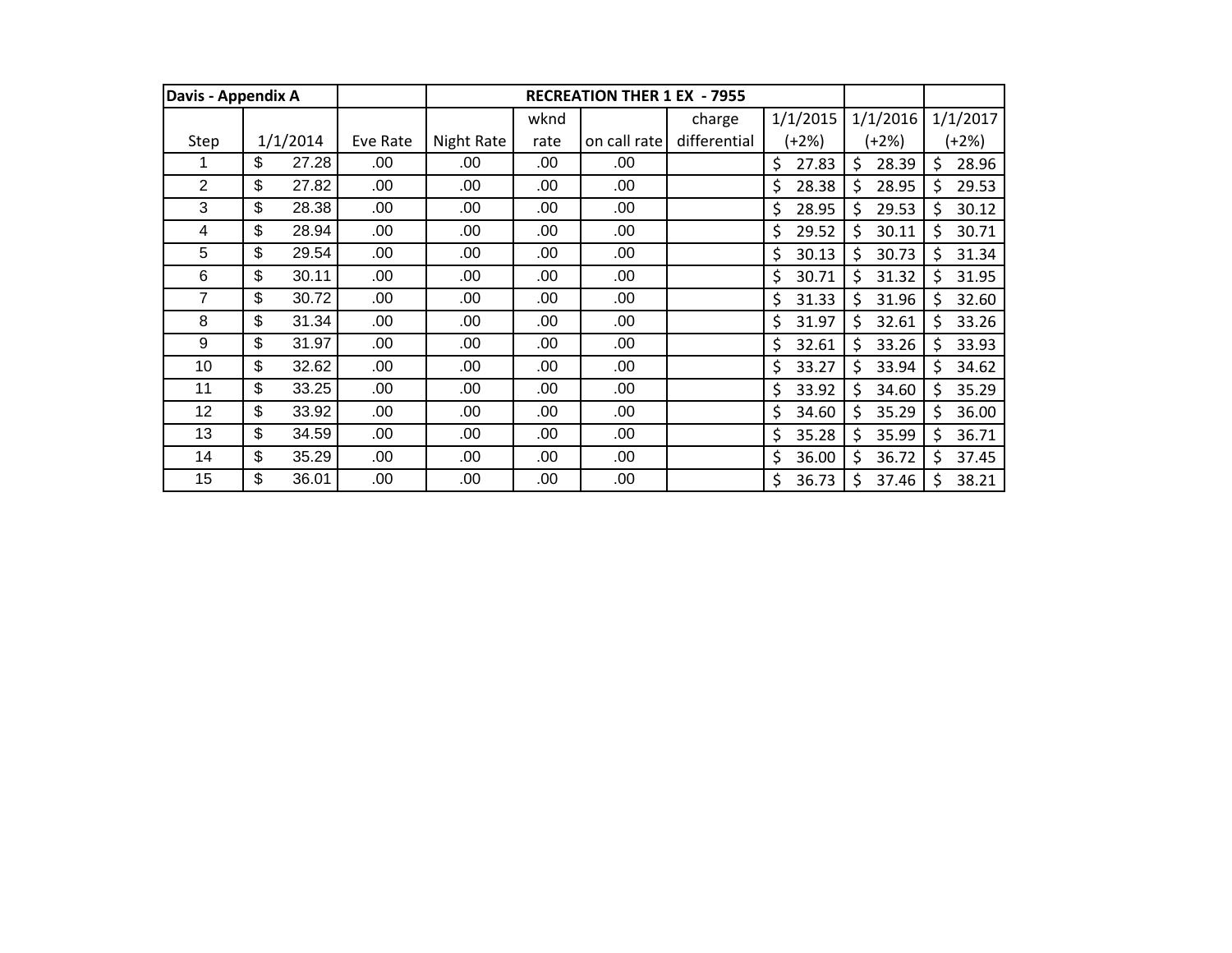| Davis - Appendix A |                           |          |          |            |      |              | <b>SPEECH PATHOLOGIST NEX - 7961</b> |             |             |    |          |
|--------------------|---------------------------|----------|----------|------------|------|--------------|--------------------------------------|-------------|-------------|----|----------|
|                    |                           |          |          |            | wknd |              | charge                               | 1/1/2015    | 1/1/2016    |    | 1/1/2017 |
| Step               |                           | 1/1/2014 | Eve Rate | Night Rate | rate | on call rate | differential                         | (+2%)       | (+2%)       |    | $+2%$    |
|                    | \$                        | 36.05    | 2.40     | 3.65       | 1.00 | 7.00         | 1.25                                 | \$<br>36.77 | \$<br>37.51 | \$ | 38.26    |
| $\overline{2}$     | \$                        | 36.78    | 2.40     | 3.65       | 1.00 | 7.00         | 1.25                                 | \$<br>37.52 | \$<br>38.27 | \$ | 39.04    |
| 3                  | \$                        | 37.51    | 2.40     | 3.65       | 1.00 | 7.00         | 1.25                                 | \$<br>38.26 | \$<br>39.03 | Ś  | 39.81    |
| 4                  | \$                        | 38.25    | 2.40     | 3.65       | 1.00 | 7.00         | 1.25                                 | \$<br>39.02 | Ś<br>39.80  | Ś. | 40.60    |
| 5                  | \$                        | 39.02    | 2.40     | 3.65       | 1.00 | 7.00         | 1.25                                 | \$<br>39.80 | \$<br>40.60 | Ś  | 41.41    |
| 6                  | \$                        | 39.79    | 2.40     | 3.65       | 1.00 | 7.00         | 1.25                                 | \$<br>40.59 | \$<br>41.40 | \$ | 42.23    |
| 7                  | \$                        | 40.59    | 2.40     | 3.65       | 1.00 | 7.00         | 1.25                                 | \$<br>41.40 | \$<br>42.23 | \$ | 43.07    |
| 8                  | \$                        | 41.41    | 2.40     | 3.65       | 1.00 | 7.00         | 1.25                                 | \$<br>42.24 | \$<br>43.08 | \$ | 43.94    |
| 9                  | \$                        | 42.24    | 2.40     | 3.65       | 1.00 | 7.00         | 1.25                                 | \$<br>43.08 | \$<br>43.94 | \$ | 44.82    |
| 10                 | \$                        | 43.07    | 2.40     | 3.65       | 1.00 | 7.00         | 1.25                                 | \$<br>43.93 | \$<br>44.81 | \$ | 45.71    |
| 11                 | \$                        | 43.94    | 2.40     | 3.65       | 1.00 | 7.00         | 1.25                                 | \$<br>44.82 | \$<br>45.72 | \$ | 46.63    |
| 12                 | \$                        | 44.82    | 2.40     | 3.65       | 1.00 | 7.00         | 1.25                                 | \$<br>45.72 | \$<br>46.63 | \$ | 47.56    |
| 13                 | $\boldsymbol{\mathsf{S}}$ | 45.71    | 2.40     | 3.65       | 1.00 | 7.00         | 1.25                                 | \$<br>46.62 | Ś<br>47.55  | \$ | 48.50    |
| 14                 | \$                        | 46.63    | 2.40     | 3.65       | 1.00 | 7.00         | 1.25                                 | \$<br>47.56 | \$<br>48.51 | Ś  | 49.48    |
| 15                 | \$                        | 47.56    | 2.40     | 3.65       | 1.00 | 7.00         | 1.25                                 | \$<br>48.51 | Ś<br>49.48  | Ś  | 50.47    |

| Davis - Appendix A |     |          |          |            |      | STAFF PHARMACIST 1 NEX - 7963 |              |             |             |             |
|--------------------|-----|----------|----------|------------|------|-------------------------------|--------------|-------------|-------------|-------------|
|                    |     |          |          |            | wknd |                               | charge       | 1/1/2015    | 1/1/2016    | 1/1/2017    |
| Step               |     | 1/1/2014 | Eve Rate | Night Rate | rate | on call rate                  | differential | (+2%)       | (+2%)       | (+2%)       |
|                    | S   | 59.35    | 2.40     | 6.00       | 1.00 | 7.00                          |              | \$<br>60.54 | 61.75<br>S. | 62.99<br>S. |
| 2                  | \$. | 60.54    | 2.40     | 6.00       | 1.00 | 7.00                          |              | \$<br>61.75 | 62.99       | 64.25<br>S  |
| 3                  | \$. | 61.76    | 2.40     | 6.00       | 1.00 | 7.00                          |              | \$<br>63.00 | 64.26       | 65.55<br>S. |
| 4                  | \$. | 62.98    | 2.40     | 6.00       | 1.00 | 7.00                          |              | \$<br>64.24 | 65.52       | 66.83<br>S. |
| 5                  | S   | 64.24    | 2.40     | 6.00       | 1.00 | 7.00                          |              | 65.52<br>\$ | 66.83       | 68.17<br>S  |
| 6                  | S   | 65.54    | 2.40     | 6.00       | 1.00 | 7.00                          |              | \$<br>66.85 | 68.19       | 69.55<br>S  |
|                    |     | 66.84    | 2.40     | 6.00       | 1.00 | 7.00                          |              | 68.18<br>\$ | 69.54       | 70.93       |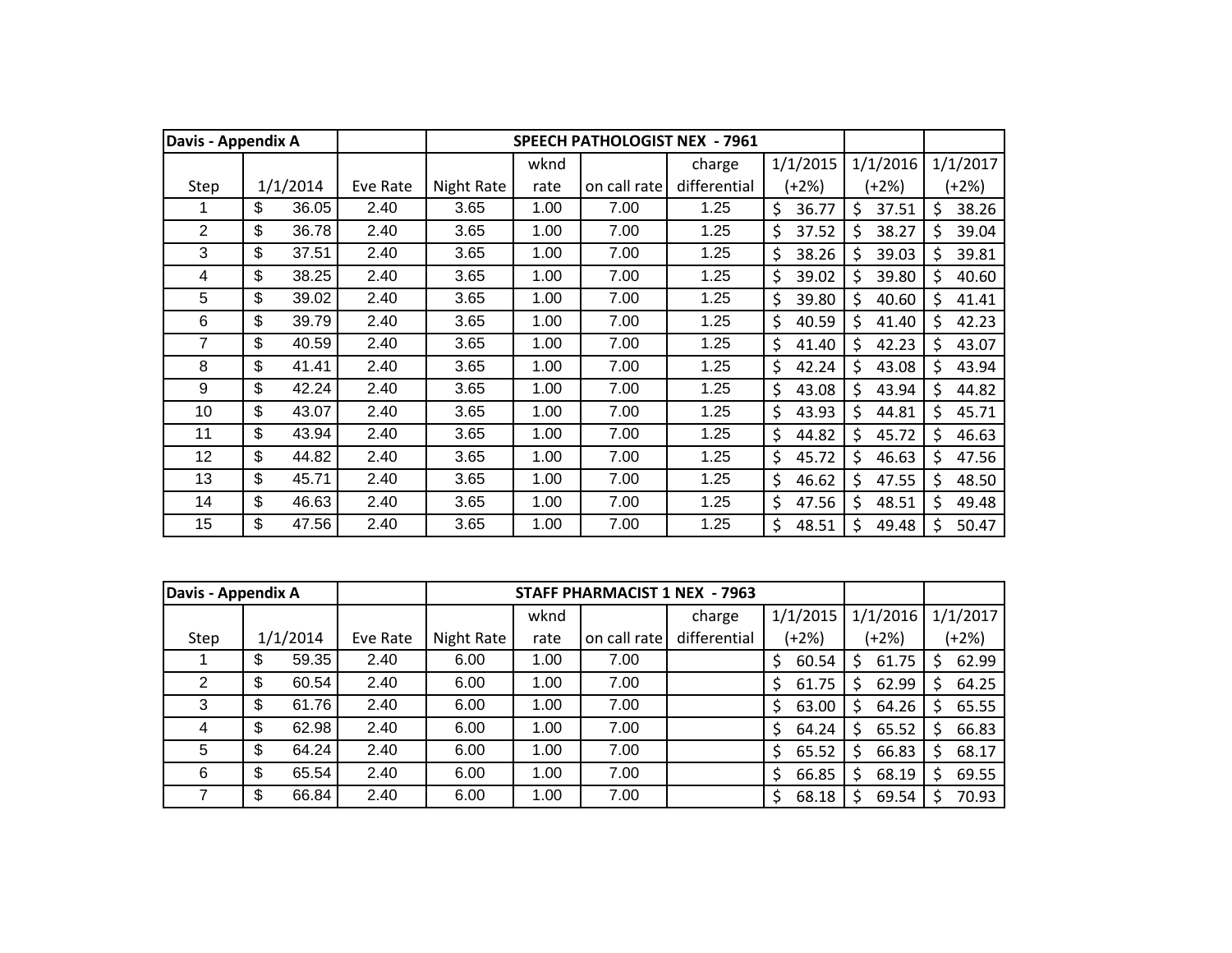| Davis - Appendix A |             |          |            |      | <b>CLIN LAB SCI SPEC SR - 8938</b> |              |             |              |              |
|--------------------|-------------|----------|------------|------|------------------------------------|--------------|-------------|--------------|--------------|
|                    |             |          |            | wknd |                                    | charge       | 1/1/2015    | 1/1/2016     | 1/1/2017     |
| Step               | 1/1/2014    | Eve Rate | Night Rate | rate | on call rate                       | differential | $(+2%)$     | (+2%)        | (+2%)        |
|                    | \$<br>46.65 | 2.75     | 4.75       | 1.60 | 9.00                               | 1.25         | \$<br>47.58 | \$<br>48.53  | \$<br>49.50  |
| $\overline{2}$     | \$<br>47.59 | 2.75     | 4.75       | 1.60 | 9.00                               | 1.25         | \$<br>48.54 | \$<br>49.51  | \$<br>50.50  |
| 3                  | \$<br>48.54 | 2.75     | 4.75       | 1.60 | 9.00                               | 1.25         | \$<br>49.51 | \$.<br>50.50 | \$<br>51.51  |
| 4                  | \$<br>49.50 | 2.75     | 4.75       | 1.60 | 9.00                               | 1.25         | \$<br>50.49 | Ś.<br>51.50  | \$<br>52.53  |
| 5                  | \$<br>50.49 | 2.75     | 4.75       | 1.60 | 9.00                               | 1.25         | \$<br>51.50 | 52.53<br>\$  | \$<br>53.58  |
| 6                  | \$<br>51.51 | 2.75     | 4.75       | 1.60 | 9.00                               | 1.25         | \$<br>52.54 | \$.<br>53.59 | \$<br>54.66  |
| 7                  | \$<br>52.54 | 2.75     | 4.75       | 1.60 | 9.00                               | 1.25         | \$<br>53.59 | \$<br>54.66  | \$.<br>55.75 |
| 8                  | \$<br>53.58 | 2.75     | 4.75       | 1.60 | 9.00                               | 1.25         | \$<br>54.65 | Ś.<br>55.74  | \$<br>56.85  |
| 9                  | \$<br>54.66 | 2.75     | 4.75       | 1.60 | 9.00                               | 1.25         | \$<br>55.75 | Ŝ.<br>56.87  | \$<br>58.01  |
| 10                 | \$<br>55.76 | 2.75     | 4.75       | 1.60 | 9.00                               | 1.25         | \$<br>56.88 | \$.<br>58.02 | \$<br>59.18  |
| 11                 | \$<br>56.86 | 2.75     | 4.75       | 1.60 | 9.00                               | 1.25         | \$<br>58.00 | Ŝ.<br>59.16  | \$<br>60.34  |
| 12                 | \$<br>58.00 | 2.75     | 4.75       | 1.60 | 9.00                               | 1.25         | \$<br>59.16 | \$<br>60.34  | \$<br>61.55  |
| 13                 | \$<br>59.17 | 2.75     | 4.75       | 1.60 | 9.00                               | 1.25         | \$<br>60.35 | Ŝ.<br>61.56  | \$<br>62.79  |
| 14                 | \$<br>60.36 | 2.75     | 4.75       | 1.60 | 9.00                               | 1.25         | \$<br>61.57 | Ś.<br>62.80  | \$<br>64.06  |
| 15                 | \$<br>61.54 | 2.75     | 4.75       | 1.60 | 9.00                               | 1.25         | \$<br>62.77 | Ś.<br>64.03  | \$<br>65.31  |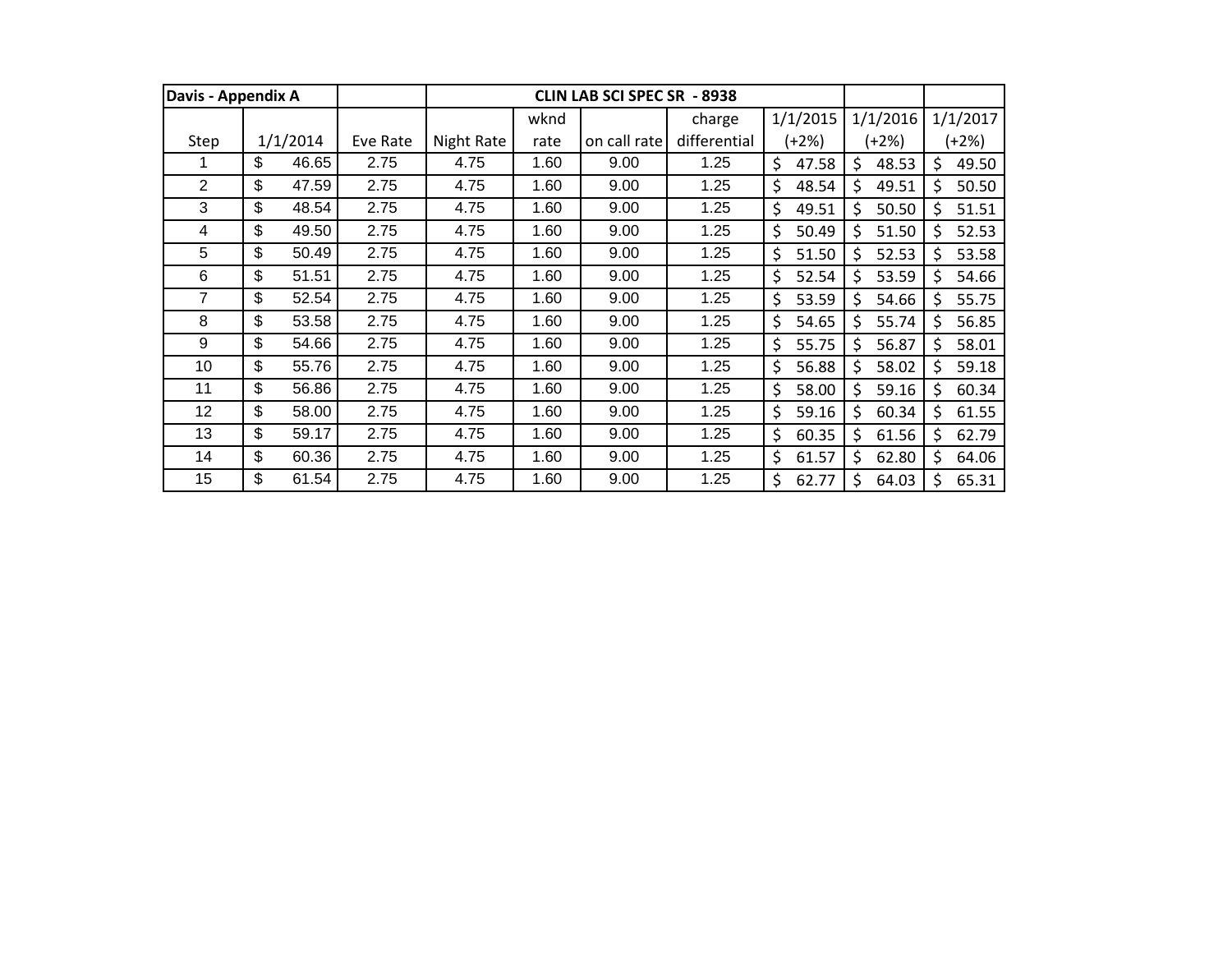| Davis - Appendix A |             |          |            |      | <b>CLIN LAB SCI SPEC</b> | -8939        |             |             |    |          |
|--------------------|-------------|----------|------------|------|--------------------------|--------------|-------------|-------------|----|----------|
|                    |             |          |            | wknd |                          | charge       | 1/1/2015    | 1/1/2016    |    | 1/1/2017 |
| Step               | 1/1/2014    | Eve Rate | Night Rate | rate | on call rate             | differential | (+2%)       | (+2%)       |    | $(+2%)$  |
|                    | \$<br>42.41 | 2.75     | 4.75       | 1.60 | 9.00                     | 1.25         | \$<br>43.26 | Ś<br>44.13  | Ś  | 45.01    |
| $\overline{2}$     | \$<br>43.27 | 2.75     | 4.75       | 1.60 | 9.00                     | 1.25         | \$<br>44.14 | Ś<br>45.02  | Ś. | 45.92    |
| 3                  | \$<br>44.11 | 2.75     | 4.75       | 1.60 | 9.00                     | 1.25         | \$<br>44.99 | Ś<br>45.89  | Ś. | 46.81    |
| 4                  | \$<br>45.01 | 2.75     | 4.75       | 1.60 | 9.00                     | 1.25         | \$<br>45.91 | Ś<br>46.83  | Ś  | 47.77    |
| 5                  | \$<br>45.92 | 2.75     | 4.75       | 1.60 | 9.00                     | 1.25         | \$<br>46.84 | \$<br>47.78 | \$ | 48.74    |
| 6                  | \$<br>46.81 | 2.75     | 4.75       | 1.60 | 9.00                     | 1.25         | \$<br>47.75 | \$<br>48.71 | \$ | 49.68    |
| 7                  | \$<br>47.77 | 2.75     | 4.75       | 1.60 | 9.00                     | 1.25         | \$<br>48.73 | \$<br>49.70 | \$ | 50.69    |
| 8                  | \$<br>48.73 | 2.75     | 4.75       | 1.60 | 9.00                     | 1.25         | \$<br>49.70 | Ś<br>50.69  | Ś  | 51.70    |
| 9                  | \$<br>49.69 | 2.75     | 4.75       | 1.60 | 9.00                     | 1.25         | \$<br>50.68 | \$<br>51.69 | \$ | 52.72    |
| 10                 | \$<br>50.68 | 2.75     | 4.75       | 1.60 | 9.00                     | 1.25         | \$<br>51.69 | \$<br>52.72 | \$ | 53.77    |
| 11                 | \$<br>51.70 | 2.75     | 4.75       | 1.60 | 9.00                     | 1.25         | \$<br>52.73 | \$<br>53.78 | \$ | 54.86    |
| 12                 | \$<br>52.73 | 2.75     | 4.75       | 1.60 | 9.00                     | 1.25         | \$<br>53.78 | \$<br>54.86 | \$ | 55.96    |
| 13                 | \$<br>53.78 | 2.75     | 4.75       | 1.60 | 9.00                     | 1.25         | \$<br>54.86 | Ś.<br>55.96 | Ś. | 57.08    |
| 14                 | \$<br>54.86 | 2.75     | 4.75       | 1.60 | 9.00                     | 1.25         | \$<br>55.96 | \$<br>57.08 | Ś  | 58.22    |
| 15                 | \$<br>55.97 | 2.75     | 4.75       | 1.60 | 9.00                     | 1.25         | Ś<br>57.09  | Ś<br>58.23  | Ŝ. | 59.39    |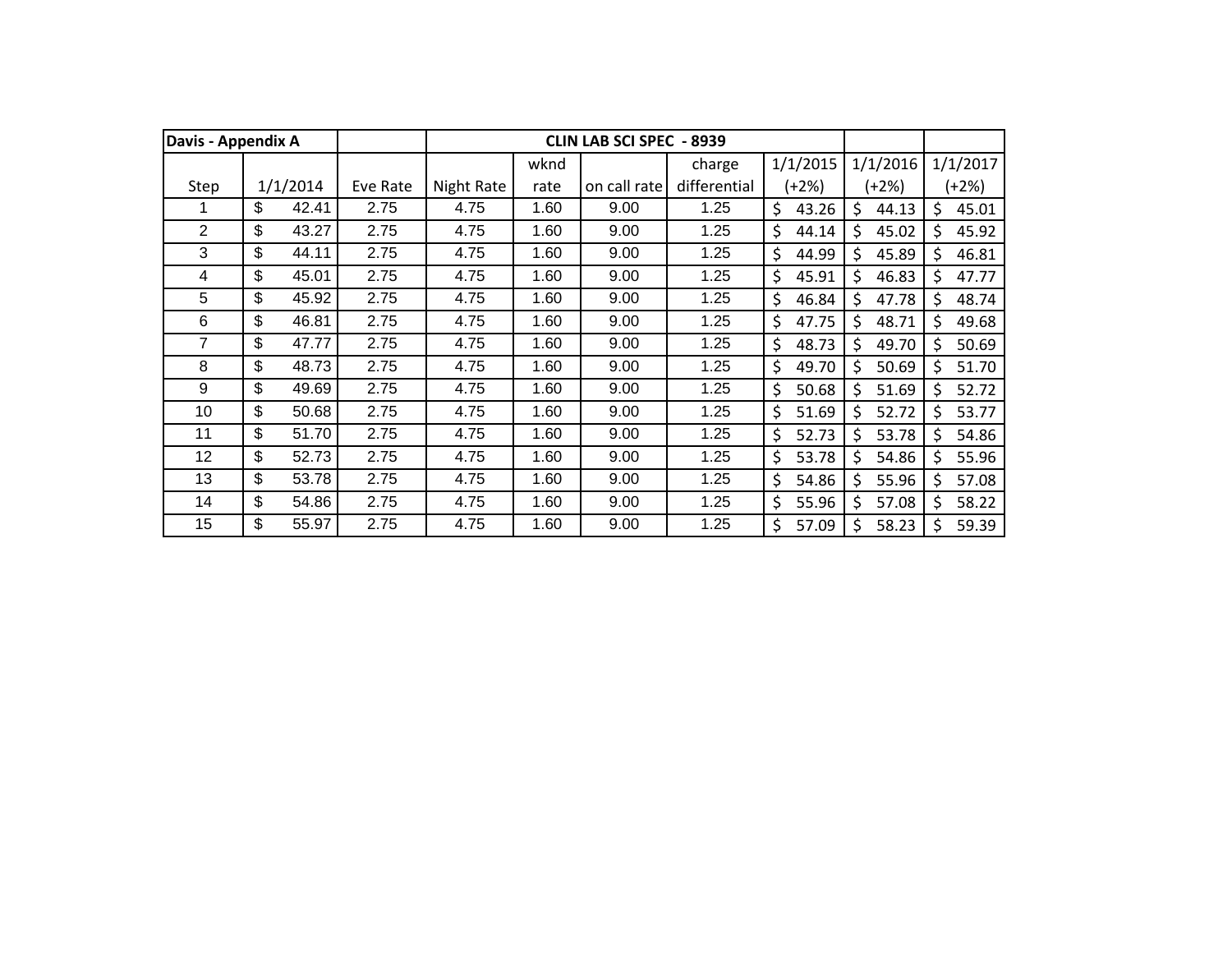|                | Davis - Appendix A |          |          |            |      | <b>CLIN LAB SCI - 8940</b> |              |             |             |              |          |
|----------------|--------------------|----------|----------|------------|------|----------------------------|--------------|-------------|-------------|--------------|----------|
|                |                    |          |          |            | wknd |                            | charge       | 1/1/2015    | 1/1/2016    |              | 1/1/2017 |
| Step           |                    | 1/1/2014 | Eve Rate | Night Rate | rate | on call rate               | differential | $(+2%)$     | (+2%)       |              | $+2%$    |
|                | \$                 | 36.95    | 2.75     | 4.75       | 1.60 | 9.00                       | 1.25         | \$<br>37.69 | \$<br>38.44 | \$           | 39.21    |
| $\overline{2}$ | \$                 | 37.66    | 2.75     | 4.75       | 1.60 | 9.00                       | 1.25         | \$<br>38.41 | Ś<br>39.18  | \$           | 39.96    |
| 3              | \$                 | 38.43    | 2.75     | 4.75       | 1.60 | 9.00                       | 1.25         | \$<br>39.20 | Ś<br>39.98  | \$           | 40.78    |
| 4              | \$                 | 39.20    | 2.75     | 4.75       | 1.60 | 9.00                       | 1.25         | \$<br>39.98 | \$<br>40.78 | $\mathsf{S}$ | 41.60    |
| 5              | \$                 | 39.98    | 2.75     | 4.75       | 1.60 | 9.00                       | 1.25         | \$<br>40.78 | \$<br>41.60 | \$           | 42.43    |
| 6              | \$                 | 40.78    | 2.75     | 4.75       | 1.60 | 9.00                       | 1.25         | \$<br>41.60 | \$<br>42.43 | \$           | 43.28    |
| 7              | \$                 | 41.60    | 2.75     | 4.75       | 1.60 | 9.00                       | 1.25         | \$<br>42.43 | \$<br>43.28 | \$           | 44.15    |
| 8              | \$                 | 42.43    | 2.75     | 4.75       | 1.60 | 9.00                       | 1.25         | \$<br>43.28 | \$<br>44.15 | \$           | 45.03    |
| 9              | \$                 | 43.29    | 2.75     | 4.75       | 1.60 | 9.00                       | 1.25         | \$<br>44.16 | \$<br>45.04 | \$           | 45.94    |
| 10             | \$                 | 44.13    | 2.75     | 4.75       | 1.60 | 9.00                       | 1.25         | \$<br>45.01 | \$<br>45.91 | \$           | 46.83    |
| 11             | \$                 | 45.02    | 2.75     | 4.75       | 1.60 | 9.00                       | 1.25         | \$<br>45.92 | \$<br>46.84 | \$           | 47.78    |
| 12             | \$                 | 45.93    | 2.75     | 4.75       | 1.60 | 9.00                       | 1.25         | \$<br>46.85 | \$<br>47.79 | \$           | 48.75    |
| 13             | \$                 | 46.84    | 2.75     | 4.75       | 1.60 | 9.00                       | 1.25         | \$<br>47.78 | Ś<br>48.74  | \$           | 49.71    |
| 14             | \$                 | 47.78    | 2.75     | 4.75       | 1.60 | 9.00                       | 1.25         | \$<br>48.74 | \$<br>49.71 | \$           | 50.70    |
| 15             | \$                 | 48.74    | 2.75     | 4.75       | 1.60 | 9.00                       | 1.25         | \$<br>49.71 | \$<br>50.70 | \$           | 51.71    |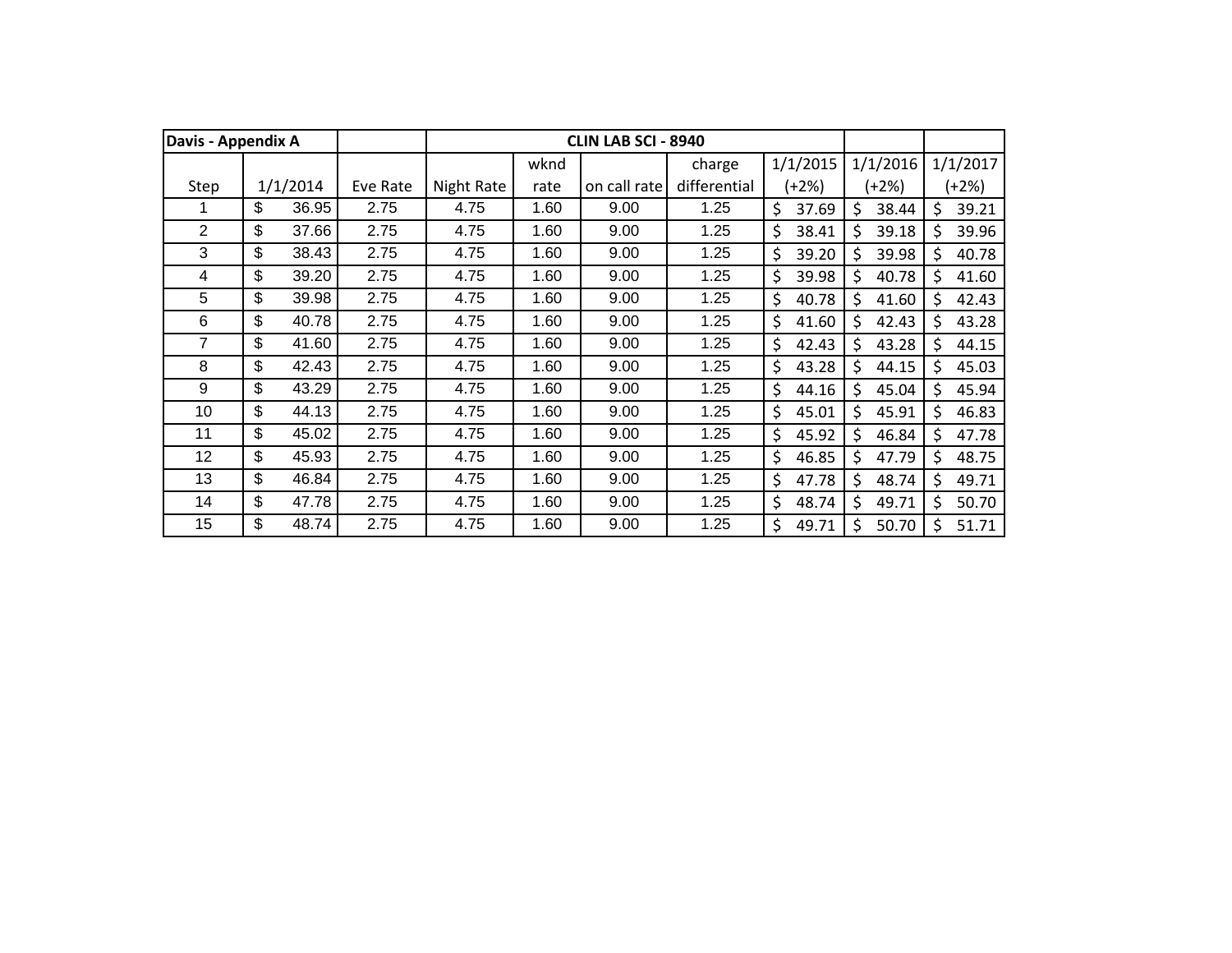| Davis - Appendix A |    |          |          |            |      | <b>CYTO TCHNO SR - 8954</b> |              |             |             |    |          |
|--------------------|----|----------|----------|------------|------|-----------------------------|--------------|-------------|-------------|----|----------|
|                    |    |          |          |            | wknd |                             | charge       | 1/1/2015    | 1/1/2016    |    | 1/1/2017 |
| Step               |    | 1/1/2014 | Eve Rate | Night Rate | rate | on call rate                | differential | (+2%)       | (+2%)       |    | $(+2%)$  |
|                    | \$ | 37.80    | 2.40     | 3.65       | 1.00 | 7.00                        | 1.25         | \$<br>38.56 | \$<br>39.33 | \$ | 40.12    |
| $\overline{2}$     | \$ | 38.55    | 2.40     | 3.65       | 1.00 | 7.00                        | 1.25         | \$<br>39.32 | \$<br>40.11 | \$ | 40.91    |
| 3                  | \$ | 39.32    | 2.40     | 3.65       | 1.00 | 7.00                        | 1.25         | \$<br>40.11 | Ś<br>40.91  | Ś  | 41.73    |
| 4                  | \$ | 40.12    | 2.40     | 3.65       | 1.00 | 7.00                        | 1.25         | \$<br>40.92 | Ś<br>41.74  | Ś  | 42.57    |
| 5                  | \$ | 40.91    | 2.40     | 3.65       | 1.00 | 7.00                        | 1.25         | \$<br>41.73 | Ś<br>42.56  | \$ | 43.41    |
| 6                  | \$ | 41.74    | 2.40     | 3.65       | 1.00 | 7.00                        | 1.25         | \$<br>42.57 | \$<br>43.42 | \$ | 44.29    |
| 7                  | \$ | 42.57    | 2.40     | 3.65       | 1.00 | 7.00                        | 1.25         | \$<br>43.42 | \$<br>44.29 | \$ | 45.18    |
| 8                  | \$ | 43.42    | 2.40     | 3.65       | 1.00 | 7.00                        | 1.25         | \$<br>44.29 | \$<br>45.18 | \$ | 46.08    |
| 9                  | \$ | 44.30    | 2.40     | 3.65       | 1.00 | 7.00                        | 1.25         | \$<br>45.19 | \$<br>46.09 | \$ | 47.01    |
| 10                 | \$ | 45.18    | 2.40     | 3.65       | 1.00 | 7.00                        | 1.25         | \$<br>46.08 | \$<br>47.00 | \$ | 47.94    |
| 11                 | \$ | 46.08    | 2.40     | 3.65       | 1.00 | 7.00                        | 1.25         | \$<br>47.00 | \$<br>47.94 | \$ | 48.90    |
| 12                 | \$ | 46.99    | 2.40     | 3.65       | 1.00 | 7.00                        | 1.25         | \$<br>47.93 | \$<br>48.89 | \$ | 49.87    |
| 13                 | \$ | 47.93    | 2.40     | 3.65       | 1.00 | 7.00                        | 1.25         | \$<br>48.89 | \$<br>49.87 | Ś. | 50.87    |
| 14                 | \$ | 48.90    | 2.40     | 3.65       | 1.00 | 7.00                        | 1.25         | \$<br>49.88 | \$<br>50.88 | Ś  | 51.90    |
| 15                 | \$ | 49.89    | 2.40     | 3.65       | 1.00 | 7.00                        | 1.25         | \$<br>50.89 | \$<br>51.91 | Ś  | 52.95    |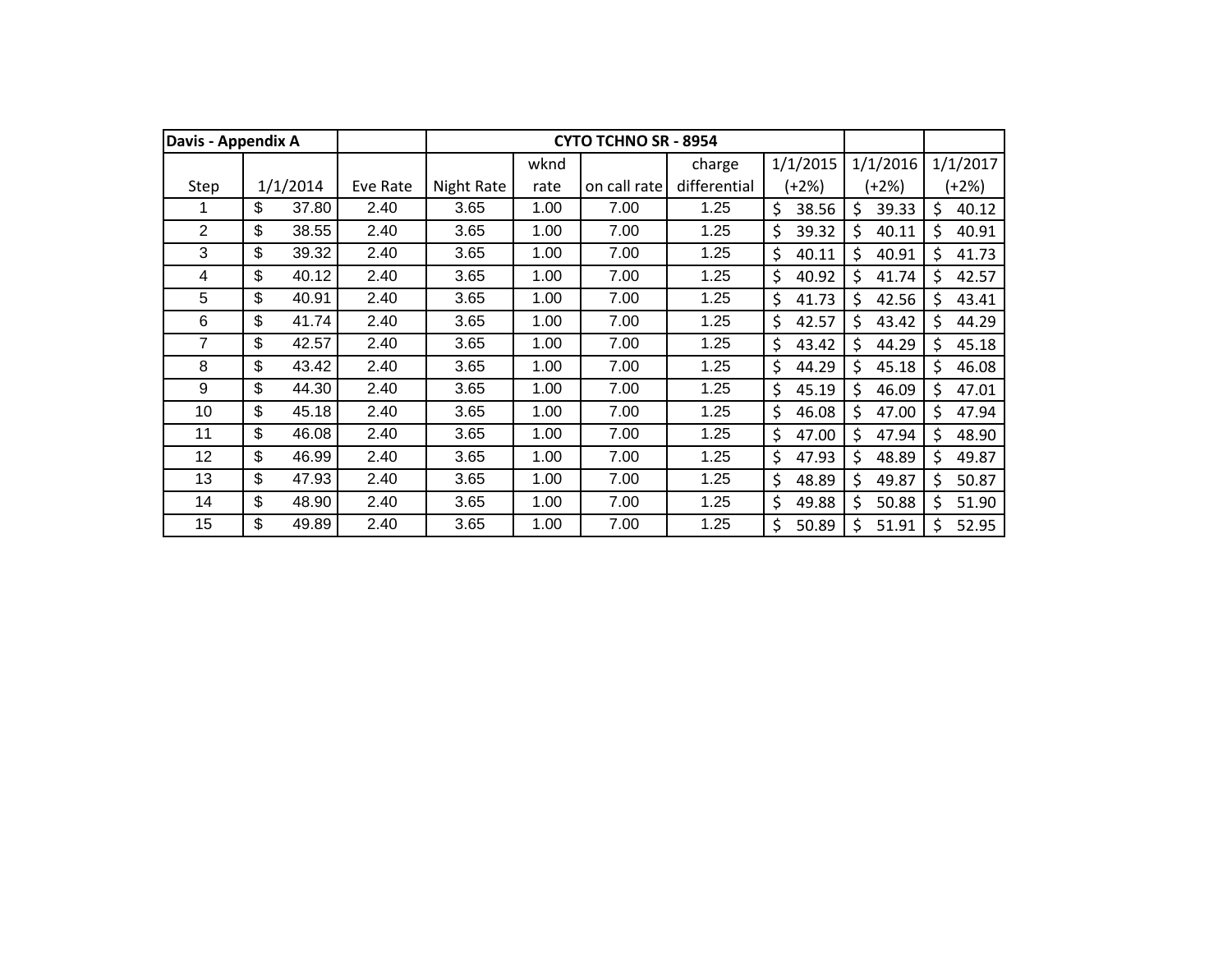| <b>Davis - Appendix A</b> |             |          |            |      | <b>CYTO TCHNO - 8955</b> |              |             |             |     |          |
|---------------------------|-------------|----------|------------|------|--------------------------|--------------|-------------|-------------|-----|----------|
|                           |             |          |            | wknd |                          | charge       | 1/1/2015    | 1/1/2016    |     | 1/1/2017 |
| Step                      | 1/1/2014    | Eve Rate | Night Rate | rate | on call rate             | differential | (+2%)       | (+2%)       |     | $+2%$    |
|                           | \$<br>34.36 | 2.40     | 3.65       | 1.00 | 7.00                     | 1.25         | \$<br>35.05 | \$<br>35.75 | \$  | 36.47    |
| $\overline{2}$            | \$<br>35.06 | 2.40     | 3.65       | 1.00 | 7.00                     | 1.25         | \$<br>35.76 | \$<br>36.48 | \$  | 37.21    |
| 3                         | \$<br>35.76 | 2.40     | 3.65       | 1.00 | 7.00                     | 1.25         | \$<br>36.48 | Ś<br>37.21  | Ś   | 37.95    |
| 4                         | \$<br>36.46 | 2.40     | 3.65       | 1.00 | 7.00                     | 1.25         | \$<br>37.19 | Ś<br>37.93  | Ś.  | 38.69    |
| 5                         | \$<br>37.19 | 2.40     | 3.65       | 1.00 | 7.00                     | 1.25         | \$<br>37.93 | Ś<br>38.69  | Ś   | 39.46    |
| 6                         | \$<br>37.95 | 2.40     | 3.65       | 1.00 | 7.00                     | 1.25         | \$<br>38.71 | \$<br>39.48 | \$  | 40.27    |
| 7                         | \$<br>38.70 | 2.40     | 3.65       | 1.00 | 7.00                     | 1.25         | \$<br>39.47 | \$<br>40.26 | \$  | 41.07    |
| 8                         | \$<br>39.48 | 2.40     | 3.65       | 1.00 | 7.00                     | 1.25         | \$<br>40.27 | \$<br>41.08 | \$  | 41.90    |
| 9                         | \$<br>40.27 | 2.40     | 3.65       | 1.00 | 7.00                     | 1.25         | \$<br>41.08 | \$<br>41.90 | Ś.  | 42.74    |
| 10                        | \$<br>41.07 | 2.40     | 3.65       | 1.00 | 7.00                     | 1.25         | \$<br>41.89 | \$<br>42.73 | \$  | 43.58    |
| 11                        | \$<br>41.88 | 2.40     | 3.65       | 1.00 | 7.00                     | 1.25         | \$<br>42.72 | \$<br>43.57 | \$  | 44.44    |
| 12                        | \$<br>42.73 | 2.40     | 3.65       | 1.00 | 7.00                     | 1.25         | \$<br>43.58 | \$<br>44.45 | \$  | 45.34    |
| 13                        | \$<br>43.58 | 2.40     | 3.65       | 1.00 | 7.00                     | 1.25         | \$<br>44.45 | Ś<br>45.34  | \$  | 46.25    |
| 14                        | \$<br>44.46 | 2.40     | 3.65       | 1.00 | 7.00                     | 1.25         | \$<br>45.35 | \$<br>46.26 | Ś   | 47.19    |
| 15                        | \$<br>45.34 | 2.40     | 3.65       | 1.00 | 7.00                     | 1.25         | \$<br>46.25 | Ś<br>47.18  | \$. | 48.12    |

| Davis - Appendix A |          |          |            |      | <b>CLIN LAB SCI PD - 8956</b> |                           |              |                                  |         |
|--------------------|----------|----------|------------|------|-------------------------------|---------------------------|--------------|----------------------------------|---------|
|                    |          |          |            | wknd |                               | charge                    |              | $1/1/2015$ $1/1/2016$ $1/1/2017$ |         |
| Step               | 1/1/2014 | Eve Rate | Night Rate | rate |                               | on call rate differential | (+2%)        | (+2%)                            | $(+2%)$ |
|                    | 51.22    | 2.40     | 3.65       | .00. | .00                           |                           | $52.24$   \$ | $53.28$ S                        | 54.35   |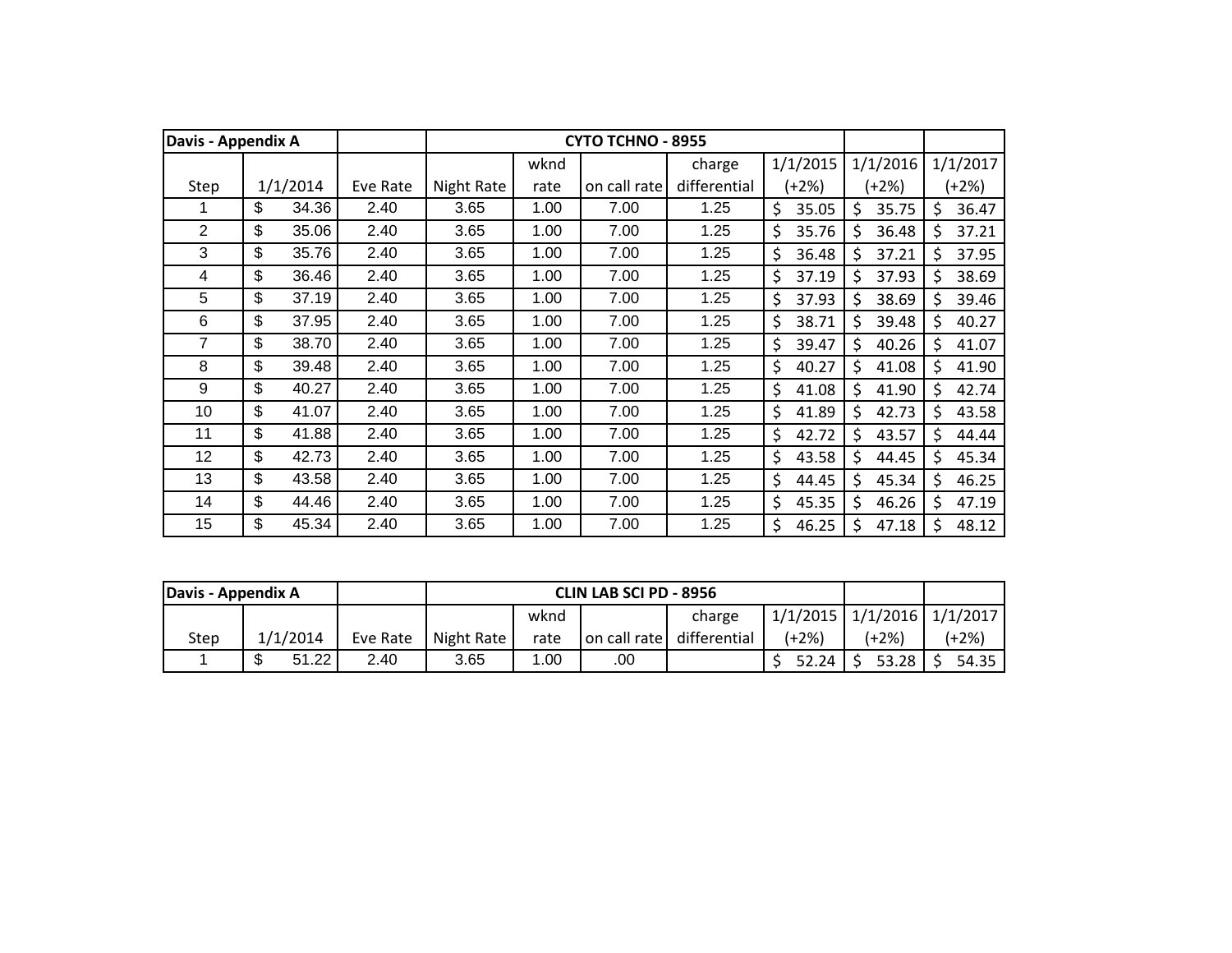| Davis - Appendix A |             |          |            |      | <b>ORTHOPTIST SR - 8982</b> |              |             |             |     |          |
|--------------------|-------------|----------|------------|------|-----------------------------|--------------|-------------|-------------|-----|----------|
|                    |             |          |            | wknd |                             | charge       | 1/1/2015    | 1/1/2016    |     | 1/1/2017 |
| Step               | 1/1/2014    | Eve Rate | Night Rate | rate | on call rate                | differential | $(+2%)$     | (+2%)       |     | $(+2%)$  |
|                    | \$<br>33.38 | .00      | .00        | .00  | .00                         |              | \$<br>34.05 | \$<br>34.73 | \$  | 35.42    |
| 2                  | \$<br>34.06 | .00      | .00        | .00  | .00                         |              | \$<br>34.74 | \$<br>35.43 | \$  | 36.14    |
| 3                  | \$<br>34.74 | .00      | .00        | .00  | .00                         |              | \$<br>35.43 | \$<br>36.14 | \$  | 36.86    |
| 4                  | \$<br>35.43 | .00      | .00        | .00  | .00                         |              | \$<br>36.14 | \$<br>36.86 | \$. | 37.60    |
| 5                  | \$<br>36.14 | .00      | .00        | .00  | .00                         |              | \$<br>36.86 | \$<br>37.60 | \$  | 38.35    |
| 6                  | \$<br>36.86 | .00.     | .00        | .00  | .00                         |              | \$<br>37.60 | \$<br>38.35 | \$  | 39.12    |
| 7                  | \$<br>37.59 | .00.     | .00        | .00  | .00                         |              | \$<br>38.34 | \$<br>39.11 | \$  | 39.89    |
| 8                  | \$<br>38.35 | .00.     | .00        | .00  | .00                         |              | \$<br>39.12 | \$<br>39.90 | \$  | 40.70    |
| 9                  | \$<br>39.12 | .00.     | .00        | .00  | .00                         |              | \$<br>39.90 | \$<br>40.70 | \$  | 41.51    |
| 10                 | \$<br>39.89 | .00.     | .00        | .00  | .00                         |              | \$<br>40.69 | \$<br>41.50 | \$  | 42.33    |
| 11                 | \$<br>40.70 | .00.     | .00        | .00  | .00                         |              | \$<br>41.51 | \$<br>42.34 | \$  | 43.19    |
| 12                 | \$<br>41.51 | .00.     | .00        | .00  | .00                         |              | \$<br>42.34 | \$<br>43.19 | \$  | 44.05    |
| 13                 | \$<br>42.35 | .00.     | .00        | .00  | .00.                        |              | \$<br>43.20 | \$<br>44.06 | \$  | 44.94    |
| 14                 | \$<br>43.19 | .00.     | .00        | .00  | .00                         |              | \$<br>44.05 | \$<br>44.93 | Ś   | 45.83    |
| 15                 | \$<br>44.05 | .00      | .00        | .00  | .00                         |              | Ś<br>44.93  | Ś<br>45.83  | \$. | 46.75    |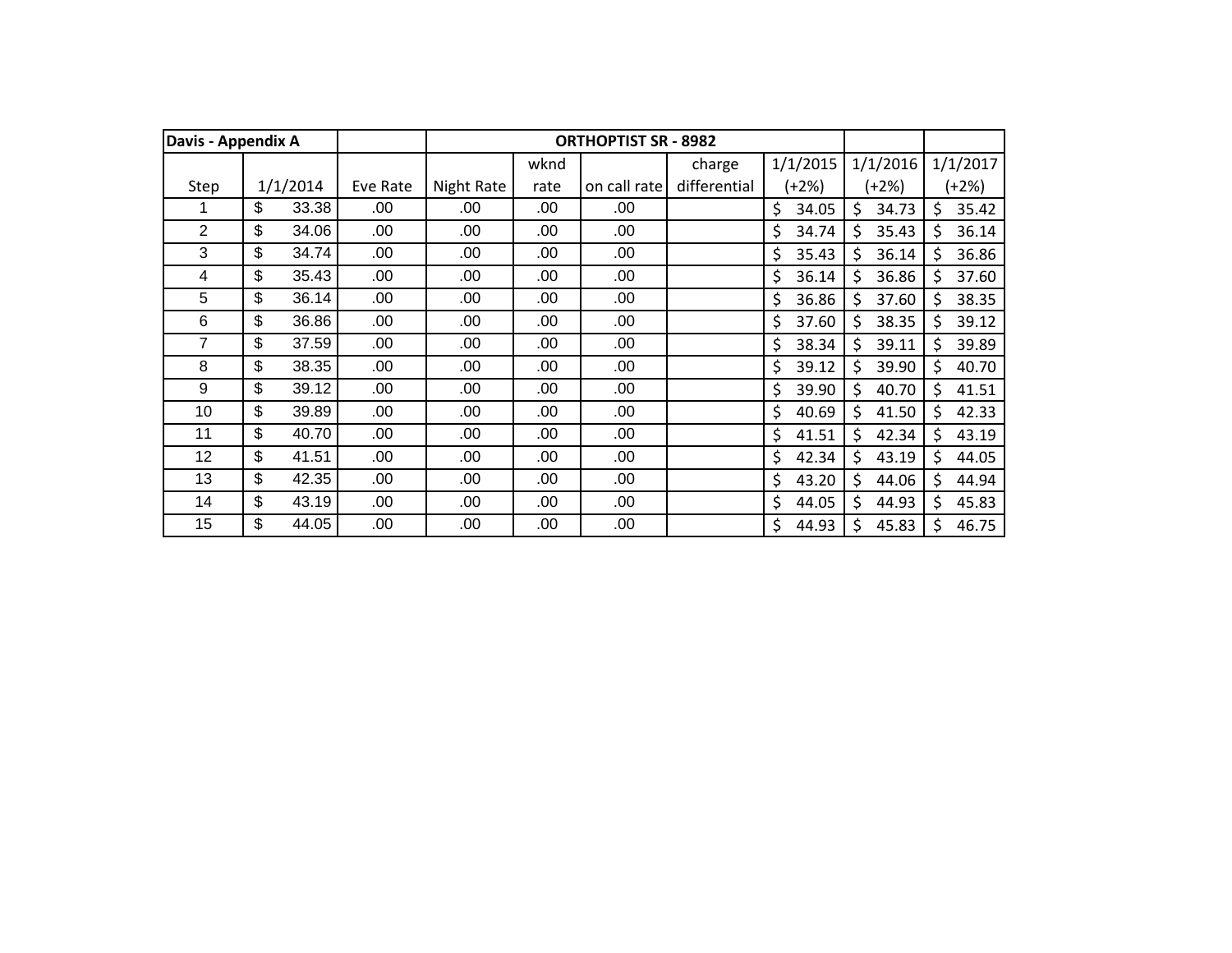| Davis - Appendix A |             |          |            |      | <b>ORTHOPTIST - 8983</b> |              |             |             |    |          |
|--------------------|-------------|----------|------------|------|--------------------------|--------------|-------------|-------------|----|----------|
|                    |             |          |            | wknd |                          | charge       | 1/1/2015    | 1/1/2016    |    | 1/1/2017 |
| Step               | 1/1/2014    | Eve Rate | Night Rate | rate | on call rate             | differential | (+2%)       | (+2%)       |    | $+2\%)$  |
|                    | \$<br>30.35 | .00      | .00        | .00  | .00                      |              | \$<br>30.96 | \$<br>31.58 | \$ | 32.21    |
| $\overline{2}$     | \$<br>30.95 | .00      | .00        | .00  | .00                      |              | \$<br>31.57 | \$<br>32.20 | \$ | 32.84    |
| 3                  | \$<br>31.58 | .00      | .00        | .00  | .00                      |              | \$<br>32.21 | \$<br>32.85 | \$ | 33.51    |
| 4                  | \$<br>32.20 | .00      | .00        | .00  | .00                      |              | \$<br>32.84 | \$<br>33.50 | Ś  | 34.17    |
| 5                  | \$<br>32.84 | .00      | .00        | .00  | .00                      |              | \$<br>33.50 | \$<br>34.17 | \$ | 34.85    |
| 6                  | \$<br>33.51 | .00      | .00        | .00  | .00                      |              | \$<br>34.18 | \$<br>34.86 | \$ | 35.56    |
| 7                  | \$<br>34.17 | .00.     | .00        | .00  | .00                      |              | \$<br>34.85 | \$<br>35.55 | \$ | 36.26    |
| 8                  | \$<br>34.87 | .00.     | .00        | .00  | .00                      |              | \$<br>35.57 | \$<br>36.28 | \$ | 37.01    |
| 9                  | \$<br>35.55 | .00.     | .00        | .00  | .00                      |              | \$<br>36.26 | \$<br>36.99 | \$ | 37.73    |
| 10                 | \$<br>36.27 | .00.     | .00        | .00  | .00                      |              | \$<br>37.00 | \$<br>37.74 | \$ | 38.49    |
| 11                 | \$<br>37.00 | .00.     | .00        | .00  | .00                      |              | \$<br>37.74 | \$<br>38.49 | \$ | 39.26    |
| 12                 | \$<br>37.73 | .00.     | .00        | .00  | .00                      |              | \$<br>38.48 | \$<br>39.25 | \$ | 40.04    |
| 13                 | \$<br>38.49 | .00.     | .00        | .00  | .00.                     |              | \$<br>39.26 | \$<br>40.05 | Ś  | 40.85    |
| 14                 | \$<br>39.27 | .00.     | .00        | .00  | .00                      |              | \$<br>40.06 | \$<br>40.86 | \$ | 41.68    |
| 15                 | \$<br>40.05 | .00.     | .00        | .00  | .00                      |              | \$<br>40.85 | \$<br>41.67 | \$ | 42.50    |

| Davis - Appendix A |                    |          |            |       | <b>CYTO TCHNO SR PD - 8997</b> |                           |         |                                      |         |
|--------------------|--------------------|----------|------------|-------|--------------------------------|---------------------------|---------|--------------------------------------|---------|
|                    |                    |          |            | wknd  |                                | charge                    |         | $1/1/2015$   $1/1/2016$   $1/1/2017$ |         |
| Step               | 1/1/2014           | Eve Rate | Night Rate | rate  |                                | on call rate differential | $(+2%)$ | (+2%)                                | $(+2%)$ |
|                    | 51.88<br>ጦ<br>2.40 |          |            | . .00 | 7.00                           |                           | 52.92   | 53.98                                | 55.06   |

| Davis - Appendix A |                     |          |            |                                      | <b>CYTO TCHNO PD - 8998</b> |        |                                |         |         |
|--------------------|---------------------|----------|------------|--------------------------------------|-----------------------------|--------|--------------------------------|---------|---------|
|                    |                     |          |            | wknd                                 |                             | charge | 1/1/2015   1/1/2016   1/1/2017 |         |         |
| Step               | 1/1/2014            | Eve Rate | Night Rate | differential<br>on call rate<br>rate |                             |        | $(+2%)$                        | (+2%)   | $(+2%)$ |
|                    | \$<br>47.16<br>2.40 |          |            | 00. ا                                | 7.00                        |        | 48.10                          | 49.06 L | 50.04   |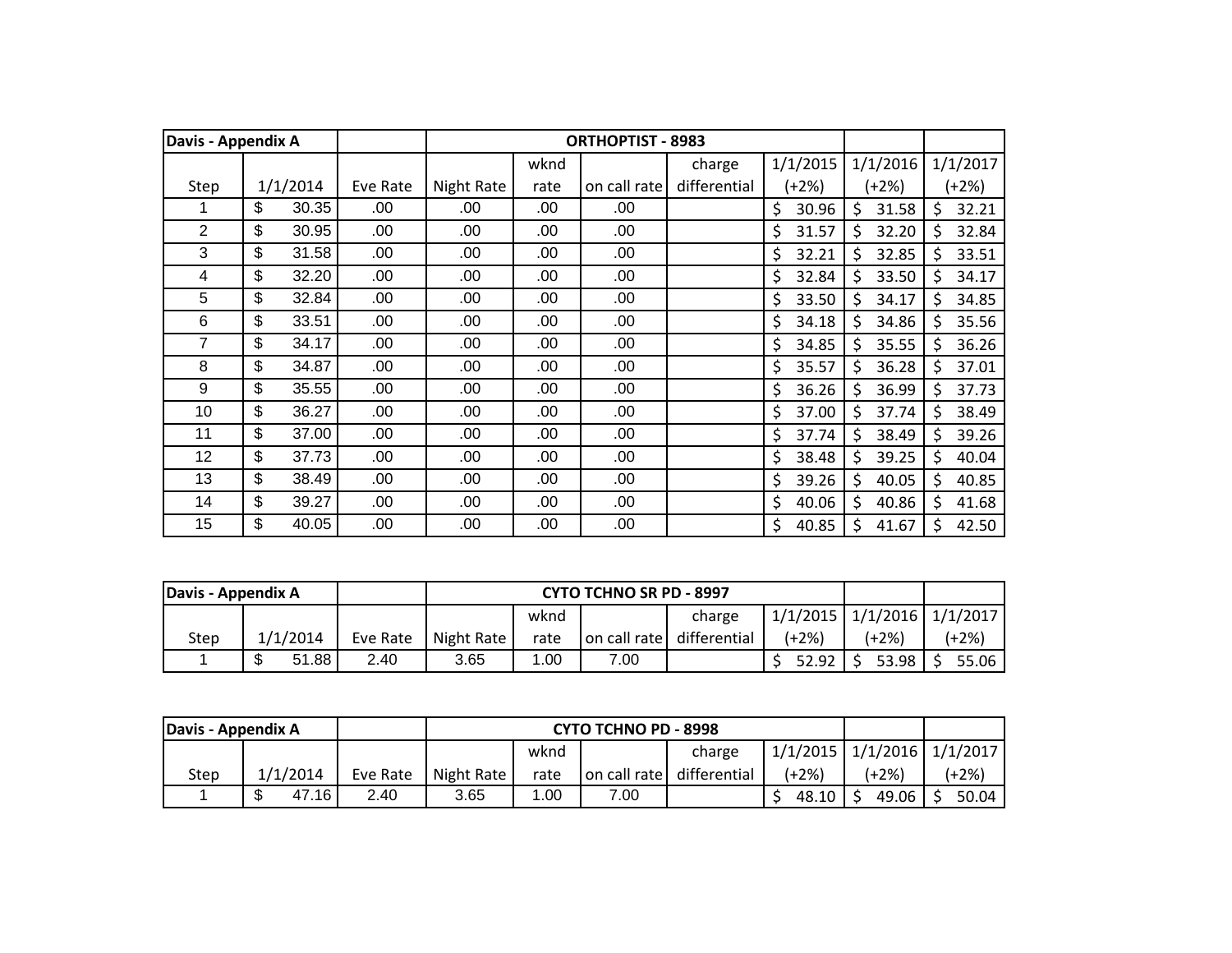| Davis - Appendix A |             |          |            |      | NUC MED TCHNO SR - 9003 |              |             |              |              |
|--------------------|-------------|----------|------------|------|-------------------------|--------------|-------------|--------------|--------------|
|                    |             |          |            | wknd |                         | charge       | 1/1/2015    | 1/1/2016     | 1/1/2017     |
| Step               | 1/1/2014    | Eve Rate | Night Rate | rate | on call rate            | differential | (+2%)       | (+2%)        | (+2%)        |
|                    | \$<br>46.17 | 2.40     | 3.65       | 1.00 | 9.00                    | 1.25         | \$<br>47.09 | \$<br>48.03  | \$<br>48.99  |
| $\overline{2}$     | \$<br>47.10 | 2.40     | 3.65       | 1.00 | 9.00                    | 1.25         | \$<br>48.04 | \$<br>49.00  | \$<br>49.98  |
| 3                  | \$<br>48.03 | 2.40     | 3.65       | 1.00 | 9.00                    | 1.25         | \$<br>48.99 | Ś.<br>49.97  | \$<br>50.97  |
| 4                  | \$<br>48.98 | 2.40     | 3.65       | 1.00 | 9.00                    | 1.25         | \$<br>49.96 | \$<br>50.96  | \$<br>51.98  |
| 5                  | \$<br>49.98 | 2.40     | 3.65       | 1.00 | 9.00                    | 1.25         | \$<br>50.98 | \$.<br>52.00 | \$.<br>53.04 |
| 6                  | \$<br>50.98 | 2.40     | 3.65       | 1.00 | 9.00                    | 1.25         | \$<br>52.00 | \$.<br>53.04 | \$.<br>54.10 |
| 7                  | \$<br>52.00 | 2.40     | 3.65       | 1.00 | 9.00                    | 1.25         | \$<br>53.04 | \$<br>54.10  | \$<br>55.18  |
| 8                  | \$<br>53.03 | 2.40     | 3.65       | 1.00 | 9.00                    | 1.25         | \$<br>54.09 | \$<br>55.17  | \$<br>56.27  |
| 9                  | \$<br>54.10 | 2.40     | 3.65       | 1.00 | 9.00                    | 1.25         | \$<br>55.18 | \$.<br>56.28 | \$.<br>57.41 |
| 10                 | \$<br>55.19 | 2.40     | 3.65       | 1.00 | 9.00                    | 1.25         | \$<br>56.29 | Ś.<br>57.42  | \$<br>58.57  |
| 11                 | \$<br>56.28 | 2.40     | 3.65       | 1.00 | 9.00                    | 1.25         | \$<br>57.41 | \$<br>58.56  | \$<br>59.73  |
| 12                 | \$<br>57.41 | 2.40     | 3.65       | 1.00 | 9.00                    | 1.25         | \$<br>58.56 | Ŝ.<br>59.73  | \$<br>60.92  |
| 13                 | \$<br>58.55 | 2.40     | 3.65       | 1.00 | 9.00                    | 1.25         | \$<br>59.72 | \$<br>60.91  | \$<br>62.13  |
| 14                 | \$<br>59.72 | 2.40     | 3.65       | 1.00 | 9.00                    | 1.25         | \$<br>60.91 | Ś.<br>62.13  | \$<br>63.37  |
| 15                 | \$<br>60.91 | 2.40     | 3.65       | 1.00 | 9.00                    | 1.25         | \$<br>62.13 | \$<br>63.37  | \$<br>64.64  |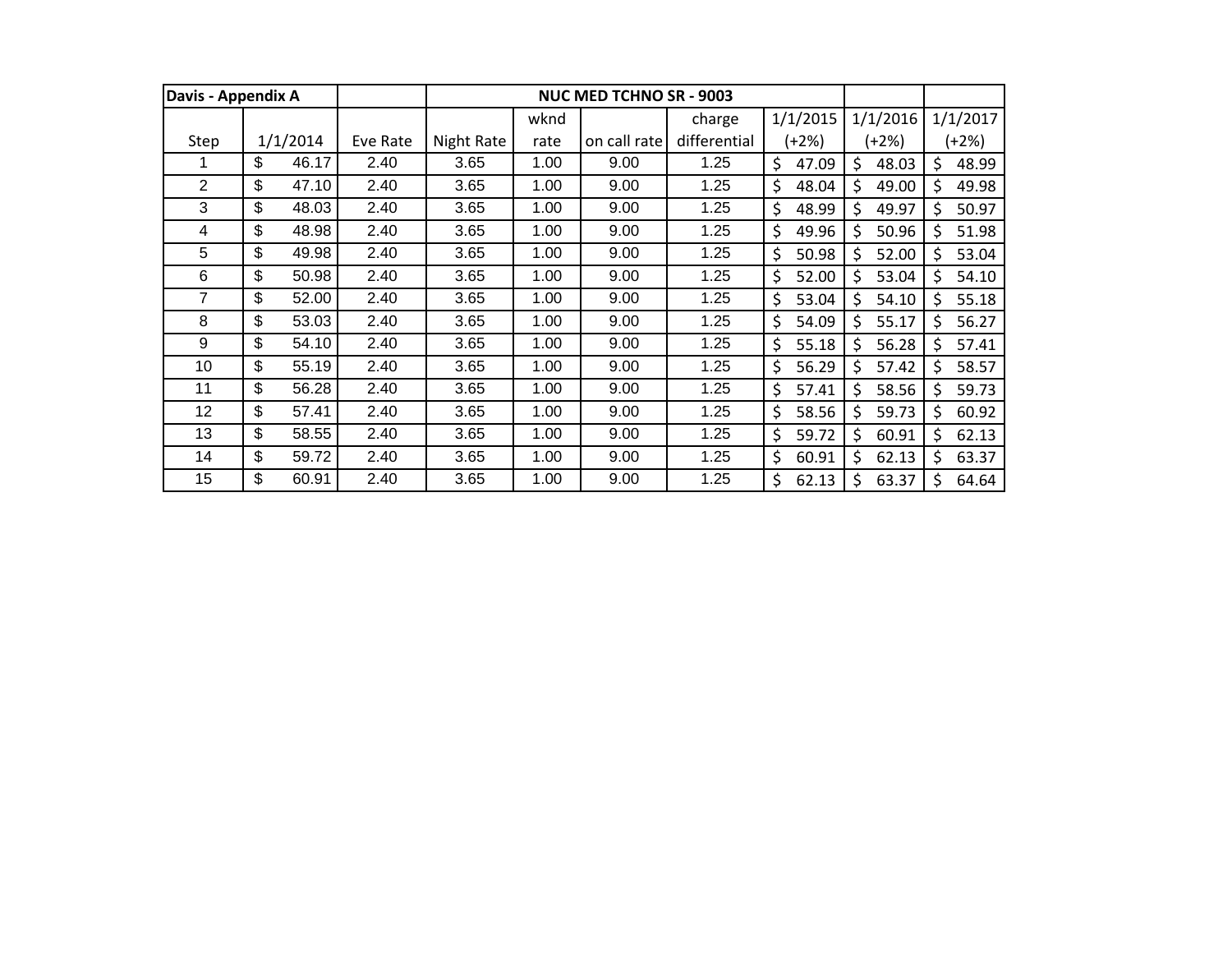| Davis - Appendix A |             |          |            |      | <b>NUC MED TCHNO - 9004</b> |              |             |             |    |          |
|--------------------|-------------|----------|------------|------|-----------------------------|--------------|-------------|-------------|----|----------|
|                    |             |          |            | wknd |                             | charge       | 1/1/2015    | 1/1/2016    |    | 1/1/2017 |
| Step               | 1/1/2014    | Eve Rate | Night Rate | rate | on call rate                | differential | (+2%)       | (+2%)       |    | $(+2%)$  |
|                    | \$<br>40.49 | 2.40     | 3.65       | 1.00 | 9.00                        |              | \$<br>41.30 | \$<br>42.13 | \$ | 42.97    |
| $\overline{2}$     | \$<br>41.31 | 2.40     | 3.65       | 1.00 | 9.00                        |              | \$<br>42.14 | \$<br>42.98 | \$ | 43.84    |
| 3                  | \$<br>42.15 | 2.40     | 3.65       | 1.00 | 9.00                        |              | \$<br>42.99 | \$<br>43.85 | \$ | 44.73    |
| 4                  | \$<br>42.97 | 2.40     | 3.65       | 1.00 | 9.00                        |              | \$<br>43.83 | Ś<br>44.71  | Ś. | 45.60    |
| 5                  | \$<br>43.84 | 2.40     | 3.65       | 1.00 | 9.00                        |              | \$<br>44.72 | \$<br>45.61 | Ś  | 46.52    |
| 6                  | \$<br>44.71 | 2.40     | 3.65       | 1.00 | 9.00                        |              | \$<br>45.60 | \$<br>46.51 | \$ | 47.44    |
| 7                  | \$<br>45.61 | 2.40     | 3.65       | 1.00 | 9.00                        |              | \$<br>46.52 | \$<br>47.45 | \$ | 48.40    |
| 8                  | \$<br>46.53 | 2.40     | 3.65       | 1.00 | 9.00                        |              | \$<br>47.46 | \$<br>48.41 | \$ | 49.38    |
| 9                  | \$<br>47.45 | 2.40     | 3.65       | 1.00 | 9.00                        |              | \$<br>48.40 | \$<br>49.37 | \$ | 50.36    |
| 10                 | \$<br>48.39 | 2.40     | 3.65       | 1.00 | 9.00                        |              | \$<br>49.36 | \$<br>50.35 | Ś  | 51.36    |
| 11                 | \$<br>49.37 | 2.40     | 3.65       | 1.00 | 9.00                        |              | \$<br>50.36 | \$<br>51.37 | Ś  | 52.40    |
| 12                 | \$<br>50.36 | 2.40     | 3.65       | 1.00 | 9.00                        |              | \$<br>51.37 | \$<br>52.40 | \$ | 53.45    |
| 13                 | \$<br>51.37 | 2.40     | 3.65       | 1.00 | 9.00                        |              | \$<br>52.40 | \$<br>53.45 | \$ | 54.52    |
| 14                 | \$<br>52.38 | 2.40     | 3.65       | 1.00 | 9.00                        |              | \$<br>53.43 | \$<br>54.50 | \$ | 55.59    |
| 15                 | \$<br>53.44 | 2.40     | 3.65       | 1.00 | 9.00                        |              | \$<br>54.51 | Ś.<br>55.60 | \$ | 56.71    |

| Davis - Appendix A |            |          |            |      | NUC MED TCHNO SR PD - 9006 |                           |                                  |       |         |
|--------------------|------------|----------|------------|------|----------------------------|---------------------------|----------------------------------|-------|---------|
|                    |            |          |            | wknd |                            | charge                    | $1/1/2015$ $1/1/2016$ $1/1/2017$ |       |         |
| <b>Step</b>        | 1/1/2014   | Eve Rate | Night Rate | rate |                            | on call rate differential | (+2%)                            | (+2%) | $+2\%)$ |
|                    | 52.01<br>ጥ | 2.40     | 3.65       | 1.00 | 9.00                       |                           | 53.05                            | 54.11 | 55.19   |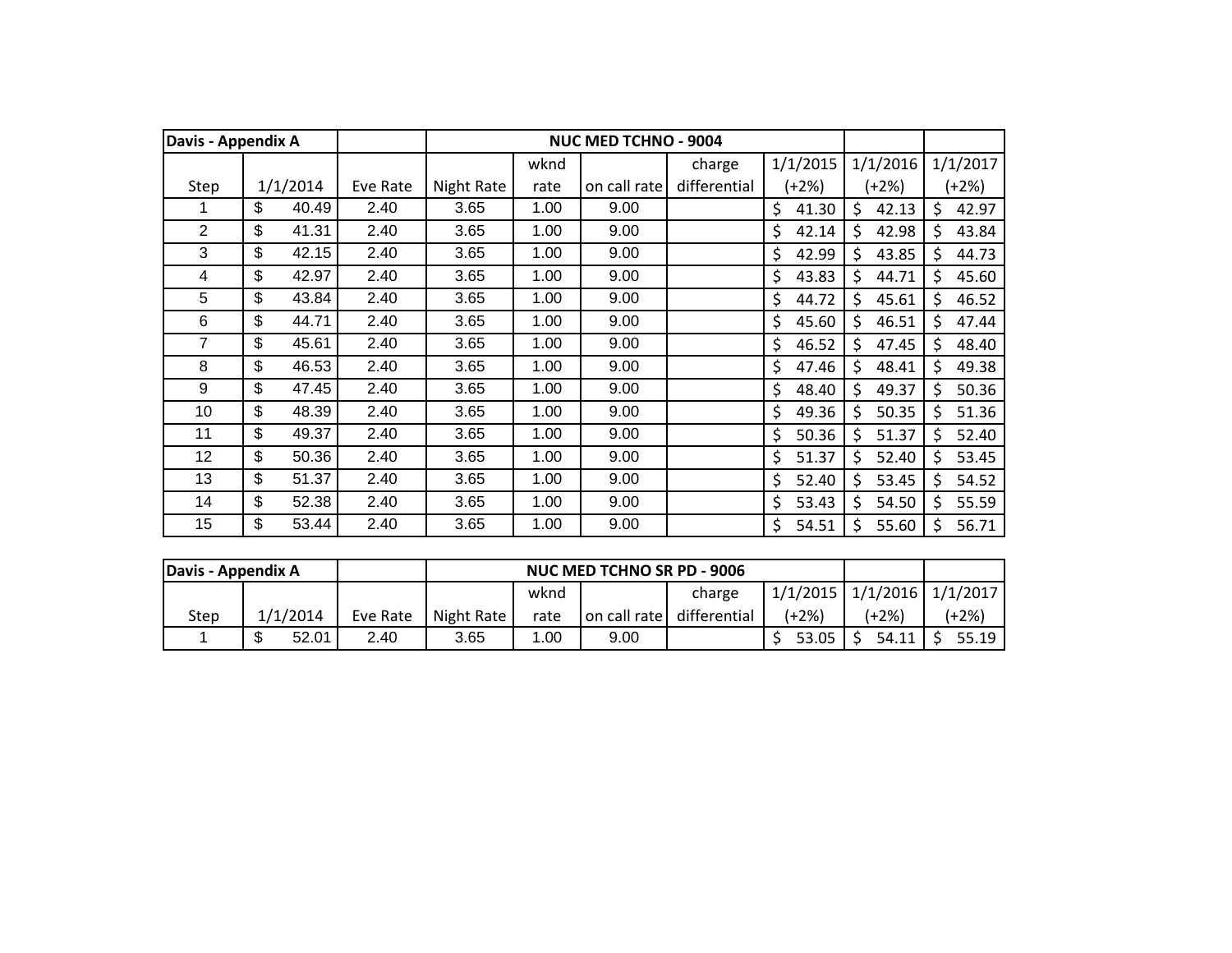| Davis - Appendix A |             |          |            |      | <b>MENTAL HEALTH THER 1 - 9151</b> |              |             |             |     |          |
|--------------------|-------------|----------|------------|------|------------------------------------|--------------|-------------|-------------|-----|----------|
|                    |             |          |            | wknd |                                    | charge       | 1/1/2015    | 1/1/2016    |     | 1/1/2017 |
| Step               | 1/1/2014    | Eve Rate | Night Rate | rate | on call rate                       | differential | (+2%)       | (+2%)       |     | $(+2%)$  |
|                    | \$<br>24.09 | .00      | .00        | .00  | .00                                |              | \$<br>24.57 | \$<br>25.06 | \$  | 25.56    |
| $\overline{2}$     | \$<br>24.56 | .00      | .00        | .00  | .00                                |              | \$<br>25.05 | Ś<br>25.55  | \$  | 26.06    |
| 3                  | \$<br>25.06 | .00      | .00        | .00  | .00                                |              | \$<br>25.56 | Ś.<br>26.07 | Ŝ.  | 26.59    |
| 4                  | \$<br>25.56 | .00      | .00        | .00  | .00                                |              | \$<br>26.07 | Ś<br>26.59  | Ś.  | 27.12    |
| 5                  | \$<br>26.07 | .00      | .00        | .00  | .00                                |              | \$<br>26.59 | Ś<br>27.12  | \$  | 27.66    |
| 6                  | \$<br>26.60 | .00      | .00        | .00  | .00                                |              | \$<br>27.13 | \$<br>27.67 | \$  | 28.22    |
| 7                  | \$<br>27.12 | .00      | .00        | .00  | .00                                |              | \$<br>27.66 | \$<br>28.21 | \$  | 28.77    |
| 8                  | \$<br>27.67 | .00      | .00        | .00  | .00                                |              | \$<br>28.22 | \$<br>28.78 | \$  | 29.36    |
| 9                  | \$<br>28.22 | .00      | .00        | .00  | .00                                |              | \$<br>28.78 | \$<br>29.36 | Ś   | 29.95    |
| 10                 | \$<br>28.78 | .00      | .00        | .00  | .00                                |              | \$<br>29.36 | \$<br>29.95 | \$  | 30.55    |
| 11                 | \$<br>29.36 | .00      | .00        | .00  | .00                                |              | \$<br>29.95 | \$<br>30.55 | \$  | 31.16    |
| 12                 | \$<br>29.94 | .00      | .00        | .00  | .00                                |              | \$<br>30.54 | Ś.<br>31.15 | \$  | 31.77    |
| 13                 | \$<br>30.54 | .00      | .00        | .00  | .00                                |              | \$<br>31.15 | Ś.<br>31.77 | Ś   | 32.41    |
| 14                 | \$<br>31.14 | .00      | .00        | .00  | .00                                |              | \$<br>31.76 | \$<br>32.40 | \$  | 33.05    |
| 15                 | \$<br>31.77 | .00      | .00        | .00  | .00                                |              | \$<br>32.41 | \$<br>33.06 | -\$ | 33.72    |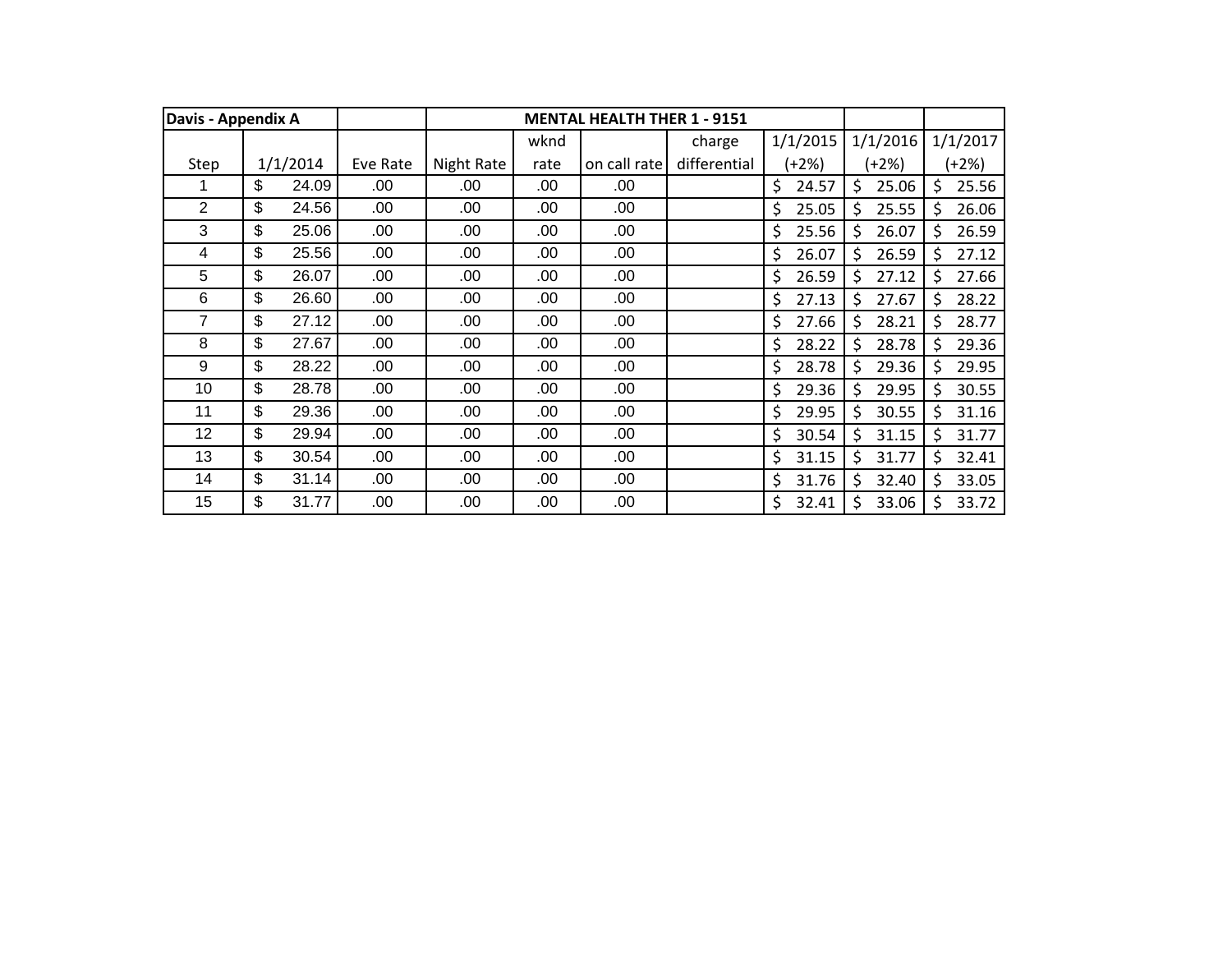| Davis - Appendix A |             |          |            |      | <b>MENTAL HEALTH THER 2 - 9152</b> |              |             |             |    |          |
|--------------------|-------------|----------|------------|------|------------------------------------|--------------|-------------|-------------|----|----------|
|                    |             |          |            | wknd |                                    | charge       | 1/1/2015    | 1/1/2016    |    | 1/1/2017 |
| Step               | 1/1/2014    | Eve Rate | Night Rate | rate | on call rate                       | differential | (+2%)       | (+2%)       |    | $(+2%)$  |
|                    | \$<br>25.30 | .00      | .00        | .00  | .00                                |              | \$<br>25.81 | \$<br>26.33 | \$ | 26.86    |
| $\overline{2}$     | \$<br>25.79 | .00      | .00        | .00  | .00                                |              | \$<br>26.31 | \$<br>26.84 | \$ | 27.38    |
| 3                  | \$<br>26.30 | .00      | .00        | .00  | .00                                |              | \$<br>26.83 | Ś<br>27.37  | Ś. | 27.92    |
| 4                  | \$<br>26.83 | .00      | .00        | .00  | .00                                |              | \$<br>27.37 | Ś.<br>27.92 | Ś. | 28.48    |
| 5                  | \$<br>27.37 | .00      | .00        | .00  | .00                                |              | \$<br>27.92 | Ś.<br>28.48 | \$ | 29.05    |
| $6\phantom{1}6$    | \$<br>27.92 | .00      | .00        | .00  | .00                                |              | \$<br>28.48 | \$<br>29.05 | \$ | 29.63    |
| 7                  | \$<br>28.47 | .00      | .00        | .00  | .00                                |              | \$<br>29.04 | \$<br>29.62 | \$ | 30.21    |
| 8                  | \$<br>29.03 | .00      | .00        | .00  | .00                                |              | \$<br>29.61 | \$<br>30.20 | \$ | 30.80    |
| 9                  | \$<br>29.63 | .00      | .00        | .00  | .00                                |              | \$<br>30.22 | \$<br>30.82 | \$ | 31.44    |
| 10                 | \$<br>30.23 | .00      | .00        | .00  | .00                                |              | \$<br>30.83 | \$<br>31.45 | \$ | 32.08    |
| 11                 | \$<br>30.84 | .00      | .00        | .00  | .00                                |              | \$<br>31.46 | \$<br>32.09 | \$ | 32.73    |
| 12                 | \$<br>31.45 | .00      | .00        | .00  | .00                                |              | \$<br>32.08 | \$<br>32.72 | \$ | 33.37    |
| 13                 | \$<br>32.07 | .00      | .00        | .00  | .00                                |              | \$<br>32.71 | \$<br>33.36 | \$ | 34.03    |
| 14                 | \$<br>32.72 | .00      | .00        | .00  | .00                                |              | \$<br>33.37 | \$<br>34.04 | \$ | 34.72    |
| 15                 | \$<br>33.36 | .00      | .00        | .00  | .00                                |              | \$<br>34.03 | \$<br>34.71 | \$ | 35.40    |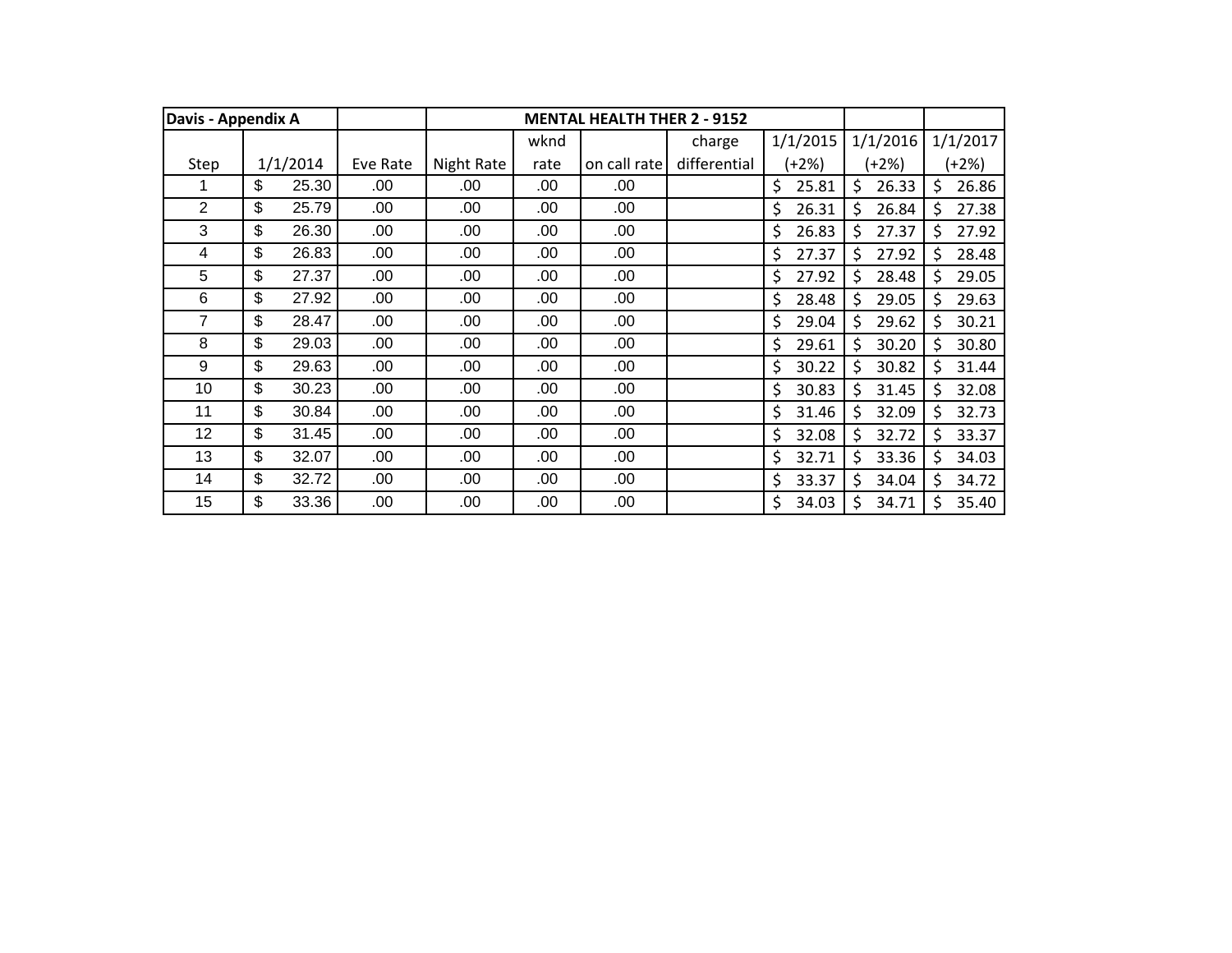| Davis - Appendix A |             |          |            |      | PHYSCN AST SR - 9202 |              |             |    |          |    |          |
|--------------------|-------------|----------|------------|------|----------------------|--------------|-------------|----|----------|----|----------|
|                    |             |          |            | wknd |                      | charge       | 1/1/2015    |    | 1/1/2016 |    | 1/1/2017 |
| Step               | 1/1/2014    | Eve Rate | Night Rate | rate | on call rate         | differential | $(+2%)$     |    | (+2%)    |    | $+2%$    |
|                    | \$<br>57.24 | 2.40     | 3.65       | 1.00 | 7.00                 | 1.25         | \$<br>58.38 | \$ | 59.55    | \$ | 60.74    |
| 2                  | \$<br>58.38 | 2.40     | 3.65       | 1.00 | 7.00                 | 1.25         | \$<br>59.55 | Ś  | 60.74    | \$ | 61.95    |
| 3                  | \$<br>59.57 | 2.40     | 3.65       | 1.00 | 7.00                 | 1.25         | \$<br>60.76 | Ś  | 61.98    | \$ | 63.22    |
| 4                  | \$<br>60.75 | 2.40     | 3.65       | 1.00 | 7.00                 | 1.25         | \$<br>61.97 | Ś  | 63.21    | Ś  | 64.47    |
| 5                  | \$<br>61.96 | 2.40     | 3.65       | 1.00 | 7.00                 | 1.25         | \$<br>63.20 | Ś  | 64.46    | \$ | 65.75    |
| 6                  | \$<br>63.19 | 2.40     | 3.65       | 1.00 | 7.00                 | 1.25         | \$<br>64.45 | Ś  | 65.74    | \$ | 67.05    |
| 7                  | \$<br>64.47 | 2.40     | 3.65       | 1.00 | 7.00                 | 1.25         | \$<br>65.76 | Ś  | 67.08    | \$ | 68.42    |
| 8                  | \$<br>65.76 | 2.40     | 3.65       | 1.00 | 7.00                 | 1.25         | \$<br>67.08 | \$ | 68.42    | \$ | 69.79    |
| 9                  | \$<br>67.07 | 2.40     | 3.65       | 1.00 | 7.00                 | 1.25         | \$<br>68.41 | \$ | 69.78    | \$ | 71.18    |
| 10                 | \$<br>68.41 | 2.40     | 3.65       | 1.00 | 7.00                 | 1.25         | \$<br>69.78 | \$ | 71.18    | \$ | 72.60    |
| 11                 | \$<br>69.77 | 2.40     | 3.65       | 1.00 | 7.00                 | 1.25         | \$<br>71.17 | \$ | 72.59    | \$ | 74.04    |
| 12                 | \$<br>71.18 | 2.40     | 3.65       | 1.00 | 7.00                 | 1.25         | \$<br>72.60 | \$ | 74.05    | \$ | 75.53    |
| 13                 | \$<br>72.61 | 2.40     | 3.65       | 1.00 | 7.00                 | 1.25         | \$<br>74.06 | Ś  | 75.54    | \$ | 77.05    |
| 14                 | \$<br>74.04 | 2.40     | 3.65       | 1.00 | 7.00                 | 1.25         | \$<br>75.52 | \$ | 77.03    | \$ | 78.57    |
| 15                 | \$<br>75.53 | 2.40     | 3.65       | 1.00 | 7.00                 | 1.25         | \$<br>77.04 | \$ | 78.58    | \$ | 80.15    |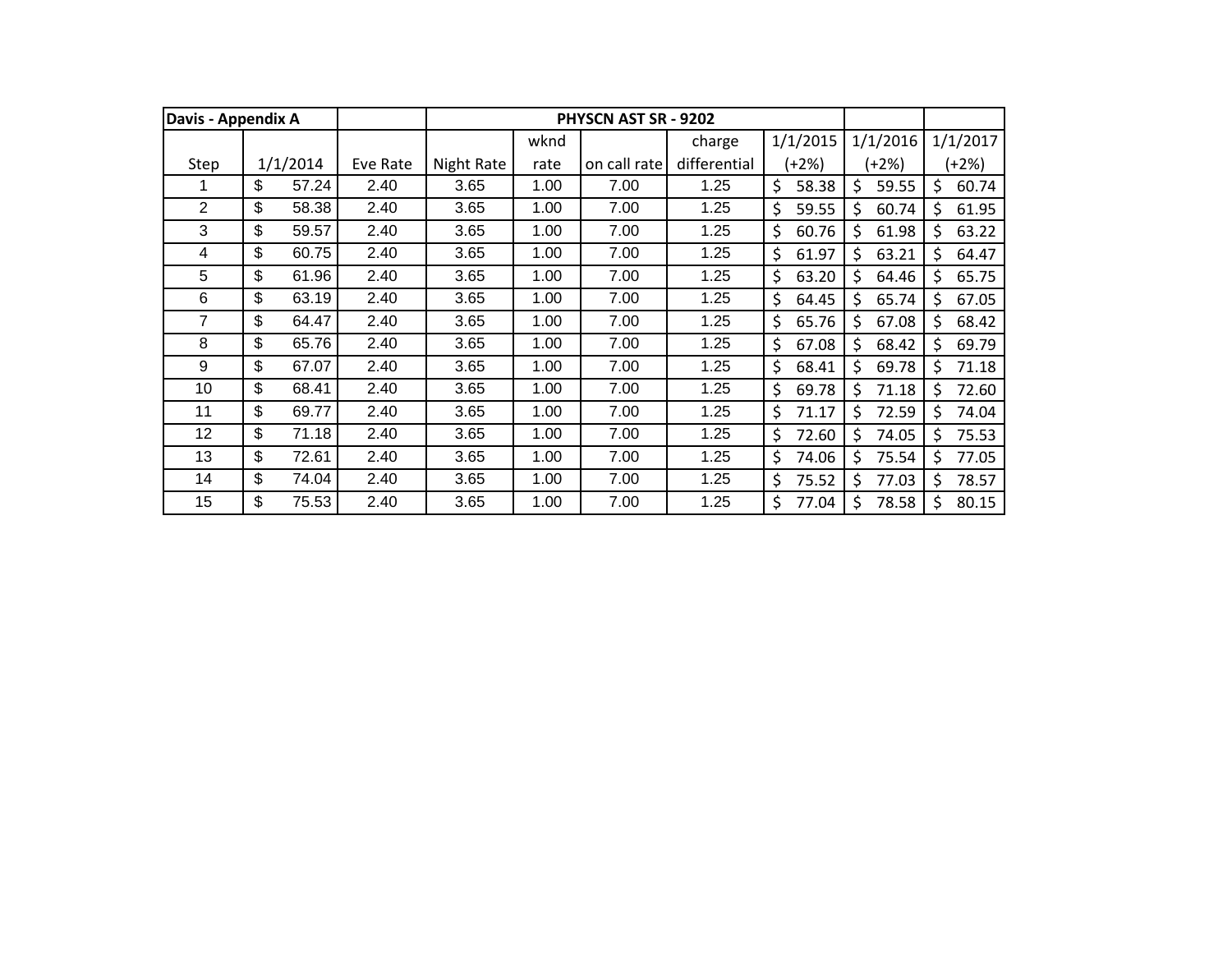| Davis - Appendix A |             |          |            |      | PHYSCN AST - 9203 |              |             |          |       |               |          |
|--------------------|-------------|----------|------------|------|-------------------|--------------|-------------|----------|-------|---------------|----------|
|                    |             |          |            | wknd |                   | charge       | 1/1/2015    | 1/1/2016 |       |               | 1/1/2017 |
| Step               | 1/1/2014    | Eve Rate | Night Rate | rate | on call rate      | differential | $(+2%)$     | (+2%)    |       |               | $(+2%)$  |
|                    | \$<br>52.04 | 2.40     | 3.65       | 1.00 | 7.00              | 1.25         | \$<br>53.08 | \$       | 54.14 | \$            | 55.22    |
| $\overline{2}$     | \$<br>53.09 | 2.40     | 3.65       | 1.00 | 7.00              | 1.25         | \$<br>54.15 | Ś.       | 55.23 | Ś             | 56.33    |
| 3                  | \$<br>54.14 | 2.40     | 3.65       | 1.00 | 7.00              | 1.25         | \$<br>55.22 | Ś.       | 56.32 | Ś             | 57.45    |
| 4                  | \$<br>55.23 | 2.40     | 3.65       | 1.00 | 7.00              | 1.25         | \$<br>56.33 | Ś        | 57.46 | Ś             | 58.61    |
| 5                  | \$<br>56.34 | 2.40     | 3.65       | 1.00 | 7.00              | 1.25         | \$<br>57.47 | Ś        | 58.62 | \$            | 59.79    |
| 6                  | \$<br>57.46 | 2.40     | 3.65       | 1.00 | 7.00              | 1.25         | \$<br>58.61 | \$       | 59.78 | \$            | 60.98    |
| 7                  | \$<br>58.61 | 2.40     | 3.65       | 1.00 | 7.00              | 1.25         | \$<br>59.78 | \$       | 60.98 | \$            | 62.20    |
| 8                  | \$<br>59.78 | 2.40     | 3.65       | 1.00 | 7.00              | 1.25         | \$<br>60.98 | \$       | 62.20 | \$            | 63.44    |
| 9                  | \$<br>60.97 | 2.40     | 3.65       | 1.00 | 7.00              | 1.25         | \$<br>62.19 | \$       | 63.43 | \$            | 64.70    |
| 10                 | \$<br>62.18 | 2.40     | 3.65       | 1.00 | 7.00              | 1.25         | \$<br>63.42 | \$       | 64.69 | \$            | 65.98    |
| 11                 | \$<br>63.45 | 2.40     | 3.65       | 1.00 | 7.00              | 1.25         | \$<br>64.72 | \$       | 66.01 | \$            | 67.33    |
| 12                 | \$<br>64.70 | 2.40     | 3.65       | 1.00 | 7.00              | 1.25         | \$<br>65.99 | \$       | 67.31 | \$            | 68.66    |
| 13                 | \$<br>65.99 | 2.40     | 3.65       | 1.00 | 7.00              | 1.25         | \$<br>67.31 | \$       | 68.66 | \$            | 70.03    |
| 14                 | \$<br>67.32 | 2.40     | 3.65       | 1.00 | 7.00              | 1.25         | \$<br>68.67 | \$       | 70.04 | Ś             | 71.44    |
| 15                 | \$<br>68.66 | 2.40     | 3.65       | 1.00 | 7.00              | 1.25         | \$<br>70.03 | Ś        | 71.43 | <sup>\$</sup> | 72.86    |

| Davis - Appendix A |             |          |            |      | <b>PHYSCN AST PD - 9204</b> |              |       |                                  |         |
|--------------------|-------------|----------|------------|------|-----------------------------|--------------|-------|----------------------------------|---------|
|                    |             |          |            | wknd |                             | charge       |       | $1/1/2015$ $1/1/2016$ $1/1/2017$ |         |
| Step               | 1/1/2014    | Eve Rate | Night Rate | rate | on call rate                | differential | (+2%) | (+2%)                            | $(+2%)$ |
|                    | \$<br>60.99 | 2.40     | 3.65       | 1.00 | 7.00                        |              | 62.21 | $63.45$ $\mid$ \$                | 64.72   |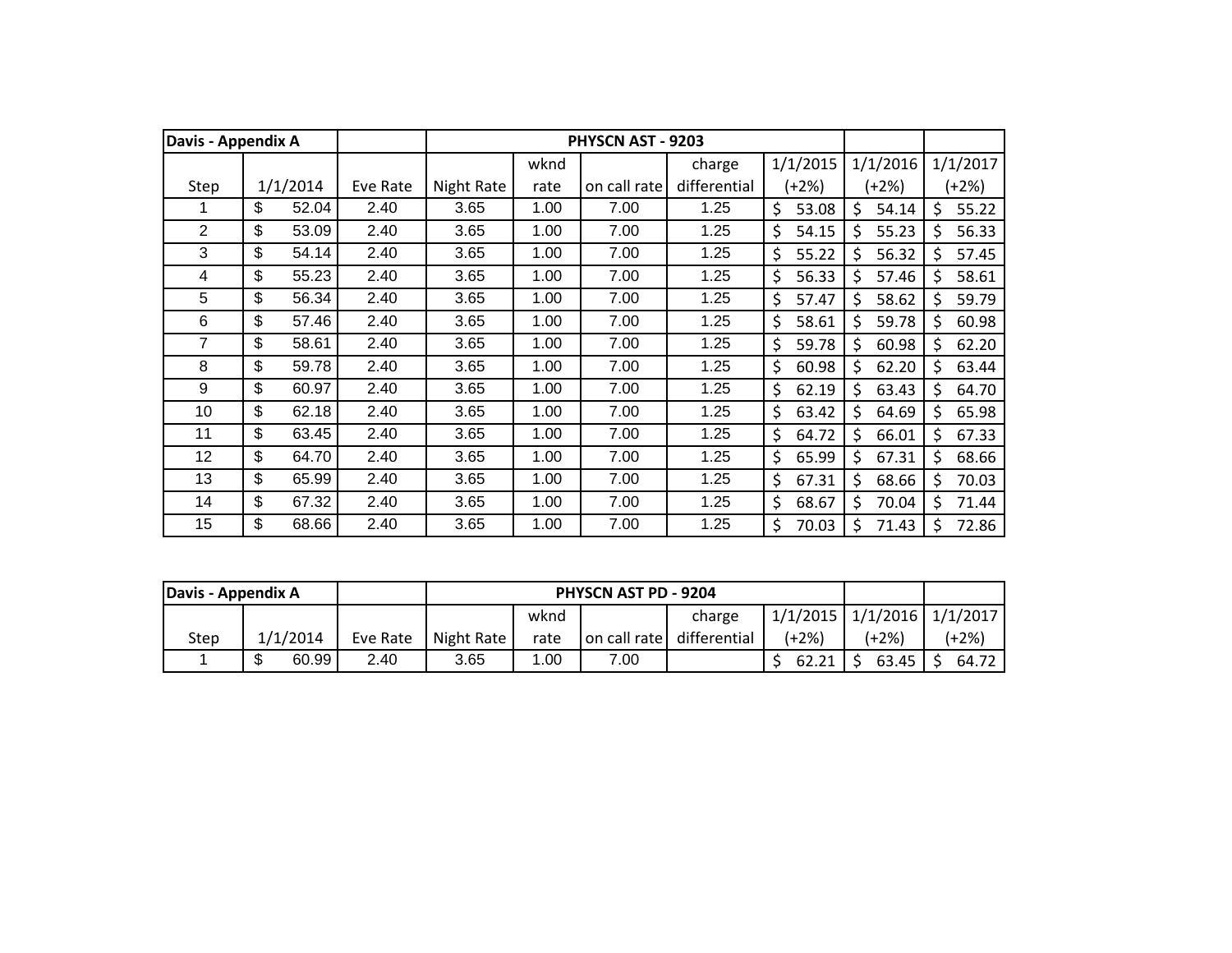| Davis - Appendix A |             |          |            |      | <b>HOSP RAD PHYSICIST EX - 9240</b> |              |             |             |    |          |
|--------------------|-------------|----------|------------|------|-------------------------------------|--------------|-------------|-------------|----|----------|
|                    |             |          |            | wknd |                                     | charge       | 1/1/2015    | 1/1/2016    |    | 1/1/2017 |
| Step               | 1/1/2014    | Eve Rate | Night Rate | rate | on call rate                        | differential | (+2%)       | (+2%)       |    | $(+2%)$  |
|                    | \$<br>36.26 | .00      | .00        | .00  | .00                                 |              | \$<br>36.99 | \$<br>37.73 | \$ | 38.48    |
| $\overline{2}$     | \$<br>36.99 | .00      | .00        | .00  | .00                                 |              | \$<br>37.73 | \$<br>38.48 | \$ | 39.25    |
| 3                  | \$<br>37.72 | .00      | .00        | .00  | .00                                 |              | \$<br>38.47 | Ś<br>39.24  | Ś. | 40.02    |
| 4                  | \$<br>38.49 | .00      | .00        | .00  | .00                                 |              | \$<br>39.26 | Ś<br>40.05  | Ś. | 40.85    |
| 5                  | \$<br>39.26 | .00      | .00        | .00  | .00                                 |              | \$<br>40.05 | Ś<br>40.85  | Ŝ. | 41.67    |
| $6\phantom{1}6$    | \$<br>40.05 | .00      | .00        | .00  | .00                                 |              | \$<br>40.85 | \$<br>41.67 | \$ | 42.50    |
| 7                  | \$<br>40.83 | .00      | .00        | .00  | .00                                 |              | \$<br>41.65 | \$<br>42.48 | \$ | 43.33    |
| 8                  | \$<br>41.65 | .00      | .00        | .00  | .00                                 |              | \$<br>42.48 | \$<br>43.33 | \$ | 44.20    |
| 9                  | \$<br>42.50 | .00      | .00        | .00  | .00                                 |              | \$<br>43.35 | \$<br>44.22 | \$ | 45.10    |
| 10                 | \$<br>43.34 | .00      | .00        | .00  | .00                                 |              | \$<br>44.21 | \$<br>45.09 | \$ | 45.99    |
| 11                 | \$<br>44.19 | .00      | .00        | .00  | .00                                 |              | \$<br>45.07 | \$<br>45.97 | \$ | 46.89    |
| 12                 | \$<br>45.09 | .00      | .00        | .00  | .00                                 |              | \$<br>45.99 | \$<br>46.91 | \$ | 47.85    |
| 13                 | \$<br>46.00 | .00      | .00        | .00  | .00                                 |              | \$<br>46.92 | \$<br>47.86 | \$ | 48.82    |
| 14                 | \$<br>46.91 | .00      | .00        | .00  | .00                                 |              | \$<br>47.85 | \$<br>48.81 | \$ | 49.79    |
| 15                 | \$<br>47.84 | .00      | .00        | .00  | .00                                 |              | \$<br>48.80 | \$<br>49.78 | \$ | 50.78    |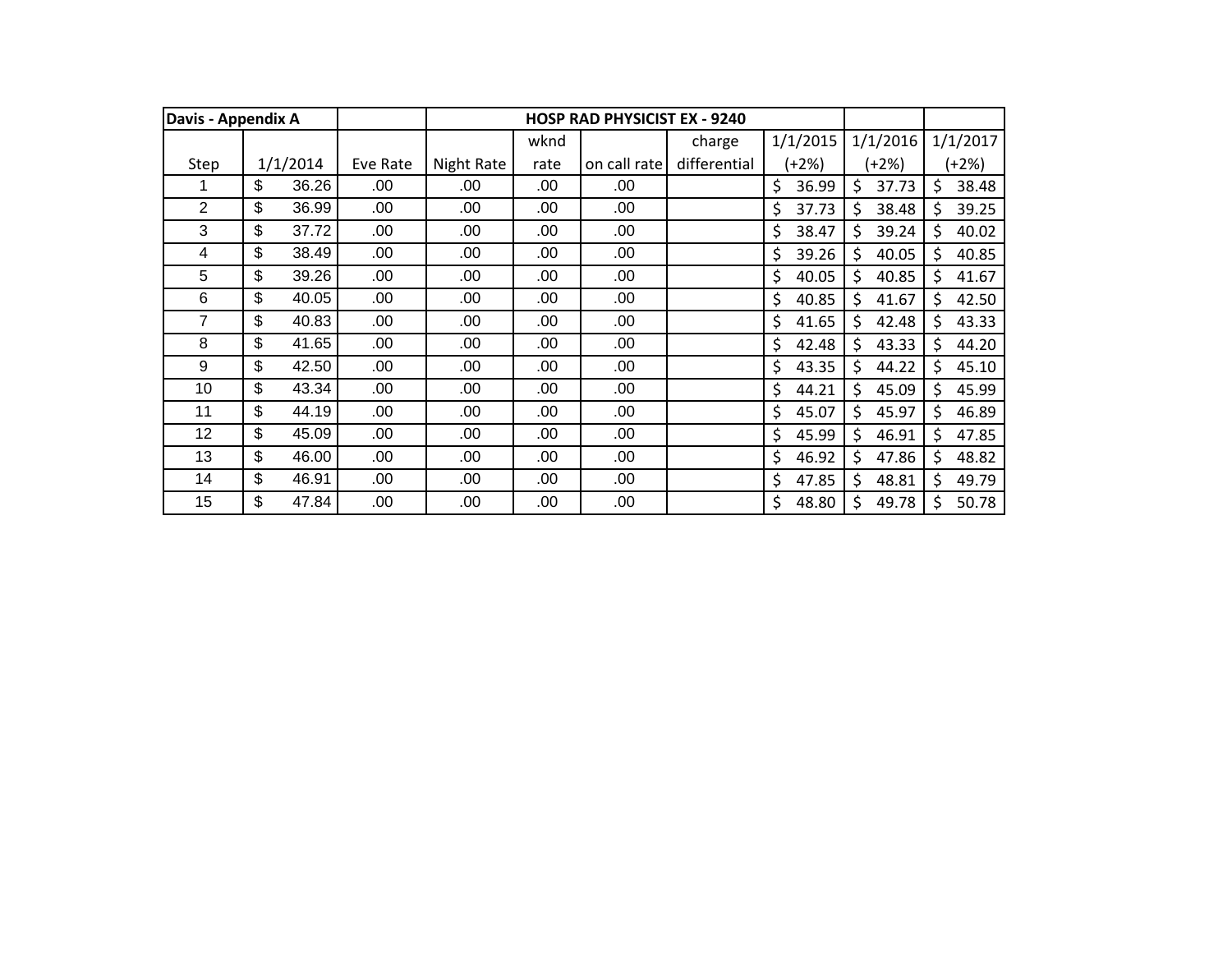| Davis - Appendix A |             |          |            |      | <b>HOSP RAD PHYSICIST AST - 9241</b> |              |             |             |    |          |
|--------------------|-------------|----------|------------|------|--------------------------------------|--------------|-------------|-------------|----|----------|
|                    |             |          |            | wknd |                                      | charge       | 1/1/2015    | 1/1/2016    |    | 1/1/2017 |
| Step               | 1/1/2014    | Eve Rate | Night Rate | rate | on call rate                         | differential | (+2%)       | (+2%)       |    | $+2%$    |
|                    | \$<br>30.23 | .00      | .00        | .00  | .00                                  |              | \$<br>30.83 | \$<br>31.45 | \$ | 32.08    |
| $\overline{2}$     | \$<br>30.83 | .00      | .00        | .00  | .00                                  |              | \$<br>31.45 | \$<br>32.08 | \$ | 32.72    |
| 3                  | \$<br>31.46 | .00      | .00        | .00  | .00                                  |              | \$<br>32.09 | \$<br>32.73 | \$ | 33.38    |
| 4                  | \$<br>32.06 | .00      | .00        | .00  | .00.                                 |              | \$<br>32.70 | \$<br>33.35 | Ś  | 34.02    |
| 5                  | \$<br>32.72 | .00      | .00        | .00  | .00                                  |              | \$<br>33.37 | \$<br>34.04 | \$ | 34.72    |
| 6                  | \$<br>33.36 | .00      | .00        | .00  | .00                                  |              | \$<br>34.03 | \$<br>34.71 | Ś  | 35.40    |
| 7                  | \$<br>34.04 | .00.     | .00        | .00  | .00                                  |              | \$<br>34.72 | \$<br>35.41 | \$ | 36.12    |
| 8                  | \$<br>34.72 | .00.     | .00        | .00  | .00                                  |              | \$<br>35.41 | \$<br>36.12 | \$ | 36.84    |
| 9                  | \$<br>35.41 | .00.     | .00        | .00  | .00                                  |              | \$<br>36.12 | \$<br>36.84 | \$ | 37.58    |
| 10                 | \$<br>36.10 | .00.     | .00        | .00  | .00                                  |              | \$<br>36.82 | \$<br>37.56 | \$ | 38.31    |
| 11                 | \$<br>36.85 | .00.     | .00        | .00  | .00                                  |              | \$<br>37.59 | \$<br>38.34 | \$ | 39.11    |
| 12                 | \$<br>37.57 | .00.     | .00        | .00  | .00.                                 |              | \$<br>38.32 | \$<br>39.09 | \$ | 39.87    |
| 13                 | \$<br>38.33 | .00.     | .00        | .00  | .00.                                 |              | \$<br>39.10 | \$<br>39.88 | Ŝ. | 40.68    |
| 14                 | \$<br>39.11 | .00      | .00        | .00  | .00                                  |              | \$<br>39.89 | \$<br>40.69 | \$ | 41.50    |
| 15                 | \$<br>39.88 | .00.     | .00        | .00  | .00                                  |              | \$<br>40.68 | \$<br>41.49 | \$ | 42.32    |

| Davis - Appendix A |     |          |          |            |      | <b>STAFF PHARMACIST 2 - 9247</b> |              |             |          |             |
|--------------------|-----|----------|----------|------------|------|----------------------------------|--------------|-------------|----------|-------------|
|                    |     |          |          |            | wknd |                                  | charge       | 1/1/2015    | 1/1/2016 | 1/1/2017    |
| Step               |     | 1/1/2014 | Eve Rate | Night Rate | rate | on call rate                     | differential | (+2%)       | (+2%)    | (+2%)       |
|                    | \$. | 65.28    | 2.40     | 6.00       | 1.00 | 7.00                             | 1.25         | \$<br>66.59 | 67.92    | 69.28<br>S  |
| 2                  | S   | 66.61    | 2.40     | 6.00       | 1.00 | 7.00                             | 1.25         | \$<br>67.94 | 69.30    | 70.69<br>S  |
| 3                  | \$. | 67.92    | 2.40     | 6.00       | 1.00 | 7.00                             | 1.25         | \$<br>69.28 | 70.67    | 72.08<br>S. |
| 4                  | \$. | 69.29    | 2.40     | 6.00       | 1.00 | 7.00                             | 1.25         | \$<br>70.68 | 72.09    | 73.53<br>S  |
| 5                  | S   | 70.66    | 2.40     | 6.00       | 1.00 | 7.00                             | 1.25         | \$<br>72.07 | 73.51    | 74.98       |
| 6                  | S   | 72.09    | 2.40     | 6.00       | 1.00 | 7.00                             | 1.25         | \$<br>73.53 | 75.00    | 76.50<br>S  |
|                    | \$. | 73.53    | 2.40     | 6.00       | 1.00 | 7.00                             | 1.25         | \$<br>75.00 | 76.50    | 78.03       |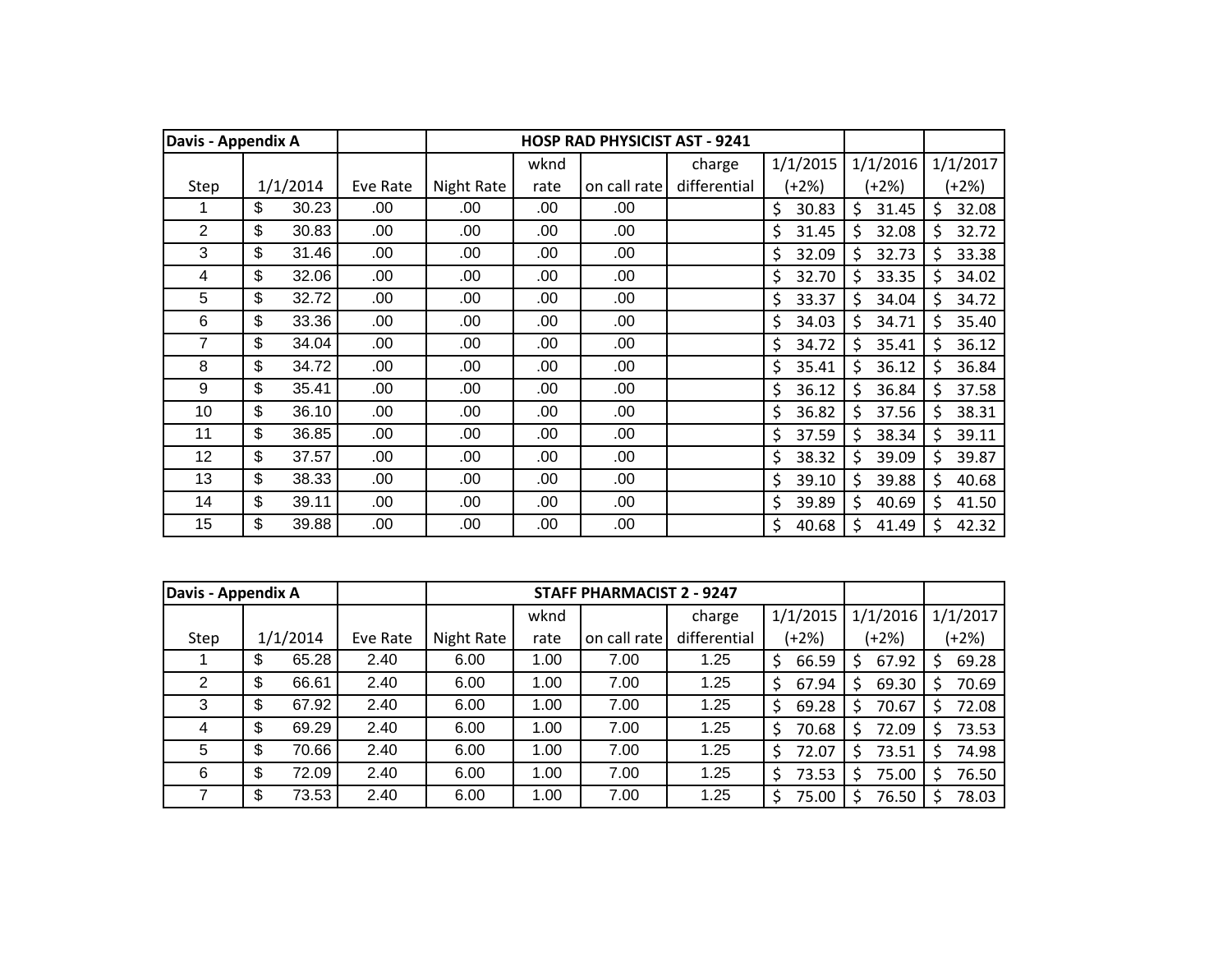| Davis - Appendix A |            |          |            |      | <b>PHARMACIST 2 PD - 9250</b> |              |          |                       |       |
|--------------------|------------|----------|------------|------|-------------------------------|--------------|----------|-----------------------|-------|
|                    |            |          |            | wknd |                               | charge       | 1/1/2015 | $1/1/2016$ $1/1/2017$ |       |
| Step               | 1/1/2014   | Eve Rate | Night Rate | rate | on call rate                  | differential | (+2%)    | $(+2%)$               | (+2%) |
|                    | 74.29<br>æ | 2.40     | 6.00       | .00  | 7.00                          |              |          | 77.30                 | 78.85 |

| Davis - Appendix A |              |          |            |      | <b>GENETIC CNSLR PD - 9289</b> |                           |                                  |       |         |
|--------------------|--------------|----------|------------|------|--------------------------------|---------------------------|----------------------------------|-------|---------|
|                    |              |          |            | wknd |                                | charge                    | $1/1/2015$ $1/1/2016$ $1/1/2017$ |       |         |
| Step               | 1/1/2014     | Eve Rate | Night Rate | rate |                                | on call rate differential | (+2%)                            | (+2%) | $+2\%)$ |
|                    | 40.60<br>.00 |          | .00        | .00  | .00                            |                           | 41.41                            | 42.24 | 43.08   |

| Davis - Appendix A |             |          |            |      | <b>CLIN LIC SOCIAL WORKER - 9306</b> |              |             |             |         |          |
|--------------------|-------------|----------|------------|------|--------------------------------------|--------------|-------------|-------------|---------|----------|
|                    |             |          |            | wknd |                                      | charge       | 1/1/2015    | 1/1/2016    |         | 1/1/2017 |
| Step               | 1/1/2014    | Eve Rate | Night Rate | rate | on call rate                         | differential | (+2%)       | (+2%)       |         | $(+2%)$  |
| 1                  | \$<br>38.93 | 2.40     | 3.65       | 1.00 | 7.00                                 | 1.25         | \$<br>39.71 | \$<br>40.50 | \$      | 41.31    |
| $\overline{2}$     | \$<br>39.69 | 2.40     | 3.65       | 1.00 | 7.00                                 | 1.25         | \$<br>40.48 | \$<br>41.29 | \$      | 42.12    |
| 3                  | \$<br>40.49 | 2.40     | 3.65       | 1.00 | 7.00                                 | 1.25         | \$<br>41.30 | \$<br>42.13 | \$      | 42.97    |
| 4                  | \$<br>41.30 | 2.40     | 3.65       | 1.00 | 7.00                                 | 1.25         | \$<br>42.13 | Ś<br>42.97  | \$      | 43.83    |
| 5                  | \$<br>42.14 | 2.40     | 3.65       | 1.00 | 7.00                                 | 1.25         | \$<br>42.98 | Ś<br>43.84  | Ś       | 44.72    |
| 6                  | \$<br>42.96 | 2.40     | 3.65       | 1.00 | 7.00                                 | 1.25         | \$<br>43.82 | Ś<br>44.70  | \$      | 45.59    |
| 7                  | \$<br>43.82 | 2.40     | 3.65       | 1.00 | 7.00                                 | 1.25         | \$<br>44.70 | Ś<br>45.59  | \$      | 46.50    |
| 8                  | \$<br>44.70 | 2.40     | 3.65       | 1.00 | 7.00                                 | 1.25         | \$<br>45.59 | \$<br>46.50 | \$      | 47.43    |
| 9                  | \$<br>45.60 | 2.40     | 3.65       | 1.00 | 7.00                                 | 1.25         | \$<br>46.51 | Ś.<br>47.44 | $\zeta$ | 48.39    |
| 10                 | \$<br>46.51 | 2.40     | 3.65       | 1.00 | 7.00                                 | 1.25         | \$<br>47.44 | \$<br>48.39 | \$      | 49.36    |
| 11                 | \$<br>47.44 | 2.40     | 3.65       | 1.00 | 7.00                                 | 1.25         | \$<br>48.39 | Ś<br>49.36  | \$      | 50.35    |
| 12                 | \$<br>48.38 | 2.40     | 3.65       | 1.00 | 7.00                                 | 1.25         | \$<br>49.35 | Ś<br>50.34  | \$      | 51.35    |
| 13                 | \$<br>49.36 | 2.40     | 3.65       | 1.00 | 7.00                                 | 1.25         | \$<br>50.35 | Ś<br>51.36  | \$      | 52.39    |
| 14                 | \$<br>50.34 | 2.40     | 3.65       | 1.00 | 7.00                                 | 1.25         | \$<br>51.35 | \$<br>52.38 | \$      | 53.43    |
| 15                 | \$<br>51.36 | 2.40     | 3.65       | 1.00 | 7.00                                 | 1.25         | \$<br>52.39 | Ś.<br>53.44 | \$      | 54.51    |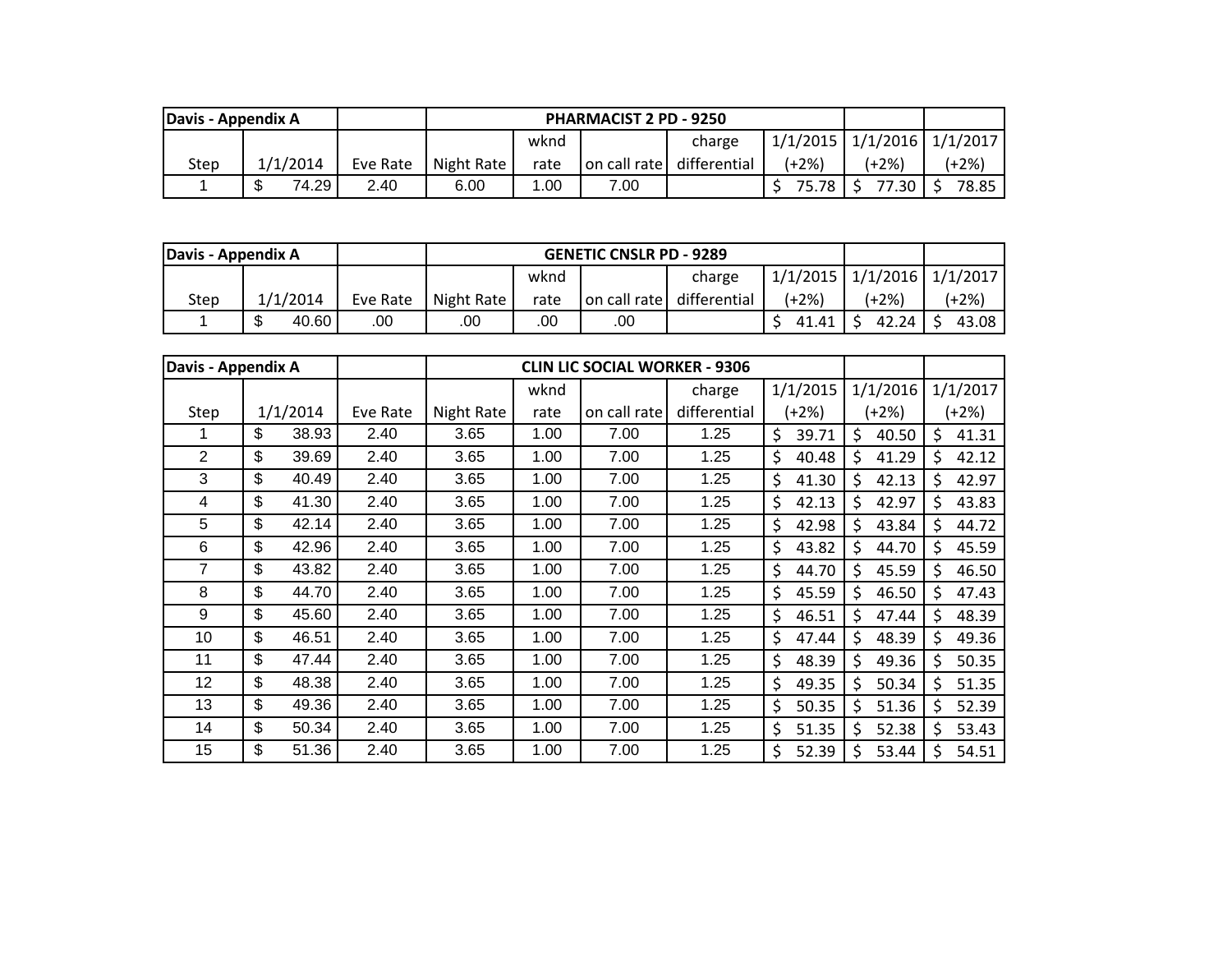| Davis - Appendix A |             |          |            |      | <b>SOCIAL WORKER 2 - 9307</b> |              |             |             |    |          |
|--------------------|-------------|----------|------------|------|-------------------------------|--------------|-------------|-------------|----|----------|
|                    |             |          |            | wknd |                               | charge       | 1/1/2015    | 1/1/2016    |    | 1/1/2017 |
| Step               | 1/1/2014    | Eve Rate | Night Rate | rate | on call rate                  | differential | (+2%)       | (+2%)       |    | $(+2%)$  |
|                    | \$<br>35.37 | 2.40     | 3.65       | 1.00 | 7.00                          | 1.25         | \$<br>36.08 | \$<br>36.80 | \$ | 37.54    |
| $\overline{2}$     | \$<br>36.08 | 2.40     | 3.65       | 1.00 | 7.00                          | 1.25         | \$<br>36.80 | Ś<br>37.54  | \$ | 38.29    |
| 3                  | \$<br>36.82 | 2.40     | 3.65       | 1.00 | 7.00                          | 1.25         | \$<br>37.56 | Ś.<br>38.31 | Ś  | 39.08    |
| 4                  | \$<br>37.55 | 2.40     | 3.65       | 1.00 | 7.00                          | 1.25         | \$<br>38.30 | Ś<br>39.07  | Ś  | 39.85    |
| 5                  | \$<br>38.30 | 2.40     | 3.65       | 1.00 | 7.00                          | 1.25         | \$<br>39.07 | 39.85<br>\$ | \$ | 40.65    |
| 6                  | \$<br>39.07 | 2.40     | 3.65       | 1.00 | 7.00                          | 1.25         | \$<br>39.85 | \$<br>40.65 | \$ | 41.46    |
| 7                  | \$<br>39.84 | 2.40     | 3.65       | 1.00 | 7.00                          | 1.25         | \$<br>40.64 | \$<br>41.45 | \$ | 42.28    |
| 8                  | \$<br>40.64 | 2.40     | 3.65       | 1.00 | 7.00                          | 1.25         | \$<br>41.45 | \$<br>42.28 | \$ | 43.13    |
| 9                  | \$<br>41.45 | 2.40     | 3.65       | 1.00 | 7.00                          | 1.25         | \$<br>42.28 | \$<br>43.13 | \$ | 43.99    |
| 10                 | \$<br>42.28 | 2.40     | 3.65       | 1.00 | 7.00                          | 1.25         | \$<br>43.13 | \$<br>43.99 | \$ | 44.87    |
| 11                 | \$<br>43.13 | 2.40     | 3.65       | 1.00 | 7.00                          | 1.25         | \$<br>43.99 | \$<br>44.87 | \$ | 45.77    |
| 12                 | \$<br>43.99 | 2.40     | 3.65       | 1.00 | 7.00                          | 1.25         | \$<br>44.87 | \$<br>45.77 | \$ | 46.69    |
| 13                 | \$<br>44.88 | 2.40     | 3.65       | 1.00 | 7.00                          | 1.25         | \$<br>45.78 | \$<br>46.70 | Ś. | 47.63    |
| 14                 | \$<br>45.77 | 2.40     | 3.65       | 1.00 | 7.00                          | 1.25         | \$<br>46.69 | \$<br>47.62 | Ś  | 48.57    |
| 15                 | \$<br>46.68 | 2.40     | 3.65       | 1.00 | 7.00                          | 1.25         | \$<br>47.61 | Ś<br>48.56  | Ś. | 49.53    |

| Davis - Appendix A |             |          |            |      | <b>SOCIAL WORKER 1 - 9308</b> |              |            |          |          |
|--------------------|-------------|----------|------------|------|-------------------------------|--------------|------------|----------|----------|
|                    |             |          |            | wknd |                               | charge       | 1/1/2015   | 1/1/2016 | 1/1/2017 |
| Step               | 1/1/2014    | Eve Rate | Night Rate | rate | on call rate                  | differential | $(+2%)$    | (+2%)    | $(+2%)$  |
|                    | \$<br>29.49 | 2.40     | 3.65       | 1.00 | 7.00                          |              | 30.08<br>S | 30.68    | 31.29    |
| 2                  | \$<br>30.07 | 2.40     | 3.65       | 1.00 | 7.00                          |              | 30.67<br>S | 31.28    | 31.91    |
| 3                  | \$<br>30.67 | 2.40     | 3.65       | 1.00 | 7.00                          |              | 31.28<br>S | 31.91    | 32.55    |
| 4                  | \$<br>31.29 | 2.40     | 3.65       | 1.00 | 7.00                          |              | 31.92      | 32.56    | 33.21    |
| 5                  | \$<br>31.91 | 2.40     | 3.65       | 1.00 | 7.00                          |              | 32.55      | 33.20    | 33.86    |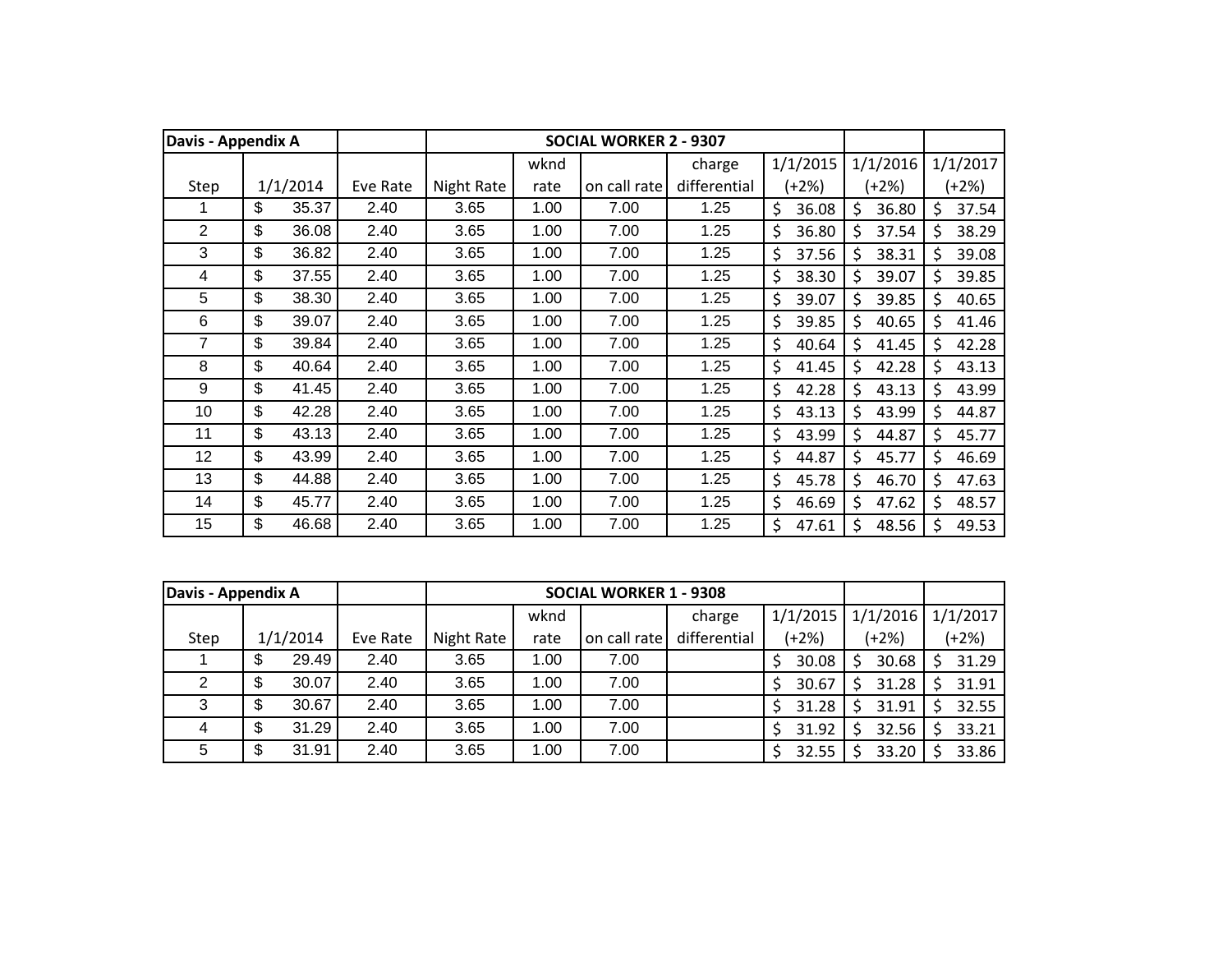| Davis - Appendix A |                    |          |            |      | <b>SOCIAL WORKER 2 PD - 9309</b> |              |       |                                      |       |
|--------------------|--------------------|----------|------------|------|----------------------------------|--------------|-------|--------------------------------------|-------|
|                    |                    |          |            | wknd |                                  | charge       |       | $1/1/2015$   $1/1/2016$   $1/1/2017$ |       |
| Step               | 1/1/2014           | Eve Rate | Night Rate | rate | on call rate                     | differential | (+2%) | $+2\%$                               | (+2%) |
|                    | ጦ<br>45.45<br>2.40 |          | 3.65       | 1.00 | 7.00                             |              | 46.36 | 47.29                                | 48.24 |

| Davis - Appendix A |          |          |            |      |              | <b>CLIN LIC SOCIAL WORKER PD - 9310</b> |          |          |          |
|--------------------|----------|----------|------------|------|--------------|-----------------------------------------|----------|----------|----------|
|                    |          |          |            | wknd |              | charge                                  | 1/1/2015 | 1/1/2016 | 1/1/2017 |
| Step               | 1/1/2014 | Eve Rate | Night Rate | rate | on call rate | differential                            | (+2%)    | (+2%)    | (+2%)    |
|                    | 50.31    | 2.40     | 3.65       | .001 | 7.00         |                                         | 51.32    | 52.35    | 53.40    |

| Davis - Appendix A |             |          |            |      | <b>CMTY SVC CASE MGR - 9330</b> |              |             |             |         |          |
|--------------------|-------------|----------|------------|------|---------------------------------|--------------|-------------|-------------|---------|----------|
|                    |             |          |            | wknd |                                 | charge       | 1/1/2015    | 1/1/2016    |         | 1/1/2017 |
| Step               | 1/1/2014    | Eve Rate | Night Rate | rate | on call rate                    | differential | (+2%)       | (+2%)       |         | $(+2%)$  |
|                    | \$<br>22.75 | .00      | .00        | .00  | .00                             |              | \$<br>23.21 | \$<br>23.67 | \$      | 24.14    |
| $\overline{2}$     | \$<br>23.20 | .00      | .00        | .00  | .00                             |              | \$<br>23.66 | Ś.<br>24.13 | Ŝ.      | 24.61    |
| 3                  | \$<br>23.66 | .00      | .00        | .00  | .00                             |              | \$<br>24.13 | Ś.<br>24.61 | Ŝ.      | 25.10    |
| 4                  | \$<br>24.14 | .00      | .00        | .00  | .00                             |              | \$<br>24.62 | \$<br>25.11 | \$      | 25.61    |
| 5                  | \$<br>24.62 | .00      | .00        | .00  | .00                             |              | \$<br>25.11 | \$<br>25.61 | S       | 26.12    |
| 6                  | \$<br>25.11 | .00      | .00        | .00  | .00                             |              | \$<br>25.61 | \$<br>26.12 | \$      | 26.64    |
| 7                  | \$<br>25.62 | .00.     | .00        | .00  | .00                             |              | \$<br>26.13 | \$<br>26.65 | \$      | 27.18    |
| 8                  | \$<br>26.12 | .00      | .00        | .00  | .00                             |              | \$<br>26.64 | \$<br>27.17 | \$      | 27.71    |
| 9                  | \$<br>26.64 | .00.     | .00        | .00  | .00.                            |              | \$<br>27.17 | Ś.<br>27.71 | Ŝ.      | 28.26    |
| 10                 | \$<br>27.18 | .00.     | .00        | .00  | .00                             |              | \$<br>27.72 | \$<br>28.27 | $\zeta$ | 28.84    |
| 11                 | \$<br>27.71 | .00      | .00        | .00  | .00                             |              | \$<br>28.26 | 28.83<br>S  | \$      | 29.41    |
| 12                 | \$<br>28.27 | .00      | .00        | .00  | .00                             |              | \$<br>28.84 | \$<br>29.42 | \$      | 30.01    |
| 13                 | \$<br>28.83 | .00      | .00        | .00  | .00                             |              | \$<br>29.41 | \$<br>30.00 | \$      | 30.60    |
| 14                 | \$<br>29.41 | .00      | .00        | .00  | .00                             |              | \$<br>30.00 | 30.60<br>\$ | \$      | 31.21    |
| 15                 | \$<br>29.99 | .00      | .00        | .00  | .00                             |              | \$<br>30.59 | 31.20<br>\$ | \$      | 31.82    |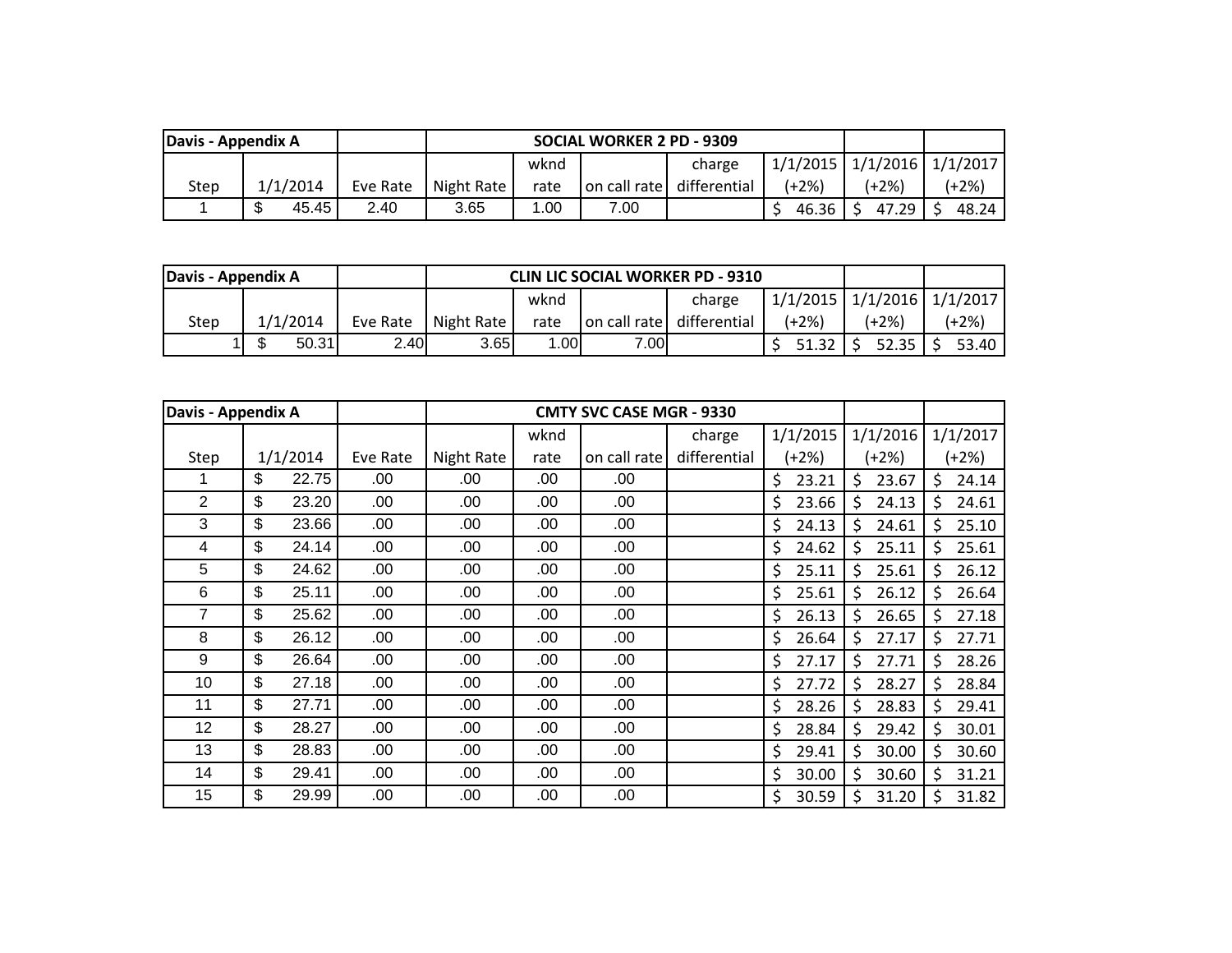| Davis - Appendix A |             |          |            |      | <b>CMTY SVC CASE MGR AST - 9331</b> |              |             |             |     |          |
|--------------------|-------------|----------|------------|------|-------------------------------------|--------------|-------------|-------------|-----|----------|
|                    |             |          |            | wknd |                                     | charge       | 1/1/2015    | 1/1/2016    |     | 1/1/2017 |
| Step               | 1/1/2014    | Eve Rate | Night Rate | rate | on call rate                        | differential | (+2%)       | (+2%)       |     | $(+2%)$  |
|                    | \$<br>20.67 | .00      | .00        | .00  | .00                                 |              | \$<br>21.08 | \$<br>21.50 | \$  | 21.93    |
| $\overline{2}$     | \$<br>21.09 | .00      | .00        | .00  | .00                                 |              | \$<br>21.51 | \$<br>21.94 | \$  | 22.38    |
| 3                  | \$<br>21.51 | .00      | .00        | .00  | .00                                 |              | \$<br>21.94 | Ŝ.<br>22.38 | Ŝ.  | 22.83    |
| 4                  | \$<br>21.93 | .00      | .00        | .00  | .00                                 |              | \$<br>22.37 | Ś.<br>22.82 | Ś.  | 23.28    |
| 5                  | \$<br>22.38 | .00      | .00        | .00  | .00                                 |              | \$<br>22.83 | Ś<br>23.29  | Ś.  | 23.76    |
| $6\phantom{1}6$    | \$<br>22.82 | .00      | .00        | .00  | .00                                 |              | \$<br>23.28 | \$<br>23.75 | \$  | 24.23    |
| 7                  | \$<br>23.28 | .00      | .00        | .00  | .00                                 |              | \$<br>23.75 | \$<br>24.23 | \$  | 24.71    |
| 8                  | \$<br>23.75 | .00      | .00        | .00  | .00                                 |              | \$<br>24.23 | \$<br>24.71 | \$  | 25.20    |
| 9                  | \$<br>24.23 | .00      | .00        | .00  | .00                                 |              | \$<br>24.71 | \$<br>25.20 | \$  | 25.70    |
| 10                 | \$<br>24.71 | .00      | .00        | .00  | .00                                 |              | \$<br>25.20 | \$<br>25.70 | \$. | 26.21    |
| 11                 | \$<br>25.19 | .00      | .00        | .00  | .00                                 |              | \$<br>25.69 | \$<br>26.20 | \$  | 26.72    |
| 12                 | \$<br>25.70 | .00      | .00        | .00  | .00                                 |              | \$<br>26.21 | \$<br>26.73 | \$  | 27.26    |
| 13                 | \$<br>26.21 | .00      | .00        | .00  | .00                                 |              | \$<br>26.73 | Ś<br>27.26  | \$  | 27.81    |
| 14                 | \$<br>26.74 | .00      | .00        | .00  | .00                                 |              | \$<br>27.27 | \$<br>27.82 | \$. | 28.38    |
| 15                 | \$<br>27.28 | .00      | .00        | .00  | .00                                 |              | \$<br>27.83 | 28.39<br>S  | \$  | 28.96    |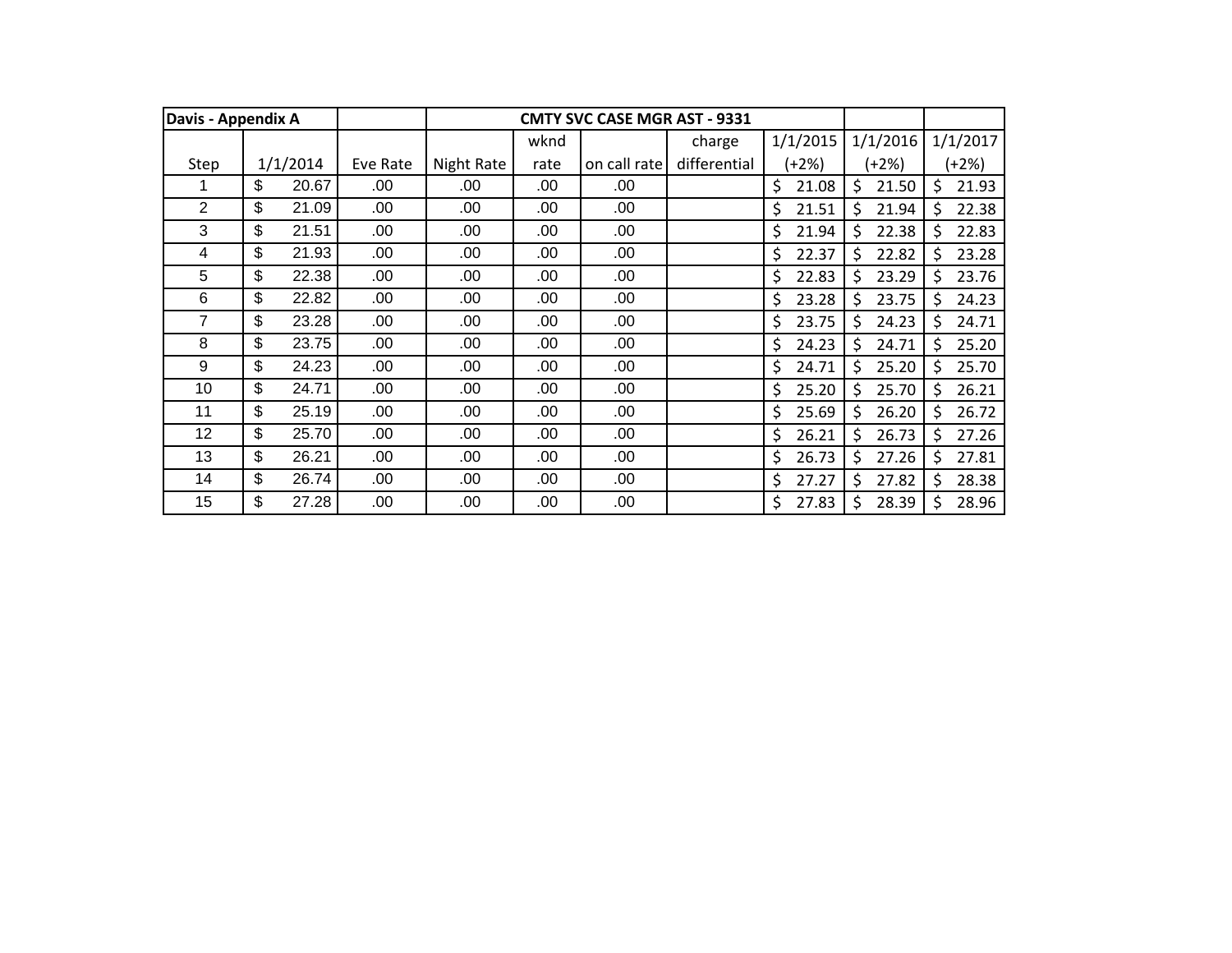| Davis - Appendix A |             |          |            |      | <b>CHILD DEV ASC-9345</b> |              |             |             |         |          |
|--------------------|-------------|----------|------------|------|---------------------------|--------------|-------------|-------------|---------|----------|
|                    |             |          |            | wknd |                           | charge       | 1/1/2015    | 1/1/2016    |         | 1/1/2017 |
| Step               | 1/1/2014    | Eve Rate | Night Rate | rate | on call rate              | differential | (+2%)       | (+2%)       |         | $(+2%)$  |
|                    | \$<br>28.43 | .00      | .00        | .00  | .00                       |              | \$<br>29.00 | \$<br>29.58 | \$      | 30.17    |
| $\overline{2}$     | \$<br>28.99 | .00      | .00        | .00  | .00                       |              | \$<br>29.57 | \$<br>30.16 | \$      | 30.76    |
| 3                  | \$<br>29.58 | .00      | .00        | .00  | .00                       |              | \$<br>30.17 | Ŝ.<br>30.77 | \$      | 31.39    |
| 4                  | \$<br>30.17 | .00      | .00        | .00  | .00                       |              | \$<br>30.77 | Ś.<br>31.39 | \$      | 32.02    |
| 5                  | \$<br>30.76 | .00      | .00        | .00  | .00                       |              | \$<br>31.38 | \$<br>32.01 | \$.     | 32.65    |
| $6\phantom{1}6$    | \$<br>31.39 | .00      | .00        | .00  | .00                       |              | \$<br>32.02 | \$<br>32.66 | \$      | 33.31    |
| 7                  | \$<br>32.01 | .00      | .00        | .00  | .00                       |              | \$<br>32.65 | \$<br>33.30 | \$      | 33.97    |
| 8                  | \$<br>32.66 | .00      | .00        | .00  | .00                       |              | \$<br>33.31 | \$<br>33.98 | \$      | 34.66    |
| 9                  | \$<br>33.31 | .00      | .00        | .00  | .00                       |              | \$<br>33.98 | \$<br>34.66 | \$      | 35.35    |
| 10                 | \$<br>33.98 | .00      | .00        | .00  | .00                       |              | \$<br>34.66 | \$<br>35.35 | \$      | 36.06    |
| 11                 | \$<br>34.67 | .00      | .00        | .00  | .00                       |              | \$<br>35.36 | \$<br>36.07 | \$      | 36.79    |
| 12                 | \$<br>35.34 | .00      | .00        | .00  | .00                       |              | \$<br>36.05 | \$<br>36.77 | \$      | 37.51    |
| 13                 | \$<br>36.06 | .00      | .00        | .00  | .00                       |              | \$<br>36.78 | \$<br>37.52 | $\zeta$ | 38.27    |
| 14                 | \$<br>36.79 | .00      | .00        | .00  | .00                       |              | \$<br>37.53 | \$<br>38.28 | \$      | 39.05    |
| 15                 | \$<br>37.52 | .00      | .00        | .00  | .00                       |              | \$<br>38.27 | \$<br>39.04 | \$      | 39.82    |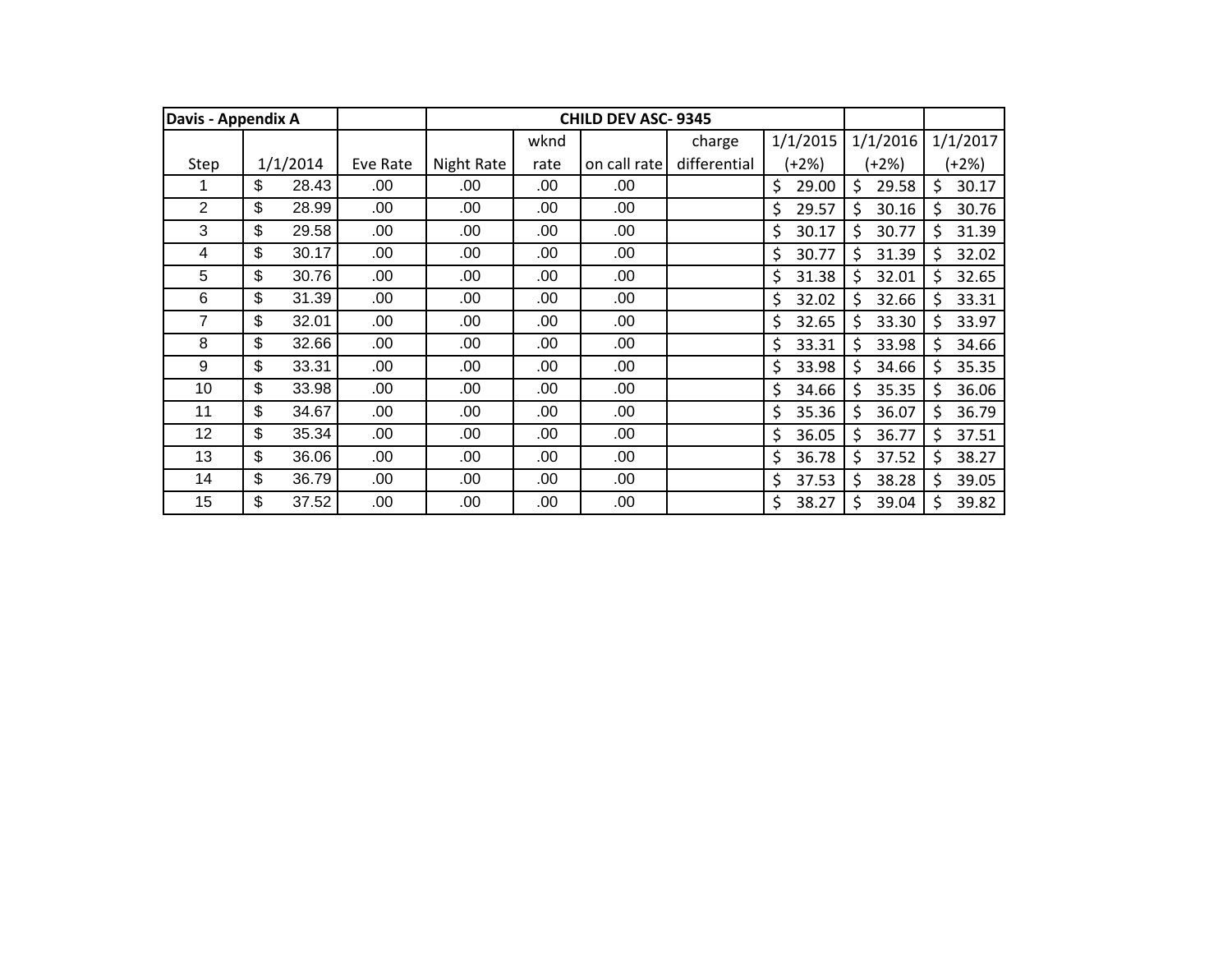| Davis - Appendix A |             |          |            |      | <b>MED INTERPRETER 1 - 9355</b> |              |             |    |          |     |          |
|--------------------|-------------|----------|------------|------|---------------------------------|--------------|-------------|----|----------|-----|----------|
|                    |             |          |            | wknd |                                 | charge       | 1/1/2015    |    | 1/1/2016 |     | 1/1/2017 |
| Step               | 1/1/2014    | Eve Rate | Night Rate | rate | on call rate                    | differential | (+2%)       |    | (+2%)    |     | $(+2%)$  |
|                    | \$<br>19.53 | 2.40     | 3.65       | 1.00 | 7.00                            | 1.25         | \$<br>19.92 | \$ | 20.32    | \$  | 20.73    |
| 2                  | \$<br>19.90 | 2.40     | 3.65       | 1.00 | 7.00                            | 1.25         | \$<br>20.30 | Ś. | 20.71    | Ś   | 21.12    |
| 3                  | \$<br>20.29 | 2.40     | 3.65       | 1.00 | 7.00                            | 1.25         | \$<br>20.70 | Ś  | 21.11    | Ŝ.  | 21.53    |
| 4                  | \$<br>20.68 | 2.40     | 3.65       | 1.00 | 7.00                            | 1.25         | \$<br>21.09 | Ś  | 21.51    | \$. | 21.94    |
| 5                  | \$<br>21.10 | 2.40     | 3.65       | 1.00 | 7.00                            | 1.25         | \$<br>21.52 | Ś. | 21.95    | \$  | 22.39    |
| 6                  | \$<br>21.52 | 2.40     | 3.65       | 1.00 | 7.00                            | 1.25         | \$<br>21.95 | \$ | 22.39    | \$  | 22.84    |
| 7                  | \$<br>21.97 | 2.40     | 3.65       | 1.00 | 7.00                            | 1.25         | \$<br>22.41 | \$ | 22.86    | \$  | 23.32    |
| 8                  | \$<br>22.39 | 2.40     | 3.65       | 1.00 | 7.00                            | 1.25         | \$<br>22.84 | \$ | 23.30    | \$  | 23.77    |
| 9                  | \$<br>22.83 | 2.40     | 3.65       | 1.00 | 7.00                            | 1.25         | \$<br>23.29 | \$ | 23.76    | Ś   | 24.24    |
| 10                 | \$<br>23.29 | 2.40     | 3.65       | 1.00 | 7.00                            | 1.25         | \$<br>23.76 | \$ | 24.24    | \$  | 24.72    |
| 11                 | \$<br>23.76 | 2.40     | 3.65       | 1.00 | 7.00                            | 1.25         | \$<br>24.24 | \$ | 24.72    | \$  | 25.21    |
| 12                 | \$<br>24.24 | 2.40     | 3.65       | 1.00 | 7.00                            | 1.25         | \$<br>24.72 | Ś. | 25.21    | \$  | 25.71    |
| 13                 | \$<br>24.73 | 2.40     | 3.65       | 1.00 | 7.00                            | 1.25         | \$<br>25.22 | Ś. | 25.72    | Ŝ.  | 26.23    |
| 14                 | \$<br>25.21 | 2.40     | 3.65       | 1.00 | 7.00                            | 1.25         | \$<br>25.71 | \$ | 26.22    | \$  | 26.74    |
| 15                 | \$<br>25.72 | 2.40     | 3.65       | 1.00 | 7.00                            | 1.25         | \$<br>26.23 | \$ | 26.75    | -Ś  | 27.29    |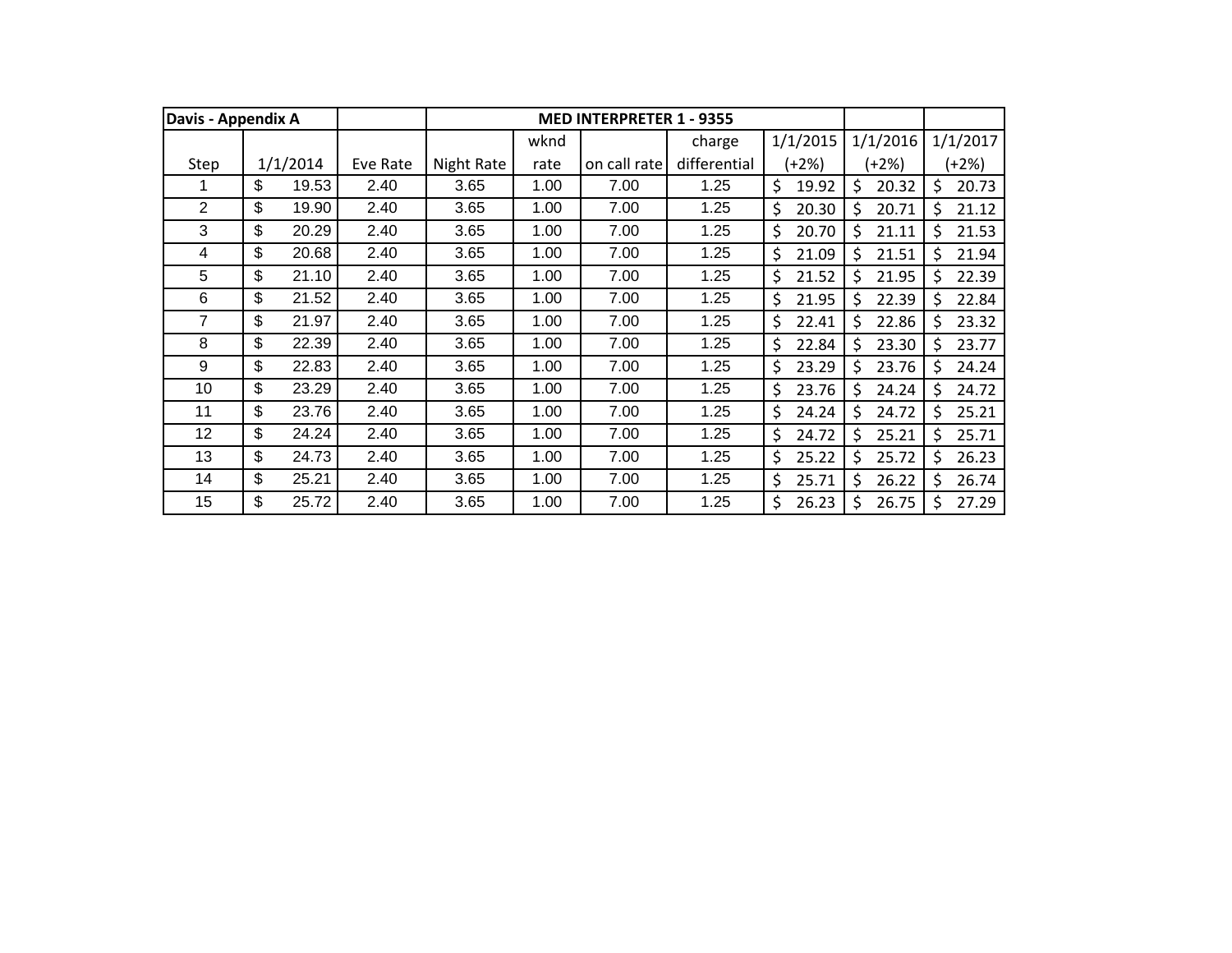| Davis - Appendix A |                           |          |          |            |      | <b>MED INTERPRETER 2 - 9356</b> |              |             |    |          |    |          |
|--------------------|---------------------------|----------|----------|------------|------|---------------------------------|--------------|-------------|----|----------|----|----------|
|                    |                           |          |          |            | wknd |                                 | charge       | 1/1/2015    |    | 1/1/2016 |    | 1/1/2017 |
| Step               |                           | 1/1/2014 | Eve Rate | Night Rate | rate | on call rate                    | differential | (+2%)       |    | (+2%)    |    | $(+2%)$  |
|                    | \$                        | 21.45    | 2.40     | 3.65       | 1.00 | 7.00                            | 1.25         | \$<br>21.88 | \$ | 22.32    | \$ | 22.77    |
| $\overline{2}$     | \$                        | 21.88    | 2.40     | 3.65       | 1.00 | 7.00                            | 1.25         | \$<br>22.32 | \$ | 22.77    | \$ | 23.23    |
| 3                  | \$                        | 22.31    | 2.40     | 3.65       | 1.00 | 7.00                            | 1.25         | \$<br>22.76 | Ŝ. | 23.22    | Ŝ. | 23.68    |
| 4                  | \$                        | 22.76    | 2.40     | 3.65       | 1.00 | 7.00                            | 1.25         | \$<br>23.22 | \$ | 23.68    | \$ | 24.15    |
| 5                  | \$                        | 23.22    | 2.40     | 3.65       | 1.00 | 7.00                            | 1.25         | \$<br>23.68 | \$ | 24.15    | Ś  | 24.63    |
| 6                  | \$                        | 23.67    | 2.40     | 3.65       | 1.00 | 7.00                            | 1.25         | \$<br>24.14 | \$ | 24.62    | \$ | 25.11    |
| 7                  | \$                        | 24.15    | 2.40     | 3.65       | 1.00 | 7.00                            | 1.25         | \$<br>24.63 | \$ | 25.12    | Ś  | 25.62    |
| 8                  | \$                        | 24.62    | 2.40     | 3.65       | 1.00 | 7.00                            | 1.25         | \$<br>25.11 | \$ | 25.61    | \$ | 26.12    |
| 9                  | \$                        | 25.12    | 2.40     | 3.65       | 1.00 | 7.00                            | 1.25         | \$<br>25.62 | \$ | 26.13    | Ś  | 26.65    |
| 10                 | \$                        | 25.64    | 2.40     | 3.65       | 1.00 | 7.00                            | 1.25         | \$<br>26.15 | \$ | 26.67    | \$ | 27.20    |
| 11                 | \$                        | 26.15    | 2.40     | 3.65       | 1.00 | 7.00                            | 1.25         | \$<br>26.67 | \$ | 27.20    | \$ | 27.74    |
| 12                 | \$                        | 26.66    | 2.40     | 3.65       | 1.00 | 7.00                            | 1.25         | \$<br>27.19 | \$ | 27.73    | \$ | 28.28    |
| 13                 | $\boldsymbol{\mathsf{S}}$ | 27.20    | 2.40     | 3.65       | 1.00 | 7.00                            | 1.25         | \$<br>27.74 | \$ | 28.29    | \$ | 28.86    |
| 14                 | \$                        | 27.74    | 2.40     | 3.65       | 1.00 | 7.00                            | 1.25         | \$<br>28.29 | \$ | 28.86    | \$ | 29.44    |
| 15                 | \$                        | 28.31    | 2.40     | 3.65       | 1.00 | 7.00                            | 1.25         | \$<br>28.88 | \$ | 29.46    | S  | 30.05    |

| Davis - Appendix A |                  |          |                               |      | <b>MED INTERPRETER PD - 9357</b> |              |                                  |       |         |
|--------------------|------------------|----------|-------------------------------|------|----------------------------------|--------------|----------------------------------|-------|---------|
|                    |                  |          |                               | wknd |                                  | charge       | $1/1/2015$ $1/1/2016$ $1/1/2017$ |       |         |
| Step               | 1/1/2014         | Eve Rate | Night Rate                    | rate | on call rate                     | differential | (+2%)                            | (+2%) | $(+2%)$ |
|                    | ጥ<br>24.51<br>۰D | 2.40     | 1.00<br>3.65<br>7.00<br>25.00 |      |                                  |              |                                  | 25.50 | 26.01   |

| Davis - Appendix A |             |          |                            |      | <b>CHILD LIFE SPEC 1 PD - 9368</b> |              |                                  |       |         |
|--------------------|-------------|----------|----------------------------|------|------------------------------------|--------------|----------------------------------|-------|---------|
|                    |             |          |                            | wknd |                                    | charge       | $1/1/2015$ $1/1/2016$ $1/1/2017$ |       |         |
| Step               | 1/1/2014    | Eve Rate | Night Rate                 | rate | on call rate                       | differential | (+2%)                            | (+2%) | $+2\%)$ |
|                    | \$<br>32.10 | .00      | .00<br>.00<br>.00<br>32.74 |      |                                    |              |                                  | 33.39 | 34.06   |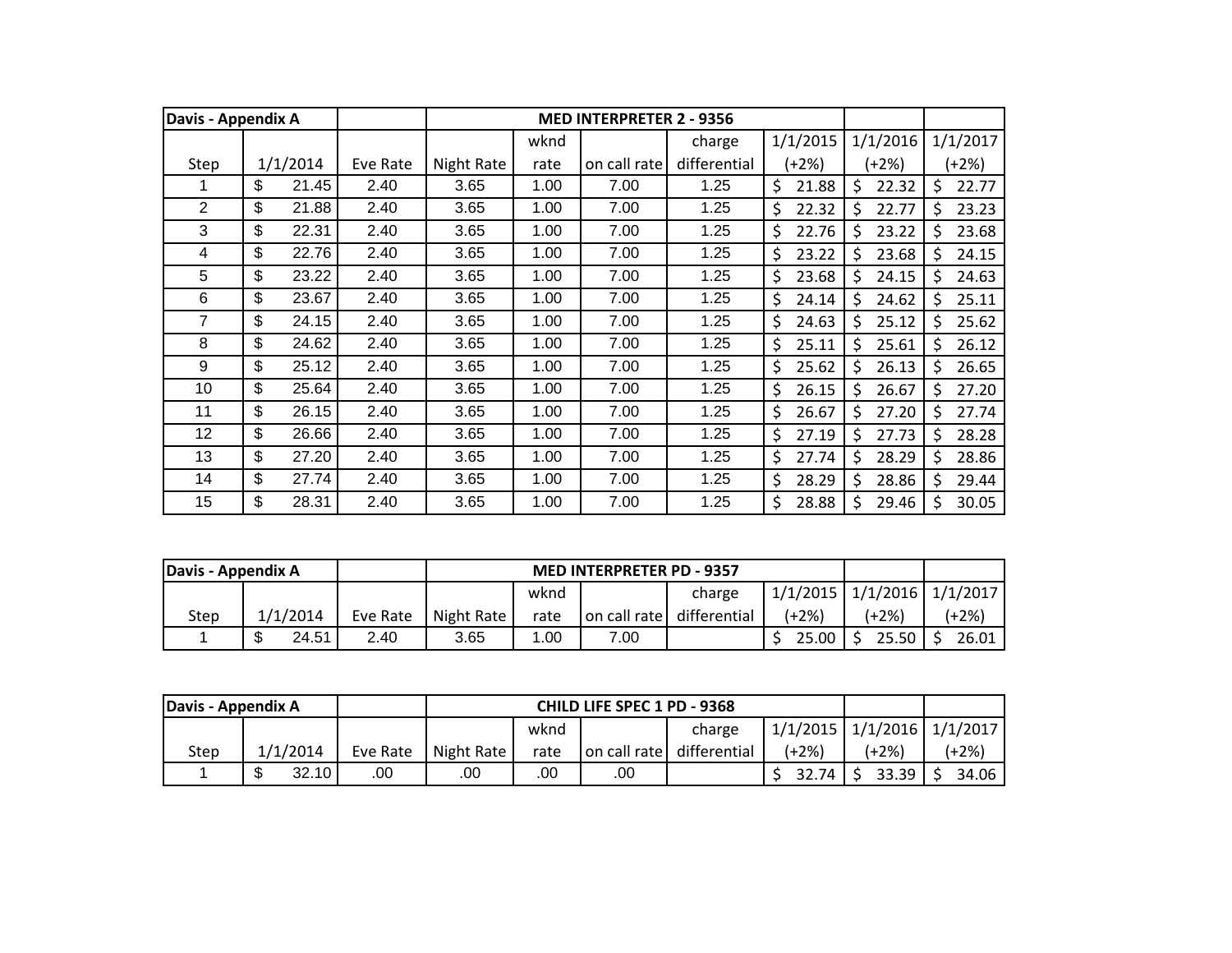| Davis - Appendix A |             |          |            |      | <b>PSYCHOLOGIST 2 - 9383</b> |              |             |             |    |          |
|--------------------|-------------|----------|------------|------|------------------------------|--------------|-------------|-------------|----|----------|
|                    |             |          |            | wknd |                              | charge       | 1/1/2015    | 1/1/2016    |    | 1/1/2017 |
| Step               | 1/1/2014    | Eve Rate | Night Rate | rate | on call rate                 | differential | $(+2%)$     | (+2%)       |    | $(+2%)$  |
|                    | \$<br>43.62 | .00      | .00        | .00  | .00                          |              | \$<br>44.49 | \$<br>45.38 | \$ | 46.29    |
| 2                  | \$<br>44.50 | .00      | .00        | .00  | .00                          |              | \$<br>45.39 | Ś<br>46.30  | Ś  | 47.23    |
| 3                  | \$<br>45.41 | .00      | .00        | .00  | .00                          |              | \$<br>46.32 | Ś<br>47.25  | Ś. | 48.20    |
| 4                  | \$<br>46.29 | .00      | .00        | .00  | .00                          |              | \$<br>47.22 | Ś<br>48.16  | \$ | 49.12    |
| 5                  | \$<br>47.22 | .00      | .00        | .00  | .00                          |              | \$<br>48.16 | Ś.<br>49.12 | \$ | 50.10    |
| 6                  | \$<br>48.18 | .00      | .00        | .00  | .00                          |              | \$<br>49.14 | \$<br>50.12 | Ś  | 51.12    |
| 7                  | \$<br>49.13 | .00      | .00        | .00  | .00                          |              | \$<br>50.11 | \$<br>51.11 | Ś  | 52.13    |
| 8                  | \$<br>50.11 | .00      | .00        | .00  | .00                          |              | \$<br>51.11 | \$<br>52.13 | \$ | 53.17    |
| 9                  | \$<br>51.13 | .00      | .00        | .00  | .00                          |              | \$<br>52.15 | \$<br>53.19 | \$ | 54.25    |
| 10                 | \$<br>52.15 | .00      | .00        | .00  | .00                          |              | \$<br>53.19 | \$<br>54.25 | \$ | 55.34    |
| 11                 | \$<br>53.19 | .00      | .00        | .00  | .00                          |              | \$<br>54.25 | \$<br>55.34 | \$ | 56.45    |
| 12                 | \$<br>54.26 | .00      | .00        | .00  | .00                          |              | \$<br>55.35 | Ś.<br>56.46 | \$ | 57.59    |
| 13                 | \$<br>55.35 | .00      | .00        | .00  | .00                          |              | \$<br>56.46 | \$<br>57.59 | Ś  | 58.74    |
| 14                 | \$<br>56.45 | .00      | .00        | .00  | .00                          |              | \$<br>57.58 | \$<br>58.73 | \$ | 59.90    |
| 15                 | \$<br>57.57 | .00      | .00        | .00  | .00                          |              | \$<br>58.72 | \$<br>59.89 | \$ | 61.09    |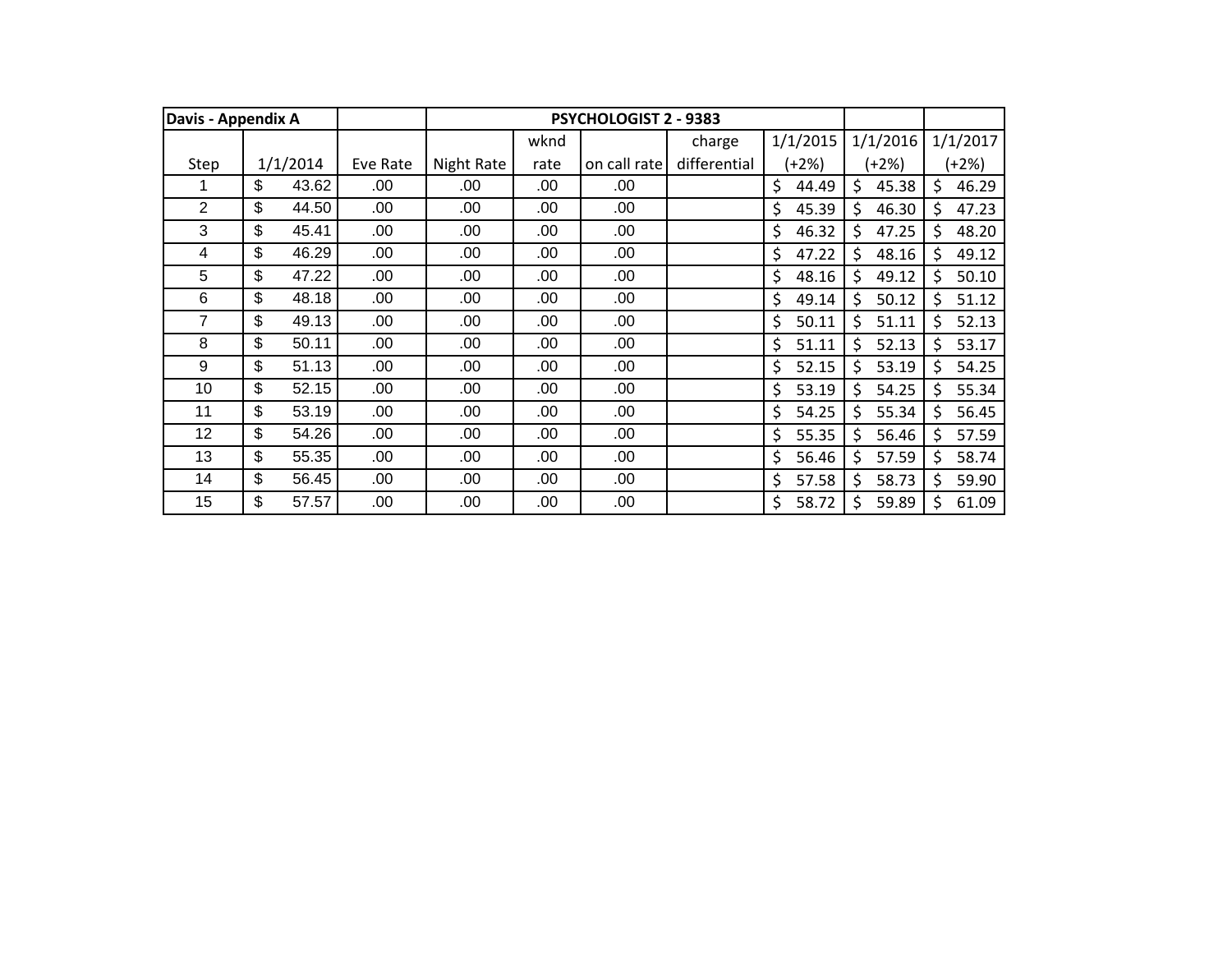| Davis - Appendix A |             |          |            |      | PSYCHOLOGIST 1 - 9384 |              |             |             |    |          |
|--------------------|-------------|----------|------------|------|-----------------------|--------------|-------------|-------------|----|----------|
|                    |             |          |            | wknd |                       | charge       | 1/1/2015    | 1/1/2016    |    | 1/1/2017 |
| Step               | 1/1/2014    | Eve Rate | Night Rate | rate | on call rate          | differential | (+2%)       | (+2%)       |    | $+2%$    |
|                    | \$<br>39.66 | .00      | .00        | .00  | .00                   |              | \$<br>40.45 | \$<br>41.26 | \$ | 42.09    |
| $\overline{2}$     | \$<br>40.45 | .00.     | .00        | .00  | .00                   |              | \$<br>41.26 | \$<br>42.09 | \$ | 42.93    |
| 3                  | \$<br>41.27 | .00      | .00        | .00  | .00                   |              | \$<br>42.10 | Ś<br>42.94  | Ś  | 43.80    |
| 4                  | \$<br>42.09 | .00      | .00        | .00  | .00                   |              | \$<br>42.93 | \$<br>43.79 | Ś. | 44.67    |
| 5                  | \$<br>42.94 | .00      | .00        | .00  | .00.                  |              | \$<br>43.80 | \$<br>44.68 | Ś  | 45.57    |
| 6                  | \$<br>43.80 | .00      | .00        | .00  | .00                   |              | \$<br>44.68 | \$<br>45.57 | \$ | 46.48    |
| 7                  | \$<br>44.67 | .00.     | .00        | .00  | .00                   |              | \$<br>45.56 | \$<br>46.47 | \$ | 47.40    |
| 8                  | \$<br>45.58 | .00.     | .00        | .00  | .00                   |              | \$<br>46.49 | \$<br>47.42 | \$ | 48.37    |
| 9                  | \$<br>46.48 | .00      | .00        | .00  | .00                   |              | \$<br>47.41 | \$<br>48.36 | \$ | 49.33    |
| 10                 | \$<br>47.40 | .00.     | .00        | .00  | .00                   |              | \$<br>48.35 | \$<br>49.32 | \$ | 50.31    |
| 11                 | \$<br>48.35 | .00      | .00        | .00  | .00                   |              | \$<br>49.32 | \$<br>50.31 | \$ | 51.32    |
| 12                 | \$<br>49.32 | .00.     | .00        | .00  | .00.                  |              | \$<br>50.31 | \$<br>51.32 | \$ | 52.35    |
| 13                 | \$<br>50.31 | .00.     | .00        | .00  | .00.                  |              | \$<br>51.32 | \$<br>52.35 | \$ | 53.40    |
| 14                 | \$<br>51.32 | .00.     | .00        | .00  | .00                   |              | \$<br>52.35 | \$<br>53.40 | Ś  | 54.47    |
| 15                 | \$<br>52.33 | .00      | .00        | .00  | .00                   |              | \$<br>53.38 | \$<br>54.45 | Ś  | 55.54    |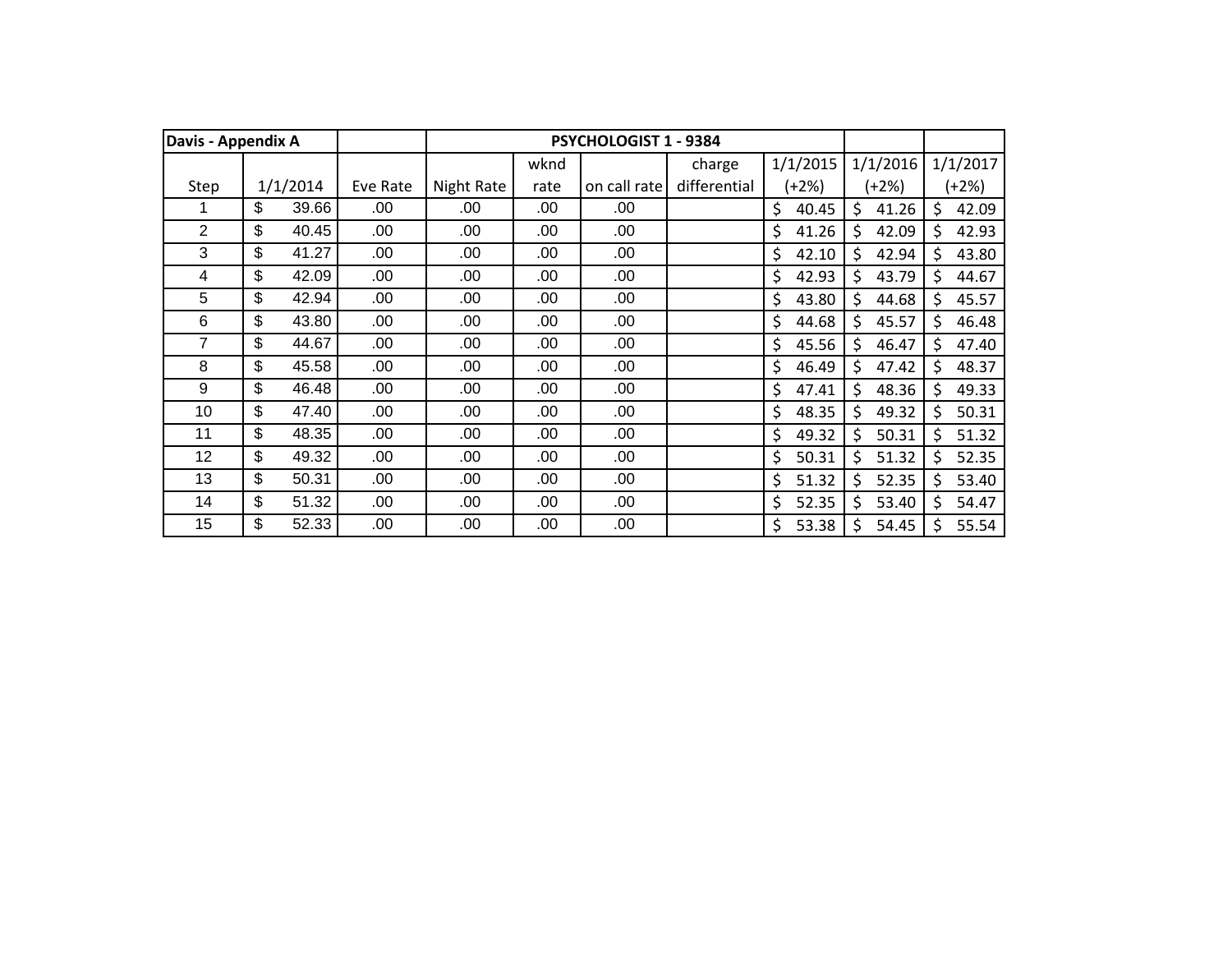| Davis - Appendix A |             |          |            |      | <b>PSYCHOMETRIST SR - 9392</b> |              |             |             |    |          |
|--------------------|-------------|----------|------------|------|--------------------------------|--------------|-------------|-------------|----|----------|
|                    |             |          |            | wknd |                                | charge       | 1/1/2015    | 1/1/2016    |    | 1/1/2017 |
| Step               | 1/1/2014    | Eve Rate | Night Rate | rate | on call rate                   | differential | $(+2%)$     | (+2%)       |    | $(+2%)$  |
|                    | \$<br>21.67 | 2.40     | 3.65       | 1.00 | .00                            |              | \$<br>22.10 | \$<br>22.54 | \$ | 22.99    |
| $\overline{2}$     | \$<br>22.12 | 2.40     | 3.65       | 1.00 | .00                            |              | \$<br>22.56 | \$<br>23.01 | \$ | 23.47    |
| 3                  | \$<br>22.57 | 2.40     | 3.65       | 1.00 | .00                            |              | \$<br>23.02 | \$<br>23.48 | \$ | 23.95    |
| 4                  | \$<br>23.02 | 2.40     | 3.65       | 1.00 | .00                            |              | \$<br>23.48 | \$<br>23.95 | Ś  | 24.43    |
| 5                  | \$<br>23.46 | 2.40     | 3.65       | 1.00 | .00                            |              | \$<br>23.93 | \$<br>24.41 | \$ | 24.90    |
| 6                  | \$<br>23.93 | 2.40     | 3.65       | 1.00 | .00                            |              | \$<br>24.41 | \$<br>24.90 | \$ | 25.40    |
| 7                  | \$<br>24.41 | 2.40     | 3.65       | 1.00 | .00                            |              | \$<br>24.90 | \$<br>25.40 | \$ | 25.91    |
| 8                  | \$<br>24.90 | 2.40     | 3.65       | 1.00 | .00                            |              | \$<br>25.40 | \$<br>25.91 | \$ | 26.43    |
| 9                  | \$<br>25.40 | 2.40     | 3.65       | 1.00 | .00                            |              | \$<br>25.91 | \$<br>26.43 | \$ | 26.96    |
| 10                 | \$<br>25.91 | 2.40     | 3.65       | 1.00 | .00                            |              | \$<br>26.43 | \$<br>26.96 | \$ | 27.50    |
| 11                 | \$<br>26.44 | 2.40     | 3.65       | 1.00 | .00                            |              | \$<br>26.97 | \$<br>27.51 | \$ | 28.06    |
| 12                 | \$<br>26.96 | 2.40     | 3.65       | 1.00 | .00                            |              | \$<br>27.50 | \$<br>28.05 | \$ | 28.61    |
| 13                 | \$<br>27.50 | 2.40     | 3.65       | 1.00 | .00.                           |              | \$<br>28.05 | \$<br>28.61 | \$ | 29.18    |
| 14                 | \$<br>28.04 | 2.40     | 3.65       | 1.00 | .00                            |              | \$<br>28.60 | \$<br>29.17 | \$ | 29.75    |
| 15                 | \$<br>28.61 | 2.40     | 3.65       | 1.00 | .00                            |              | \$<br>29.18 | Ś<br>29.76  | Ś  | 30.36    |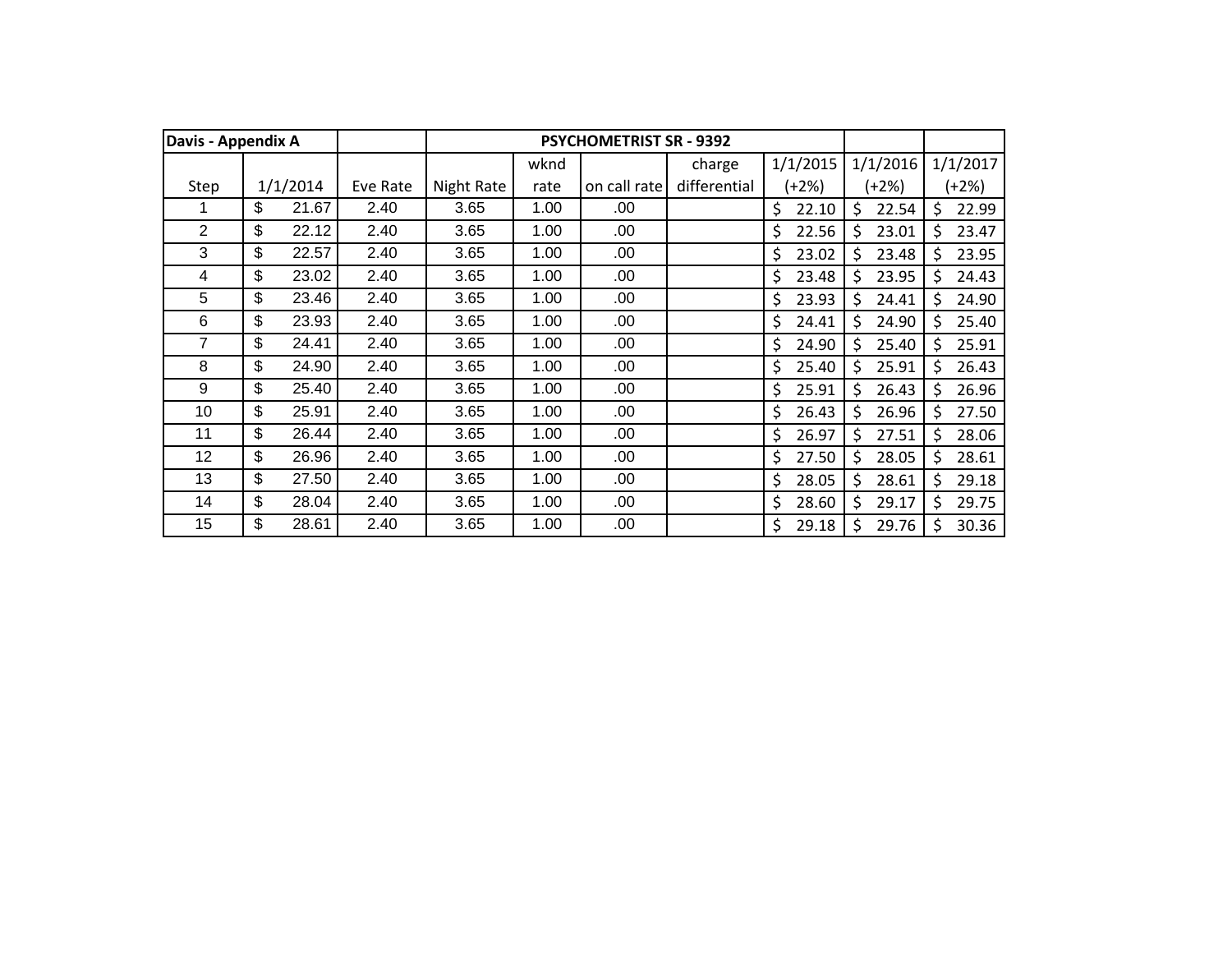| Davis - Appendix A |             |          |            |      | <b>PSYCHOMETRIST - 9393</b> |              |             |             |    |          |
|--------------------|-------------|----------|------------|------|-----------------------------|--------------|-------------|-------------|----|----------|
|                    |             |          |            | wknd |                             | charge       | 1/1/2015    | 1/1/2016    |    | 1/1/2017 |
| Step               | 1/1/2014    | Eve Rate | Night Rate | rate | on call rate                | differential | (+2%)       | (+2%)       |    | $(+2%)$  |
|                    | \$<br>19.72 | 2.40     | 3.65       | 1.00 | .00                         |              | \$<br>20.11 | \$<br>20.51 | \$ | 20.92    |
| $\overline{2}$     | \$<br>20.11 | 2.40     | 3.65       | 1.00 | .00                         |              | \$<br>20.51 | Ś<br>20.92  | Ŝ. | 21.34    |
| 3                  | \$<br>20.50 | 2.40     | 3.65       | 1.00 | .00                         |              | \$<br>20.91 | Ś<br>21.33  | Ś. | 21.76    |
| 4                  | \$<br>20.91 | 2.40     | 3.65       | 1.00 | .00                         |              | \$<br>21.33 | \$<br>21.76 | Ś  | 22.20    |
| 5                  | \$<br>21.33 | 2.40     | 3.65       | 1.00 | .00                         |              | \$<br>21.76 | \$<br>22.20 | \$ | 22.64    |
| 6                  | \$<br>21.75 | 2.40     | 3.65       | 1.00 | .00                         |              | \$<br>22.19 | \$<br>22.63 | \$ | 23.08    |
| 7                  | \$<br>22.21 | 2.40     | 3.65       | 1.00 | .00                         |              | \$<br>22.65 | \$<br>23.10 | \$ | 23.56    |
| 8                  | \$<br>22.64 | 2.40     | 3.65       | 1.00 | .00                         |              | \$<br>23.09 | \$<br>23.55 | \$ | 24.02    |
| 9                  | \$<br>23.10 | 2.40     | 3.65       | 1.00 | .00                         |              | \$<br>23.56 | \$<br>24.03 | \$ | 24.51    |
| 10                 | \$<br>23.55 | 2.40     | 3.65       | 1.00 | .00                         |              | \$<br>24.02 | \$<br>24.50 | \$ | 24.99    |
| 11                 | \$<br>24.03 | 2.40     | 3.65       | 1.00 | .00.                        |              | \$<br>24.51 | \$<br>25.00 | \$ | 25.50    |
| 12                 | \$<br>24.51 | 2.40     | 3.65       | 1.00 | .00                         |              | \$<br>25.00 | \$<br>25.50 | \$ | 26.01    |
| 13                 | \$<br>25.00 | 2.40     | 3.65       | 1.00 | .00.                        |              | \$<br>25.50 | \$<br>26.01 | \$ | 26.53    |
| 14                 | \$<br>25.50 | 2.40     | 3.65       | 1.00 | .00                         |              | \$<br>26.01 | \$<br>26.53 | Ŝ  | 27.06    |
| 15                 | \$<br>26.01 | 2.40     | 3.65       | 1.00 | .00                         |              | \$<br>26.53 | \$<br>27.06 | Ś  | 27.60    |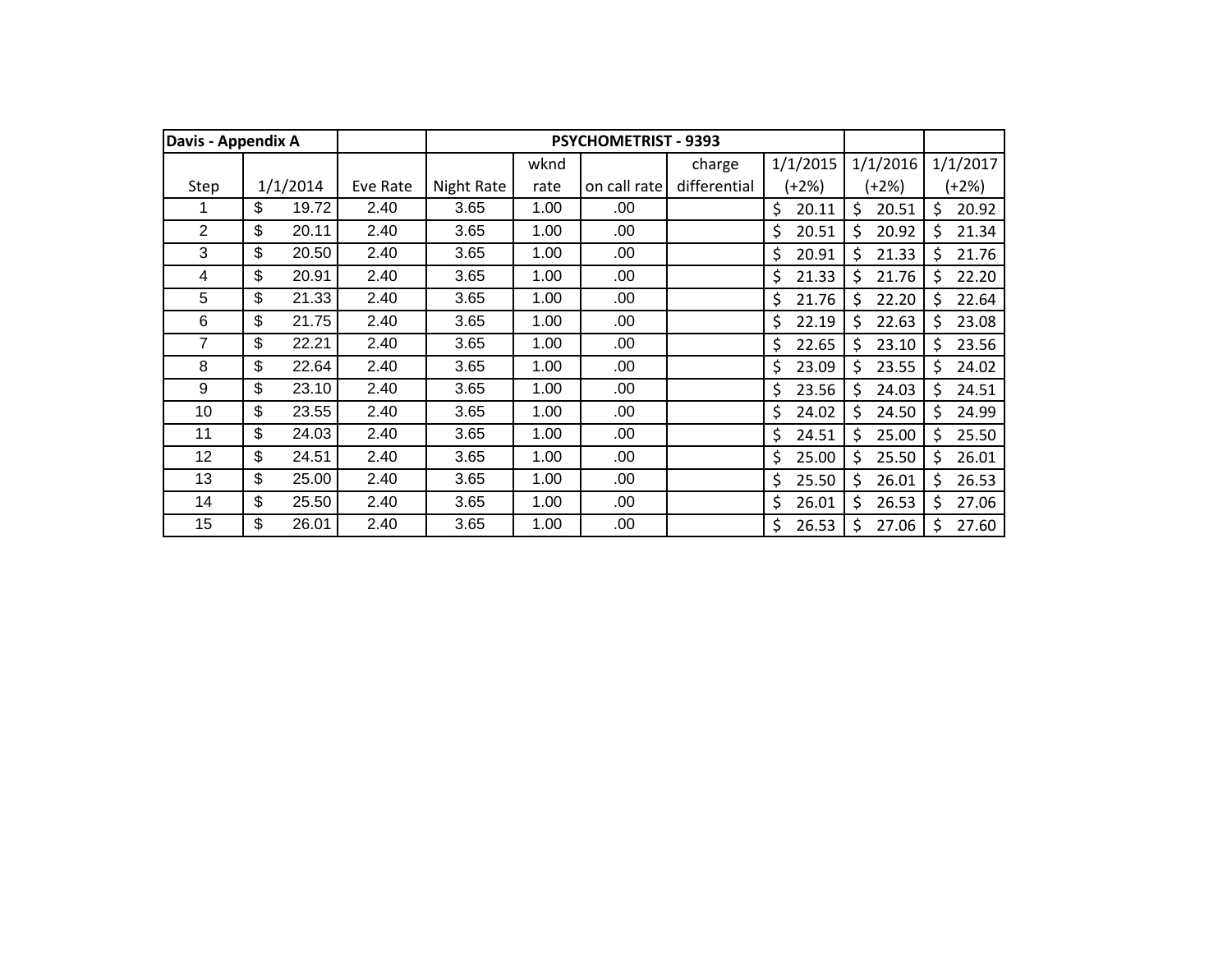| Davis - Appendix A |             |          |            |      | <b>ART THERAPIST - 9452</b> |              |             |             |     |          |
|--------------------|-------------|----------|------------|------|-----------------------------|--------------|-------------|-------------|-----|----------|
|                    |             |          |            | wknd |                             | charge       | 1/1/2015    | 1/1/2016    |     | 1/1/2017 |
| Step               | 1/1/2014    | Eve Rate | Night Rate | rate | on call rate                | differential | $(+2%)$     | (+2%)       |     | $(+2%)$  |
|                    | \$<br>29.49 | .00      | .00        | .00  | .00                         |              | \$<br>30.08 | \$<br>30.68 | \$  | 31.29    |
| 2                  | \$<br>30.07 | .00      | .00        | .00  | .00                         |              | \$<br>30.67 | \$<br>31.28 | \$  | 31.91    |
| 3                  | \$<br>30.67 | .00      | .00        | .00  | .00                         |              | \$<br>31.28 | \$<br>31.91 | Ś   | 32.55    |
| 4                  | \$<br>31.29 | .00      | .00        | .00  | .00                         |              | \$<br>31.92 | Ś.<br>32.56 | \$. | 33.21    |
| 5                  | \$<br>31.91 | .00      | .00        | .00  | .00                         |              | \$<br>32.55 | 33.20<br>Ś  | \$  | 33.86    |
| 6                  | \$<br>32.55 | .00.     | .00        | .00  | .00                         |              | \$<br>33.20 | \$<br>33.86 | \$  | 34.54    |
| 7                  | \$<br>33.19 | .00      | .00        | .00  | .00                         |              | \$<br>33.85 | \$<br>34.53 | \$  | 35.22    |
| 8                  | \$<br>33.87 | .00      | .00        | .00  | .00                         |              | \$<br>34.55 | \$<br>35.24 | \$  | 35.94    |
| 9                  | \$<br>34.54 | .00      | .00        | .00  | .00                         |              | \$<br>35.23 | \$<br>35.93 | \$  | 36.65    |
| 10                 | \$<br>35.23 | .00      | .00        | .00  | .00                         |              | \$<br>35.93 | \$<br>36.65 | \$  | 37.38    |
| 11                 | \$<br>35.93 | .00.     | .00        | .00  | .00                         |              | \$<br>36.65 | \$<br>37.38 | \$  | 38.13    |
| 12                 | \$<br>36.64 | .00.     | .00        | .00  | .00.                        |              | \$<br>37.37 | \$<br>38.12 | \$  | 38.88    |
| 13                 | \$<br>37.39 | .00.     | .00        | .00  | .00.                        |              | \$<br>38.14 | \$<br>38.90 | \$  | 39.68    |
| 14                 | \$<br>38.14 | .00.     | .00        | .00  | .00                         |              | \$<br>38.90 | \$<br>39.68 | \$  | 40.47    |
| 15                 | \$<br>38.91 | .00      | .00        | .00  | .00                         |              | \$<br>39.69 | \$<br>40.48 | Ś   | 41.29    |

| Davis - Appendix A |            |          |            |      | CASE MGR PD - 9463 |                           |                                  |              |         |
|--------------------|------------|----------|------------|------|--------------------|---------------------------|----------------------------------|--------------|---------|
|                    |            |          |            | wknd |                    | charge                    | $1/1/2015$ $1/1/2016$ $1/1/2017$ |              |         |
| Step               | 1/1/2014   | Eve Rate | Night Rate | rate |                    | on call rate differential | (+2%)                            | (+2%)        | $(+2%)$ |
|                    | 57.89<br>ጦ | 2.40     | 4.30       | .00  | 7.00               |                           | 59.05                            | $60.23$   \$ | 61.43   |

| Davis - Appendix A |          |          |                     |      |  | SPEECH PATHOLOGIST SR PD - 9469 |                         |                                  |         |
|--------------------|----------|----------|---------------------|------|--|---------------------------------|-------------------------|----------------------------------|---------|
|                    |          |          |                     | wknd |  | charge                          |                         | $1/1/2015$ $1/1/2016$ $1/1/2017$ |         |
| Step               | 1/1/2014 | Eve Rate | Night Rate          | rate |  | on call rate differential       | $(+2%)$                 | (+2%)                            | $(+2%)$ |
|                    | 59.43    | 2.40     | 1.00<br>3.65<br>.00 |      |  |                                 | $60.62$   \$ 61.83   \$ | 63.07                            |         |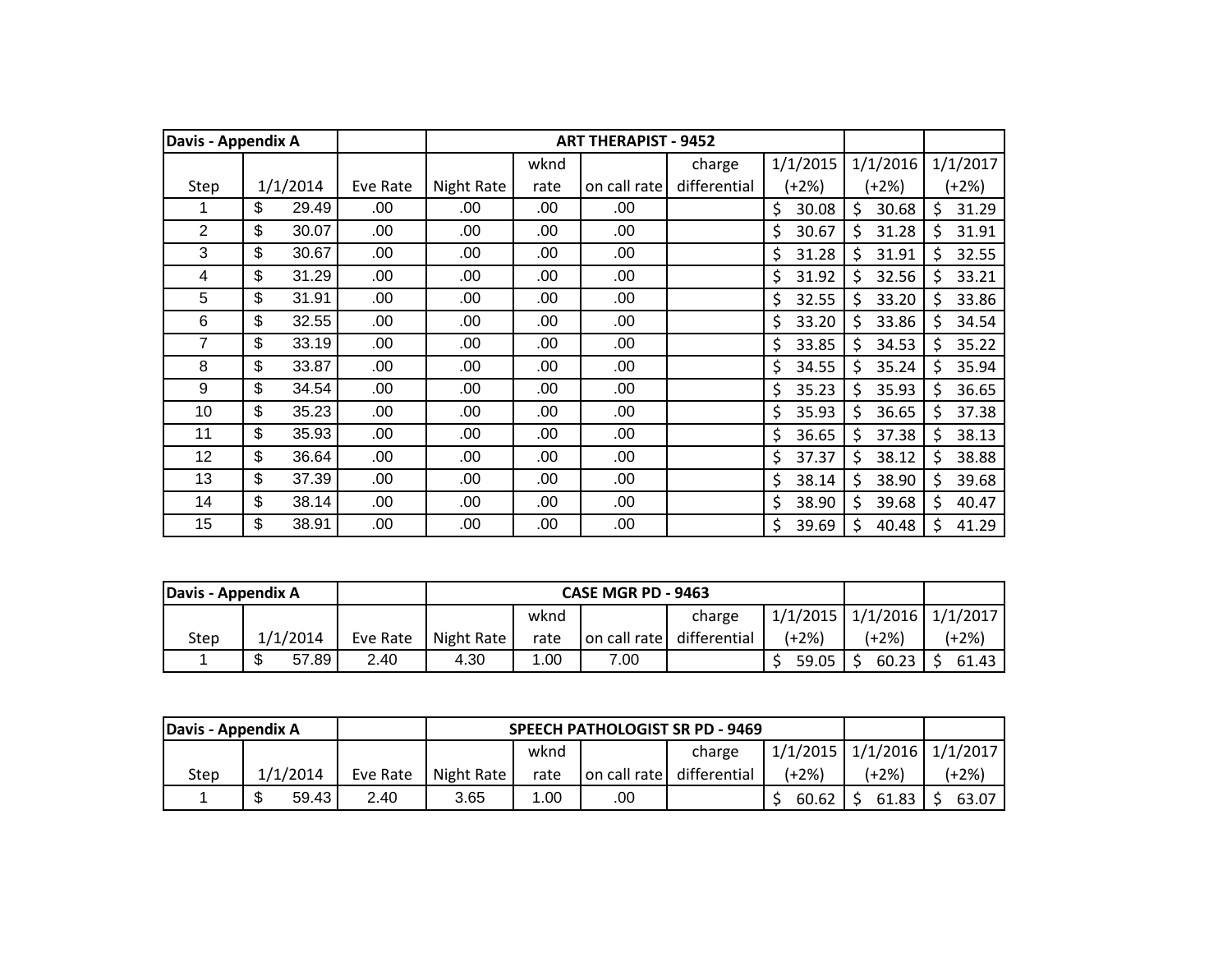| Davis - Appendix A |                 |          |            |                                                    |              |              |       |       |         |
|--------------------|-----------------|----------|------------|----------------------------------------------------|--------------|--------------|-------|-------|---------|
|                    |                 |          |            | 1/1/2015   1/1/2016   1/1/2017  <br>charge<br>wknd |              |              |       |       |         |
| Step               | 1/1/2014        | Eve Rate | Night Rate | rate                                               | on call rate | differential | (+2%) | (+2%) | $+2\%)$ |
|                    | ጥ<br>52.01<br>ъ | 2.40     | 3.65       | 1.00                                               | .00          |              | 53.05 | 54.11 | 55.19   |

| Davis - Appendix A |             |          |            | <b>SPEECH PATHOLOGIST SR - 9472</b> |              |              |             |             |             |
|--------------------|-------------|----------|------------|-------------------------------------|--------------|--------------|-------------|-------------|-------------|
|                    |             |          |            | wknd                                |              | charge       | 1/1/2015    | 1/1/2016    | 1/1/2017    |
| Step               | 1/1/2014    | Eve Rate | Night Rate | rate                                | on call rate | differential | (+2%)       | (+2%)       | (+2%)       |
|                    | \$<br>39.65 | .00      | .00        | .00                                 | .00          |              | \$<br>40.44 | \$<br>41.25 | \$<br>42.08 |
| $\overline{2}$     | \$<br>40.44 | .00      | .00        | .00                                 | .00          |              | \$<br>41.25 | \$<br>42.08 | \$<br>42.92 |
| 3                  | \$<br>41.25 | .00      | .00        | .00                                 | .00          |              | \$<br>42.08 | \$<br>42.92 | \$<br>43.78 |
| 4                  | \$<br>42.06 | .00      | .00        | .00                                 | .00          |              | \$<br>42.90 | \$<br>43.76 | \$<br>44.64 |
| 5                  | \$<br>42.92 | .00      | .00        | .00                                 | .00          |              | \$<br>43.78 | Ś<br>44.66  | \$<br>45.55 |
| 6                  | \$<br>43.78 | .00      | .00        | .00                                 | .00          |              | \$<br>44.66 | \$<br>45.55 | \$<br>46.46 |
| 7                  | \$<br>44.65 | .00      | .00        | .00                                 | .00          |              | \$<br>45.54 | \$<br>46.45 | \$<br>47.38 |
| 8                  | \$<br>45.54 | .00      | .00.       | .00                                 | .00          |              | \$<br>46.45 | \$<br>47.38 | \$<br>48.33 |
| 9                  | \$<br>46.45 | .00      | .00        | .00                                 | .00          |              | \$<br>47.38 | \$<br>48.33 | \$<br>49.30 |
| 10                 | \$<br>47.38 | .00      | .00        | .00                                 | .00          |              | \$<br>48.33 | \$<br>49.30 | \$<br>50.29 |
| 11                 | \$<br>48.33 | .00.     | .00        | .00                                 | .00          |              | \$<br>49.30 | \$<br>50.29 | \$<br>51.30 |
| 12                 | \$<br>49.30 | .00      | .00        | .00                                 | .00          |              | \$<br>50.29 | \$<br>51.30 | \$<br>52.33 |
| 13                 | \$<br>50.29 | .00      | .00        | .00                                 | .00          |              | \$<br>51.30 | \$<br>52.33 | \$<br>53.38 |
| 14                 | \$<br>51.27 | .00      | .00        | .00                                 | .00          |              | \$<br>52.30 | \$<br>53.35 | \$<br>54.42 |
| 15                 | \$<br>52.31 | .00      | .00        | .00                                 | .00          |              | \$<br>53.36 | \$<br>54.43 | \$<br>55.52 |

| Davis - Appendix A |          |          |            | <b>OCCUPATIONAL THER 2 PD - 9490</b>               |     |                           |                   |                   |         |
|--------------------|----------|----------|------------|----------------------------------------------------|-----|---------------------------|-------------------|-------------------|---------|
|                    |          |          |            | $1/1/2015$ $1/1/2016$ $1/1/2017$<br>wknd<br>charge |     |                           |                   |                   |         |
| Step               | 1/1/2014 | Eve Rate | Night Rate | rate                                               |     | on call rate differential | (+2%)             | (+2%)             | (+2%)   |
|                    | 52.01    | 2.40     | 3.65       | 1.00                                               | .00 |                           | $53.05$ $\mid$ \$ | $54.11$ $\mid$ \$ | $55.19$ |